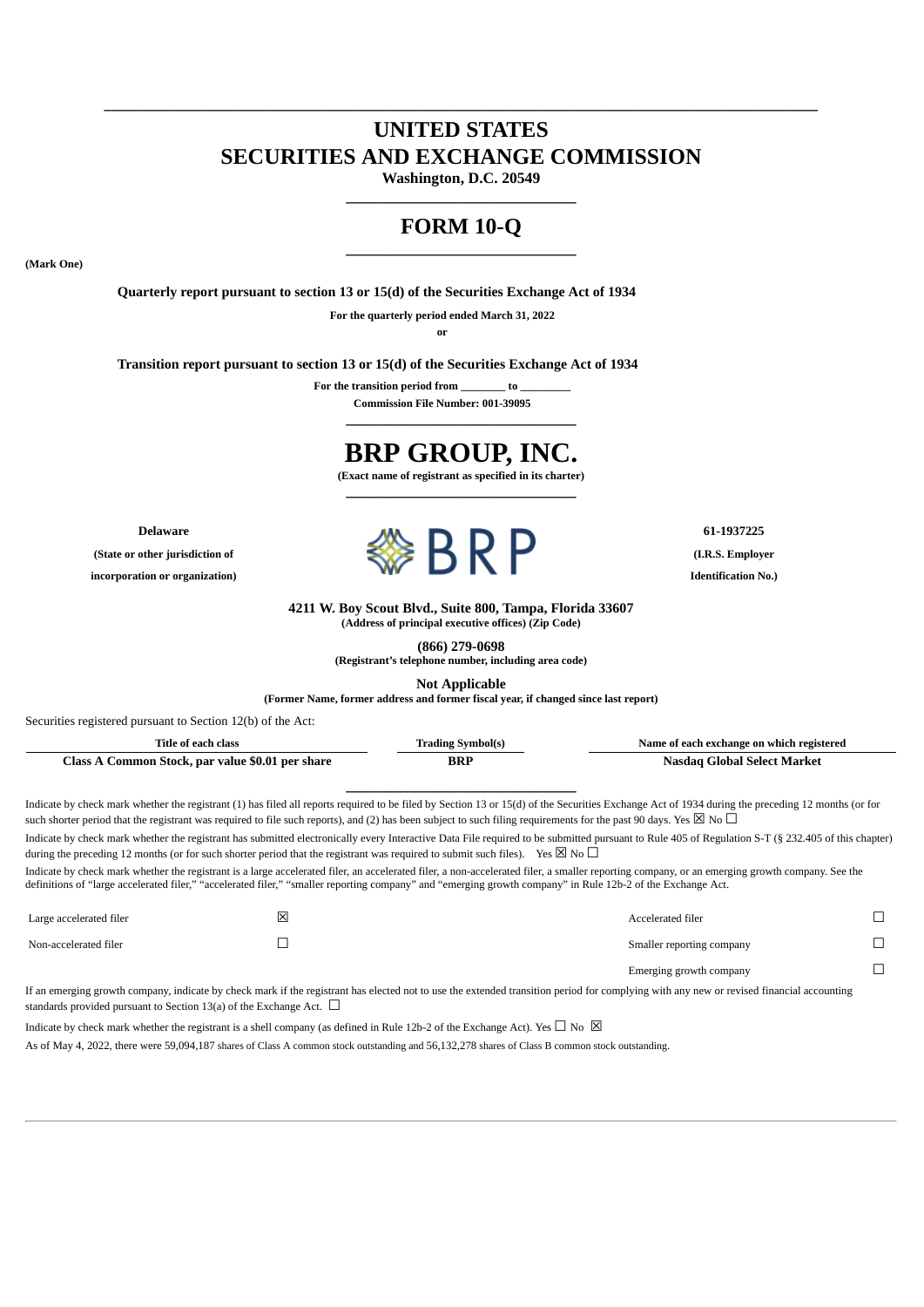## **INDEX**

|                   | PART I. FINANCIAL INFORMATION                                                                                   | <u>Page</u>     |
|-------------------|-----------------------------------------------------------------------------------------------------------------|-----------------|
| ITEM 1.           | <b>Financial Statements (Unaudited)</b>                                                                         |                 |
|                   | Condensed Consolidated Balance Sheets as of March 31, 2022 and December 31, 2021                                | $\overline{5}$  |
|                   | Condensed Consolidated Statements of Comprehensive Income for the Three Months Ended March 31, 2022 and 2021    |                 |
|                   | Condensed Consolidated Statements of Stockholders' Equity and Mezzanine Equity for the Three Months Ended March |                 |
|                   | 31, 2022 and 2021                                                                                               | $\underline{8}$ |
|                   | Condensed Consolidated Statements of Cash Flows for the Three Months Ended March 31 2022 and 2021               | $\overline{9}$  |
|                   | <b>Notes to Condensed Consolidated Financial Statements</b>                                                     | 11              |
| ITEM 2.           | <b>Management's Discussion and Analysis of Financial Condition and Results of Operations</b>                    | 22              |
| ITEM 3.           | <b>Quantitative and Qualitative Disclosures about Market Risk</b>                                               | <u>35</u>       |
| ITEM 4.           | <b>Controls and Procedures</b>                                                                                  | <u>36</u>       |
|                   | PART II. OTHER INFORMATION                                                                                      | <b>36</b>       |
| ITEM 1.           | <b>Legal Proceedings</b>                                                                                        | <u>36</u>       |
| <b>ITEM 1A.</b>   | <b>Risk Factors</b>                                                                                             | 36              |
| ITEM 2.           | Unregistered Sales of Equity Securities and Use of Proceeds                                                     | 37              |
| ITEM 3.           | <b>Defaults Upon Senior Securities</b>                                                                          | $\overline{37}$ |
| ITEM 4.           | <b>Mine Safety Disclosures</b>                                                                                  | 37              |
| ITEM 5.           | <b>Other Information</b>                                                                                        | 37              |
| ITEM 6.           | <b>Exhibits</b>                                                                                                 | 37              |
| <b>SIGNATURES</b> |                                                                                                                 | <b>38</b>       |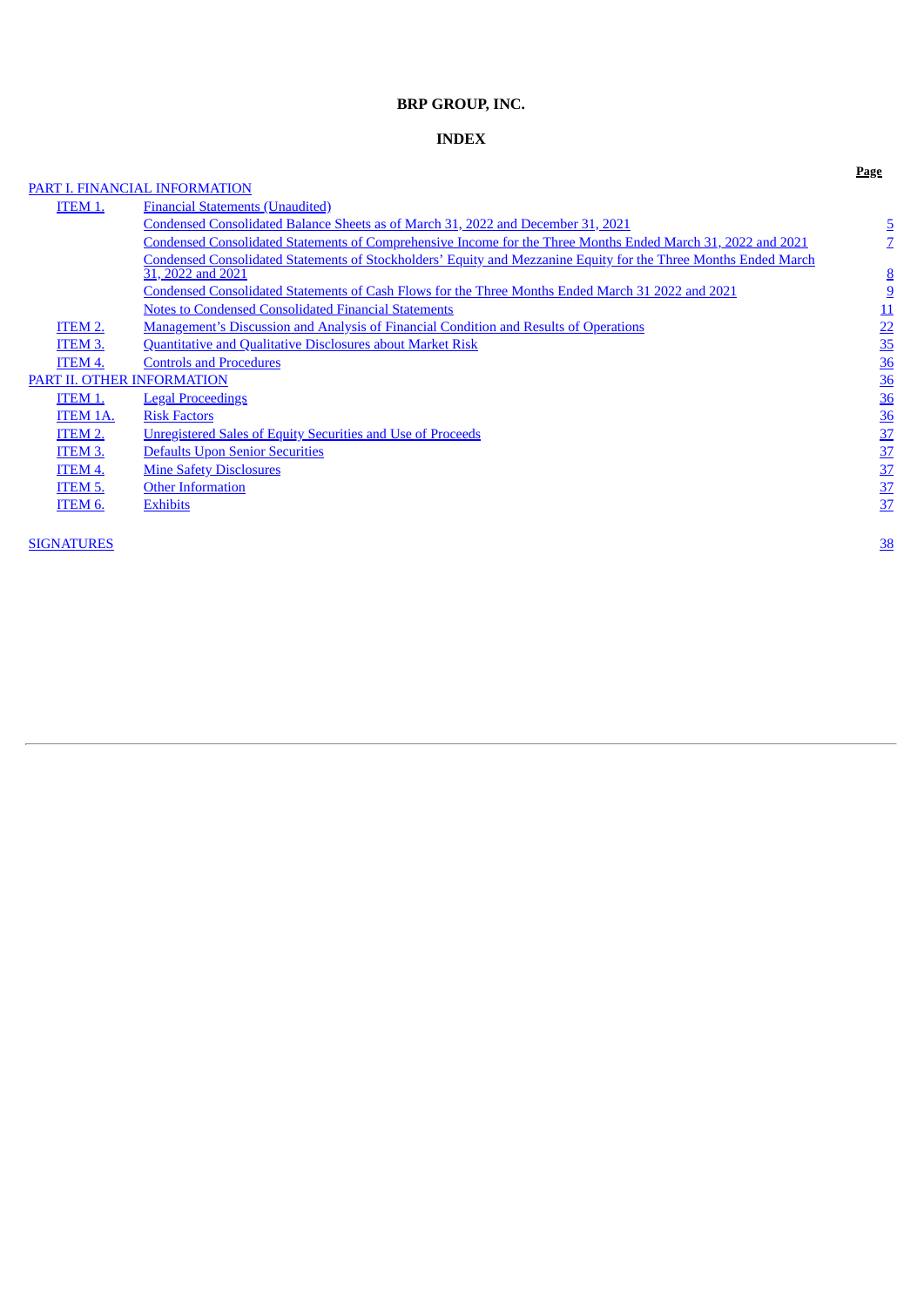### **Note Regarding Forward-Looking Statements**

We have made statements in this report, including matters discussed under Part I, Item 2. Management's Discussion and Analysis of Financial Condition and Results of Operations, Part II, Item 1. Legal Proceedings, Part II, Item 1A. Risk Factors and in other sections of this report, that are forward-looking statements. In some cases, you can identify these statements by forward-looking words such as "may," "might," "will," "should," "expects," "plans," "anticipates," "believes," "estimates," "predicts," "potential" or "continue," the negative of these terms and other comparable terminology. These forwardlooking statements, which are subject to risks, uncertainties and assumptions about us, may include projections of our future financial performance, our anticipated growth strategies and anticipated trends in our business. These statements are only predictions based on our current expectations and projections about future events. There are important factors that could cause our actual results, level of activity, performance or achievements to differ materially from the results, level of activity, performance or achievements expressed or implied by the forward-looking statements, including those factors discussed under Part II, Item 1A. Risk Factors. You should specifically consider the numerous risks outlined under Part I, Item 1A. Risk Factors in our Annual Report on Form 10-K filed with the SEC on March 1, 2022.

Although we believe the expectations reflected in the forward-looking statements are reasonable, we cannot guarantee future results, level of activity, performance or achievements. Moreover, neither we nor any other person assumes responsibility for the accuracy and completeness of any of these forward-looking statements. We are under no duty to update any of these forward-looking statements after the date of this report to conform our prior statements to actual results or revised expectations.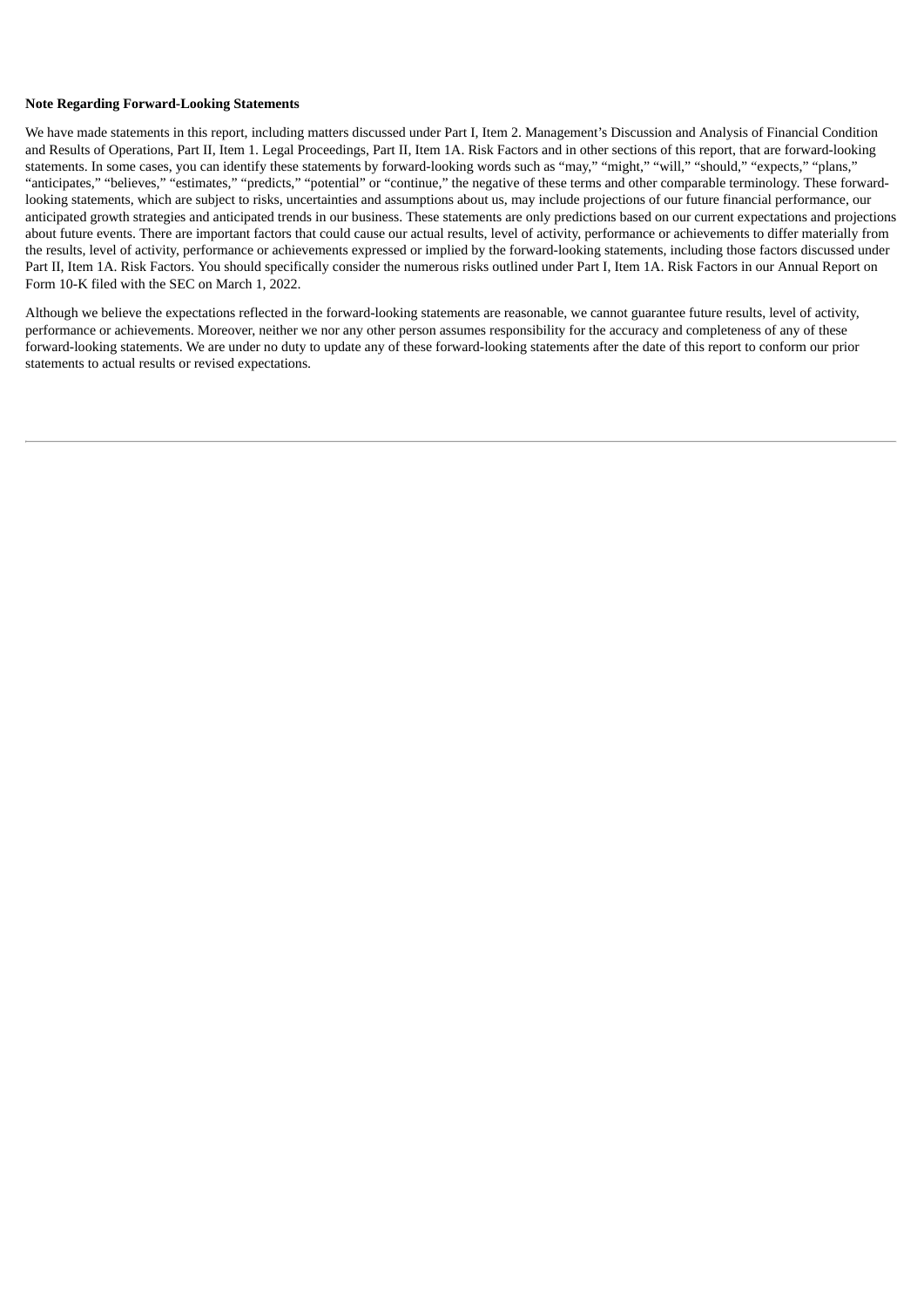#### **Commonly Used Defined Terms**

The following terms have the following meanings throughout this Quarterly Report on Form 10-Q unless the context indicates or requires otherwise:

Amended LLC Agreement Third Amended and Restated Limited Liability Company Agreement of Baldwin Risk Factors, LLC, as amended

Book of Business Insurance policies bound by us on behalf of our Clients

bps Basis points

Clients Our insureds

Colleagues Our employees

Exchange Act Securities Exchange Act of 1934, as amended

Insurance Company Partners Insurance companies with which we have a contractual relationship

LIBOR London Interbank Offered Rate

MGA Managing General Agent

MSI Millennial Specialty Insurance, a 2019 Partner

JPM Credit Agreement Credit Agreement, dated as of October 14, 2020, between Baldwin Risk Partners, LLC, as borrower, JPMorgan Chase Bank, N.A., as the Administrative Agent, the Guarantors party thereto, the Lenders party thereto and the Issuing Lenders party thereto, as amended by the Amendment No. 1 to Credit Agreement dated as of May 7, 2021, Amendment No. 2 to Credit Agreement dated as of June 2, 2021, Amendment No. 3 to Credit Agreement dated as of August 6, 2021, Amendment No. 4 to Credit Agreement dated as of December 16, 2021 and Amendment No. 5 to Credit Agreement dated as of March 28, 2022

Operating Groups Our reportable segments

Partners Companies that we have acquired, or in the case of asset acquisitions, the producers

Partnerships Strategic acquisitions made by the Company

Risk Advisors Our producers

SEC U.S. Securities and Exchange Commission

Securities Act Securities Act of 1933, as amended

<span id="page-3-0"></span>Tax Receivable Agreement Tax Receivable Agreement between BRP Group, Inc. and the holders of LLC Units in Baldwin Risk Partners, LLC entered into on October 28, 2019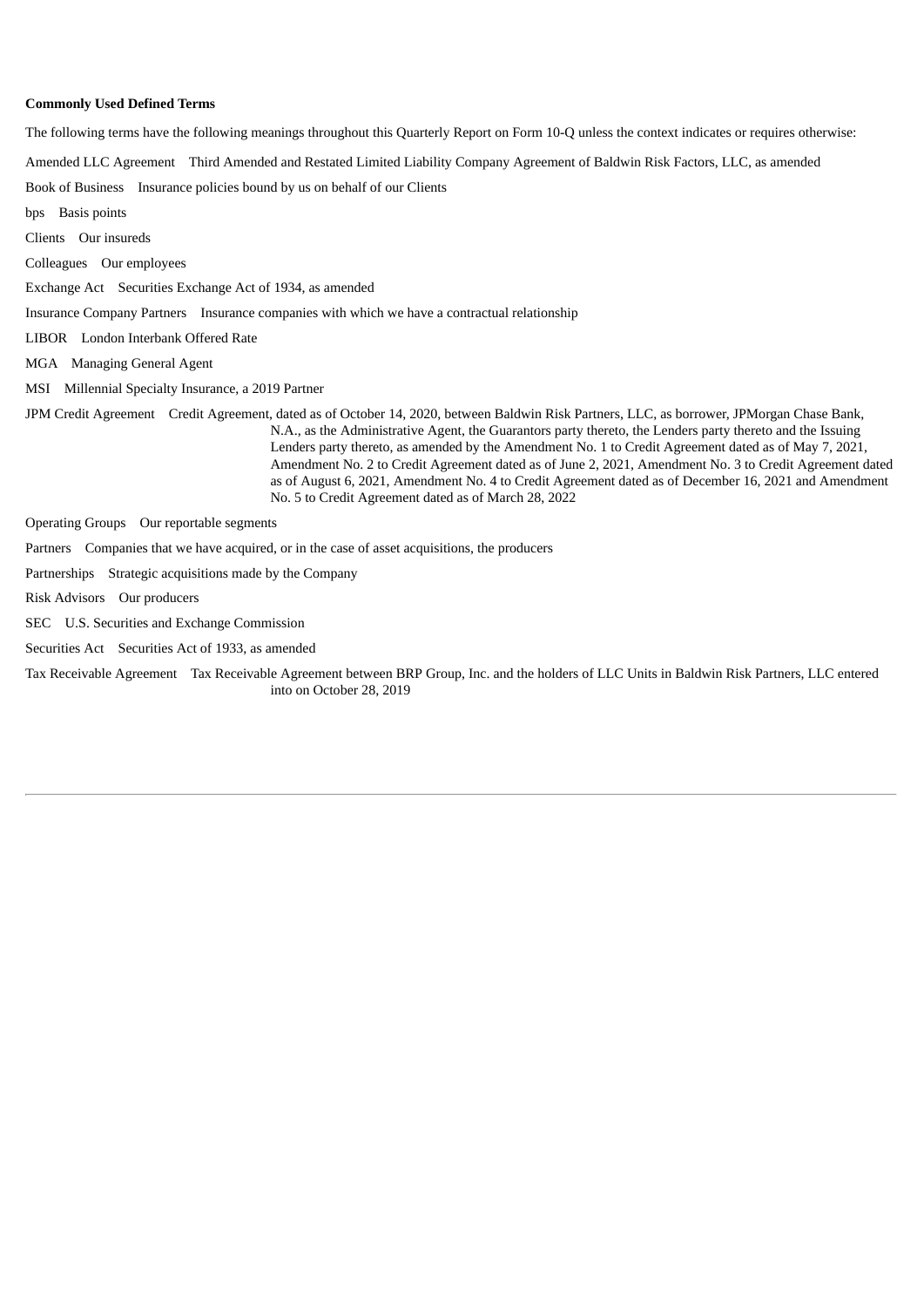## <span id="page-4-1"></span><span id="page-4-0"></span>**PART I. FINANCIAL INFORMATION ITEM 1. FINANCIAL STATEMENTS**

## **BRP GROUP, INC. Condensed Consolidated Balance Sheets (Unaudited)**

| (in thousands, except share and per share data)<br>March 31, 2022                                                                                                                                        | <b>December 31, 2021</b> |  |  |
|----------------------------------------------------------------------------------------------------------------------------------------------------------------------------------------------------------|--------------------------|--|--|
| <b>Assets</b>                                                                                                                                                                                            |                          |  |  |
| Current assets:                                                                                                                                                                                          |                          |  |  |
| Cash and cash equivalents<br>\$<br>156,811<br>-\$                                                                                                                                                        | 138,292                  |  |  |
| Restricted cash<br>87,097                                                                                                                                                                                | 89,445                   |  |  |
| 375,290<br>Premiums, commissions and fees receivable, net                                                                                                                                                | 340,837                  |  |  |
| Prepaid expenses and other current assets<br>14,226                                                                                                                                                      | 8,151                    |  |  |
| Due from related parties<br>1,757                                                                                                                                                                        | 1,668                    |  |  |
| 635,181<br>Total current assets                                                                                                                                                                          | 578,393                  |  |  |
| 18,280<br>Property and equipment, net                                                                                                                                                                    | 17,474                   |  |  |
| Right-of-use assets<br>83,014                                                                                                                                                                            | 81,646                   |  |  |
| 45,543<br>Other assets                                                                                                                                                                                   | 25,586                   |  |  |
| Intangible assets, net<br>927,605                                                                                                                                                                        | 944,467                  |  |  |
| Goodwill<br>1,232,399                                                                                                                                                                                    | 1,228,741                |  |  |
| \$<br>2,942,022<br>\$<br><b>Total assets</b>                                                                                                                                                             | 2,876,307                |  |  |
| <b>Liabilities, Mezzanine Equity and Stockholders' Equity</b>                                                                                                                                            |                          |  |  |
| Current liabilities:                                                                                                                                                                                     |                          |  |  |
| \$<br>309,257<br>\$<br>Premiums payable to insurance companies                                                                                                                                           | 310,045                  |  |  |
| Producer commissions payable<br>52,314                                                                                                                                                                   | 41,833                   |  |  |
| Accrued expenses and other current liabilities<br>87,316                                                                                                                                                 | 92,223                   |  |  |
| Related party notes payable<br>61,500                                                                                                                                                                    | 61,500                   |  |  |
| 20,897<br>Current portion of contingent earnout liabilities                                                                                                                                              | 35,088                   |  |  |
| 531,284<br>Total current liabilities                                                                                                                                                                     | 540,689                  |  |  |
| Revolving lines of credit<br>75,000                                                                                                                                                                      | 35,000                   |  |  |
| 813,172<br>Long-term debt, less current portion                                                                                                                                                          | 814,614                  |  |  |
| Contingent earnout liabilities, less current portion<br>206,950                                                                                                                                          | 223,501                  |  |  |
| Operating lease liabilities, less current portion<br>72,622                                                                                                                                              | 71,357                   |  |  |
| Other liabilities<br>3,959                                                                                                                                                                               | 3,590                    |  |  |
| <b>Total liabilities</b><br>1,702,987                                                                                                                                                                    | 1,688,751                |  |  |
| Commitments and contingencies (Note 12)                                                                                                                                                                  |                          |  |  |
| Mezzanine equity:                                                                                                                                                                                        |                          |  |  |
| Redeemable noncontrolling interest<br>288                                                                                                                                                                | 269                      |  |  |
| Stockholders' equity:                                                                                                                                                                                    |                          |  |  |
| Class A common stock, par value \$0.01 per share, 300,000,000 shares authorized; 58,790,758 and 58,602,859 shares<br>588<br>issued and outstanding at March 31, 2022 and December 31, 2021, respectively | 586                      |  |  |
| Class B common stock, par value \$0.0001 per share, 100,000,000 shares authorized; 56,268,051 and 56,338,051<br>shares issued and outstanding at March 31, 2022 and December 31, 2021, respectively<br>6 | 6                        |  |  |
| 671,143<br>Additional paid-in capital                                                                                                                                                                    | 663,002                  |  |  |
| Accumulated deficit<br>(32, 123)                                                                                                                                                                         | (54, 992)                |  |  |
| Stockholder notes receivable<br>(175)                                                                                                                                                                    | (219)                    |  |  |
| Total stockholders' equity attributable to BRP Group, Inc.<br>639,439                                                                                                                                    | 608,383                  |  |  |
| Noncontrolling interest<br>599,308                                                                                                                                                                       | 578,904                  |  |  |
| 1,238,747<br>Total stockholders' equity                                                                                                                                                                  | 1,187,287                |  |  |
| $\mathbb{S}$<br>2,942,022<br>$\mathfrak{S}$<br>Total liabilities, mezzanine equity and stockholders' equity                                                                                              | 2,876,307                |  |  |

See accompanying Notes to Condensed Consolidated Financial Statements. 5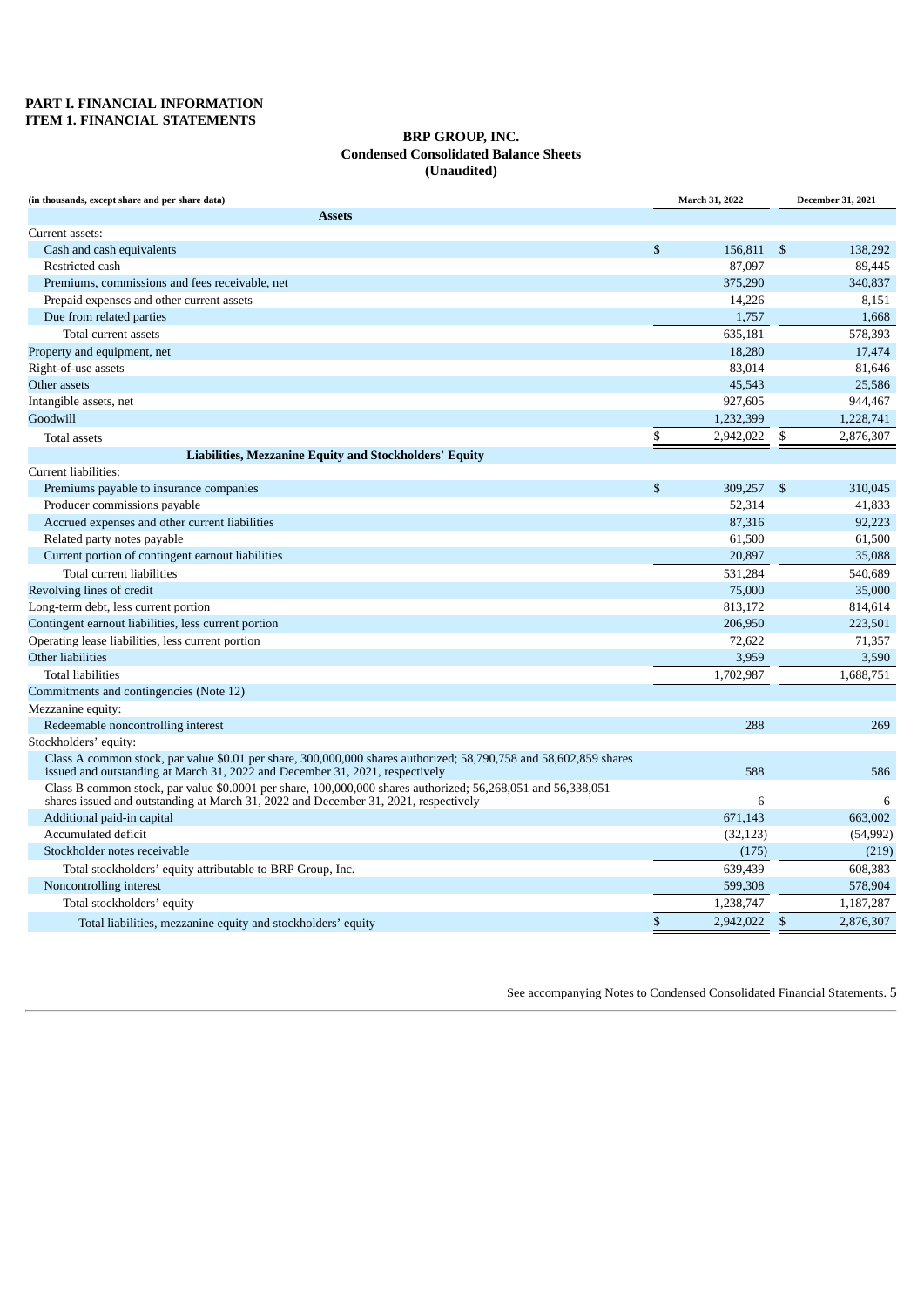## **Condensed Consolidated Balance Sheets (Continued)**

## **(Unaudited)**

The following table presents the assets and liabilities of the Company's consolidated variable interest entities, which are included on the condensed consolidated balance sheets above. The assets in the table below include those assets that can only be used to settle obligations of the consolidated variable interest entities.

<span id="page-5-0"></span>

| (in thousands)                                                                                                                                          | March 31, 2022 |              | <b>December 31, 2021</b> |
|---------------------------------------------------------------------------------------------------------------------------------------------------------|----------------|--------------|--------------------------|
| Assets of Consolidated Variable Interest Entities That Can Only be Used to Settle the Obligations of Consolidated<br><b>Variable Interest Entities:</b> |                |              |                          |
| Cash and cash equivalents                                                                                                                               | 150            | \$.          | 303                      |
| Premiums, commissions and fees receivable, net                                                                                                          | 398            |              | 272                      |
| Total current assets                                                                                                                                    | 548            |              | 575                      |
| Property and equipment, net                                                                                                                             | 14             |              | 15                       |
| Other assets                                                                                                                                            |                |              |                          |
| <b>Total assets</b>                                                                                                                                     | 567            |              | 595                      |
| Liabilities of Consolidated Variable Interest Entities for Which Creditors Do Not Have Recourse to the Company:                                         |                |              |                          |
| Premiums payable to insurance companies                                                                                                                 | 133            | $\mathsf{S}$ |                          |
| Producer commissions payable                                                                                                                            |                |              | 41                       |
| Accrued expenses and other current liabilities                                                                                                          | b              |              | 4                        |
| <b>Total liabilities</b>                                                                                                                                | 144            |              | 45                       |
|                                                                                                                                                         |                |              |                          |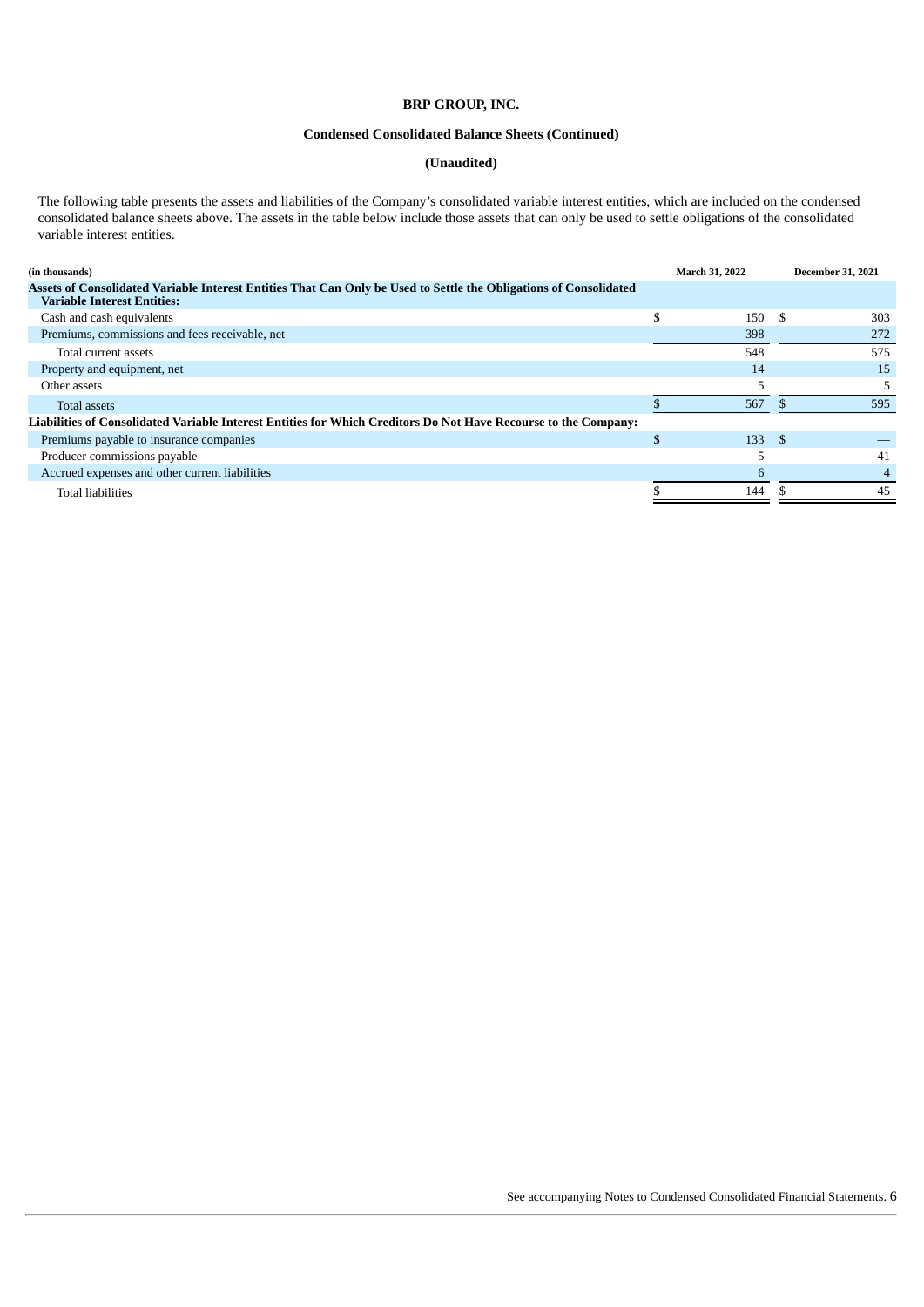## **Condensed Consolidated Statements of Comprehensive Income**

## **(Unaudited)**

|                                                                       |      | <b>For the Three Months</b><br>Ended March 31, |      |            |  |  |  |  |
|-----------------------------------------------------------------------|------|------------------------------------------------|------|------------|--|--|--|--|
| (in thousands, except share and per share data)                       | 2022 |                                                | 2021 |            |  |  |  |  |
| Revenues:                                                             |      |                                                |      |            |  |  |  |  |
| Commissions and fees                                                  | \$   | 242,848                                        | \$   | 152,828    |  |  |  |  |
|                                                                       |      |                                                |      |            |  |  |  |  |
| Operating expenses:                                                   |      |                                                |      |            |  |  |  |  |
| Commissions, employee compensation and benefits                       |      | 153,750                                        |      | 89,375     |  |  |  |  |
| Other operating expenses                                              |      | 36,442                                         |      | 16,875     |  |  |  |  |
| Amortization expense                                                  |      | 17,562                                         |      | 10,537     |  |  |  |  |
| Change in fair value of contingent consideration                      |      | (5,632)                                        |      | (1,503)    |  |  |  |  |
| Depreciation expense                                                  |      | 988                                            |      | 594        |  |  |  |  |
| Total operating expenses                                              |      | 203,110                                        |      | 115,878    |  |  |  |  |
|                                                                       |      |                                                |      |            |  |  |  |  |
| Operating income                                                      |      | 39,738                                         |      | 36,950     |  |  |  |  |
| Other income (expense):                                               |      |                                                |      |            |  |  |  |  |
| Interest expense, net                                                 |      | (10, 350)                                      |      | (5,643)    |  |  |  |  |
| Other income, net                                                     |      | 15,451                                         |      |            |  |  |  |  |
| Total other income (expense)                                          |      | 5,101                                          |      | (5,643)    |  |  |  |  |
|                                                                       |      |                                                |      |            |  |  |  |  |
| Net income                                                            |      | 44,839                                         |      | 31,307     |  |  |  |  |
| Less: net income attributable to noncontrolling interests             |      | 21,970                                         |      | 16,001     |  |  |  |  |
| Net income attributable to BRP Group, Inc.                            | \$   | 22,869                                         | \$   | 15,306     |  |  |  |  |
|                                                                       |      |                                                |      |            |  |  |  |  |
| Comprehensive income                                                  | \$   | 44,839                                         | \$   | 31,307     |  |  |  |  |
| Comprehensive income attributable to noncontrolling interests         |      | 21,970                                         |      | 16,001     |  |  |  |  |
| Comprehensive income attributable to BRP Group, Inc.                  |      | 22,869                                         |      | 15,306     |  |  |  |  |
| Basic earnings per share                                              | \$   | 0.41                                           | \$   | 0.35       |  |  |  |  |
| Diluted earnings per share                                            | \$   | 0.39                                           | \$   | 0.33       |  |  |  |  |
| Weighted-average shares of Class A common stock outstanding - basic   |      | 55,719,803                                     |      | 44,255,011 |  |  |  |  |
| Weighted-average shares of Class A common stock outstanding - diluted |      | 58,715,825                                     |      | 45,783,086 |  |  |  |  |

<span id="page-6-0"></span>See accompanying Notes to Condensed Consolidated Financial Statements. 7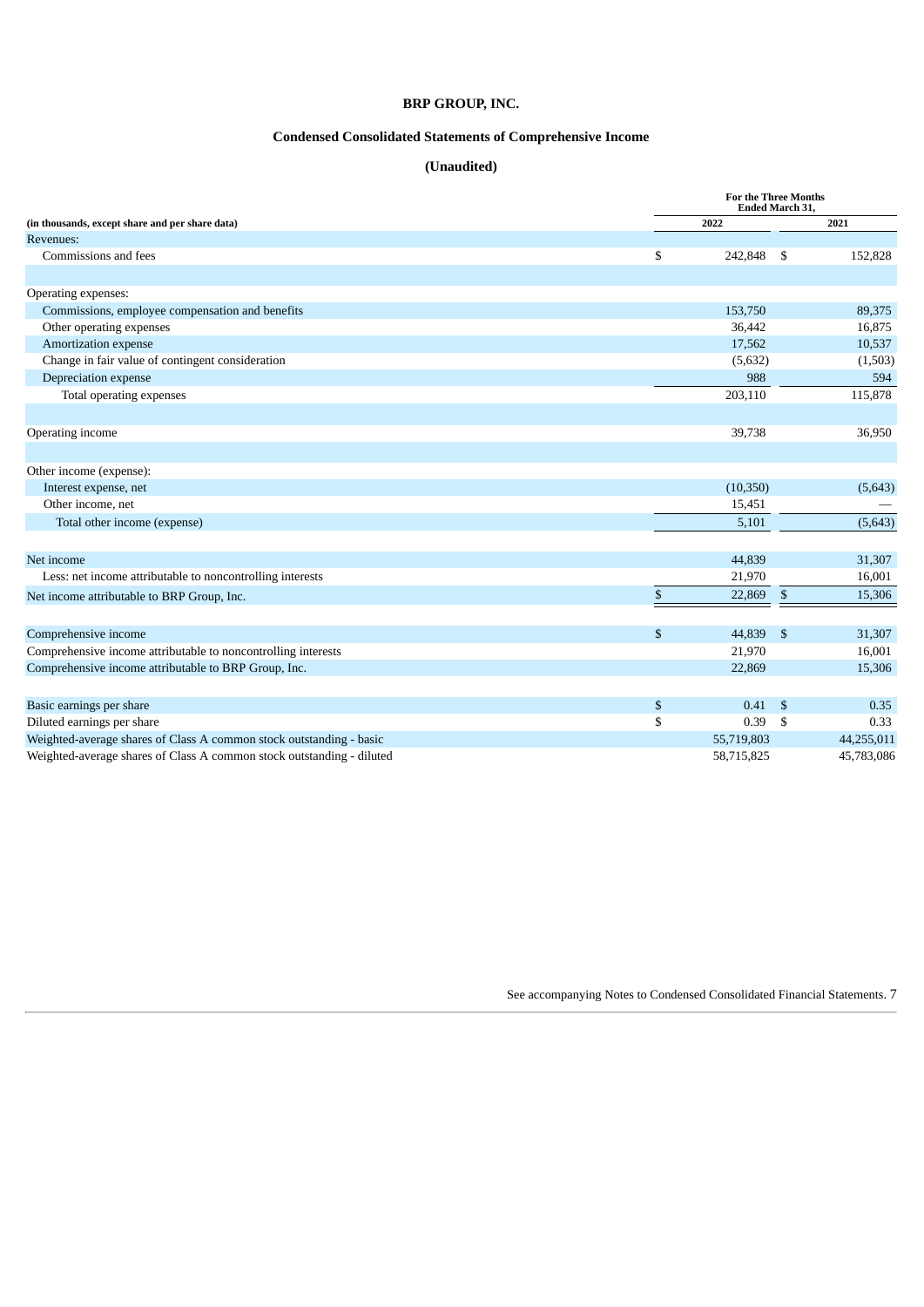## **Condensed Consolidated Statements of Stockholders' Equity and Mezzanine Equity**

## **(Unaudited)**

| For the Three Months Ended March 31, 2022       |                                              |     |        |                                              |     |        |   |                                       |    |                        |  |                                        |                             |              |    |                                           |
|-------------------------------------------------|----------------------------------------------|-----|--------|----------------------------------------------|-----|--------|---|---------------------------------------|----|------------------------|--|----------------------------------------|-----------------------------|--------------|----|-------------------------------------------|
|                                                 |                                              |     |        |                                              |     |        |   | <b>Stockholders' Equity</b>           |    |                        |  |                                        |                             |              |    | Mezzanine<br>Equity                       |
| (in thousands, except share data)               | <b>Class A Common Stock</b><br><b>Shares</b> |     | Amount | <b>Class B Common Stock</b><br><b>Shares</b> |     | Amount |   | <b>Additional Paid-</b><br>in Capital |    | Accumulated<br>Deficit |  | Stockholder<br><b>Notes Receivable</b> | Non-controlling<br>Interest | <b>Total</b> |    | Redeemable<br>Non-controlling<br>Interest |
| Balance at December 31, 2021                    | 58,602,859                                   | - S | 586    | 56,338,051                                   | - 5 | 6      | S | 663,002                               | -S | $(54,992)$ \$          |  | (219)                                  | 578,904                     | 1,187,287    | -S | 269                                       |
| Net income                                      |                                              |     |        |                                              |     |        |   |                                       |    | 22,869                 |  |                                        | 21,951                      | 44,820       |    | 19                                        |
| Share-based compensation, net<br>of forfeitures | 117,899                                      |     |        |                                              |     |        |   | 7,508                                 |    |                        |  |                                        | (913)                       | 6,596        |    |                                           |
| Redemption of Class B<br>common stock           | 70,000                                       |     |        | (70,000)                                     |     |        |   | 633                                   |    |                        |  |                                        | (634)                       |              |    |                                           |
| Repayment of stockholder<br>notes receivable    |                                              |     |        |                                              |     |        |   |                                       |    |                        |  | 44                                     | __                          | 44           |    |                                           |
| Balance at March 31, 2022                       | 58,790,758 \$                                |     | 588    | 56.268.051                                   |     | 6      | ъ | 671.143                               |    | (32, 123)              |  | (175)                                  | 599,308                     | 1,238,747    |    | 288                                       |
|                                                 |                                              |     |        |                                              |     |        |   |                                       |    |                        |  |                                        |                             |              |    |                                           |

## **For the Three Months Ended March 31, 2021**

<span id="page-7-0"></span>

| <b>Stockholders' Equity</b>                     |                                              |  |                |                                              |        |  |                                       |  |                               |  |                                        |  |                                    | <b>Mezzanine</b><br>Equity |              |                                           |
|-------------------------------------------------|----------------------------------------------|--|----------------|----------------------------------------------|--------|--|---------------------------------------|--|-------------------------------|--|----------------------------------------|--|------------------------------------|----------------------------|--------------|-------------------------------------------|
| (in thousands, except share data)               | <b>Class A Common Stock</b><br><b>Shares</b> |  | Amount         | <b>Class B Common Stock</b><br><b>Shares</b> | Amount |  | <b>Additional Paid-</b><br>in Capital |  | Accumulated<br><b>Deficit</b> |  | Stockholder<br><b>Notes Receivable</b> |  | Non-controlling<br><b>Interest</b> |                            | <b>Total</b> | Redeemable<br>Non-controlling<br>Interest |
| Balance at December 31, 2020                    | 44,953,166 \$                                |  | 450            | 49,828,383 \$                                | 5.     |  | 392,139                               |  | (24, 346)                     |  | (465)                                  |  | 402.087                            |                            | 769,870      | 98                                        |
| Net income                                      |                                              |  |                |                                              |        |  |                                       |  | 15,306                        |  |                                        |  | 15,974                             |                            | 31,280       | 27                                        |
| Equity issued in business<br>combinations       | 154,132                                      |  | $\overline{2}$ |                                              |        |  | 3,632                                 |  |                               |  |                                        |  | (1, 175)                           |                            | 2,459        |                                           |
| Share-based compensation, net<br>of forfeitures | 705.674                                      |  |                |                                              |        |  | 2,245                                 |  |                               |  |                                        |  | 237                                |                            | 2,489        |                                           |
| Redemption of Class B<br>common stock           | 112,739                                      |  |                | (112, 739)                                   | –      |  | 869                                   |  |                               |  |                                        |  | (870)                              |                            |              |                                           |
| Repayment of stockholder<br>notes receivable    |                                              |  |                |                                              |        |  |                                       |  |                               |  | 116                                    |  |                                    |                            | 116          |                                           |
| Balance at March 31, 2021                       | 45,925,711 \$                                |  | 460            | 49,715,644 \$                                | 5      |  | 398,885                               |  | (9,040)                       |  | (349)                                  |  | 416,253                            |                            | 806,214      | 125                                       |

See accompanying Notes to Condensed Consolidated Financial Statements. 8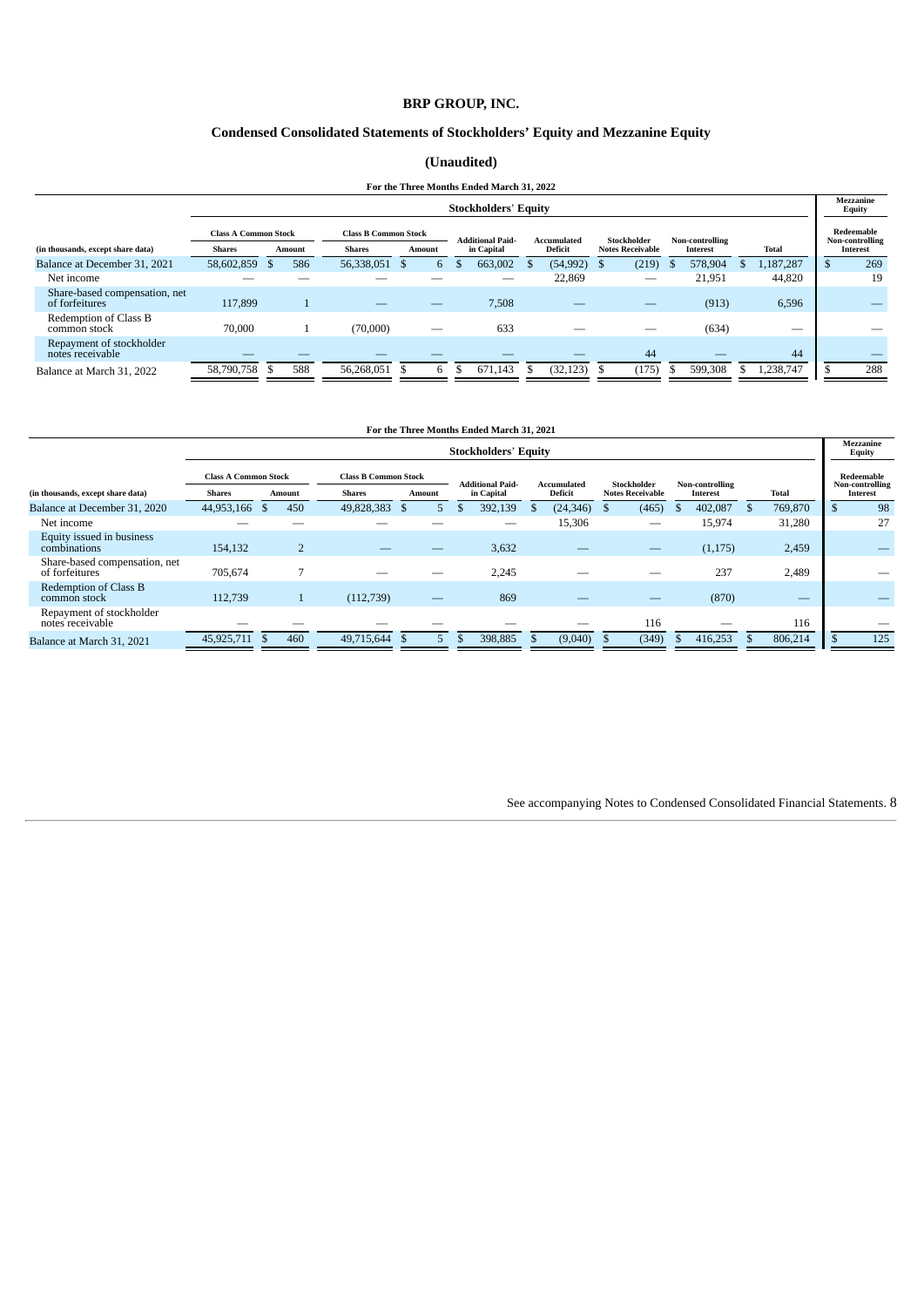## **Condensed Consolidated Statements of Cash Flows**

## **(Unaudited)**

|                                                                                             | <b>For the Three Months</b><br>Ended March 31, |    |           |  |  |  |
|---------------------------------------------------------------------------------------------|------------------------------------------------|----|-----------|--|--|--|
| (in thousands)                                                                              | 2022                                           |    | 2021      |  |  |  |
| Cash flows from operating activities:                                                       |                                                |    |           |  |  |  |
| Net income                                                                                  | \$<br>44,839                                   | \$ | 31,307    |  |  |  |
| Adjustments to reconcile net income to net cash provided by (used in) operating activities: |                                                |    |           |  |  |  |
| Depreciation and amortization                                                               | 18,550                                         |    | 11,131    |  |  |  |
| Change in fair value of contingent consideration                                            | (5,632)                                        |    | (1,503)   |  |  |  |
| Share-based compensation expense                                                            | 7,564                                          |    | 3,542     |  |  |  |
| Amortization of deferred financing costs                                                    | 1,286                                          |    | 693       |  |  |  |
| Change in fair value of interest rate caps                                                  | (15, 810)                                      |    |           |  |  |  |
| Payment of contingent earnout consideration in excess of purchase price accrual             | (11, 117)                                      |    |           |  |  |  |
| Changes in operating assets and liabilities, net of effect of acquisitions:                 |                                                |    |           |  |  |  |
| Premiums, commissions and fees receivable, net                                              | (35,359)                                       |    | (50, 364) |  |  |  |
| Prepaid expenses and other current assets                                                   | (8,908)                                        |    | (467)     |  |  |  |
| Due to/from related parties                                                                 | (89)                                           |    | 174       |  |  |  |
| Right-of-use assets                                                                         | (1,368)                                        |    | (54, 856) |  |  |  |
| Accounts payable, accrued expenses and other current liabilities                            | 627                                            |    | 7,751     |  |  |  |
| Operating lease liabilities                                                                 | 1,984                                          |    | 55,879    |  |  |  |
| Net cash provided by (used in) operating activities                                         | (3, 433)                                       |    | 3,287     |  |  |  |
| Cash flows from investing activities:                                                       |                                                |    |           |  |  |  |
| Capital expenditures                                                                        | (1,793)                                        |    | (1,000)   |  |  |  |
| Investment in business venture                                                              | (639)                                          |    |           |  |  |  |
| Cash consideration paid for asset acquisitions, net of cash received                        | (700)                                          |    |           |  |  |  |
| Cash consideration paid for business combinations, net of cash received                     |                                                |    | (17, 358) |  |  |  |
| Net cash used in investing activities                                                       | (3, 132)                                       |    | (18, 358) |  |  |  |
| Cash flows from financing activities:                                                       |                                                |    |           |  |  |  |
| Payment of contingent earnout consideration up to amount of purchase price accrual          | (13,993)                                       |    |           |  |  |  |
| Proceeds from revolving line of credit                                                      | 40,000                                         |    |           |  |  |  |
| Payments on long-term debt                                                                  | (2,127)                                        |    | (1,000)   |  |  |  |
| Payments of debt issuance costs                                                             | (1, 188)                                       |    | (59)      |  |  |  |
| Purchase of interest rate caps                                                              |                                                |    | (3,461)   |  |  |  |
| Proceeds from repayment of stockholder notes receivable                                     | 44                                             |    | 116       |  |  |  |
| Net cash provided by (used in) financing activities                                         | 22,736                                         |    | (4, 404)  |  |  |  |
| Net increase (decrease) in cash and cash equivalents and restricted cash                    | 16,171                                         |    | (19, 475) |  |  |  |
| Cash and cash equivalents and restricted cash at beginning of period                        | 227,737                                        |    | 142,022   |  |  |  |
| Cash and cash equivalents and restricted cash at end of period                              | \$<br>243,908                                  | \$ | 122,547   |  |  |  |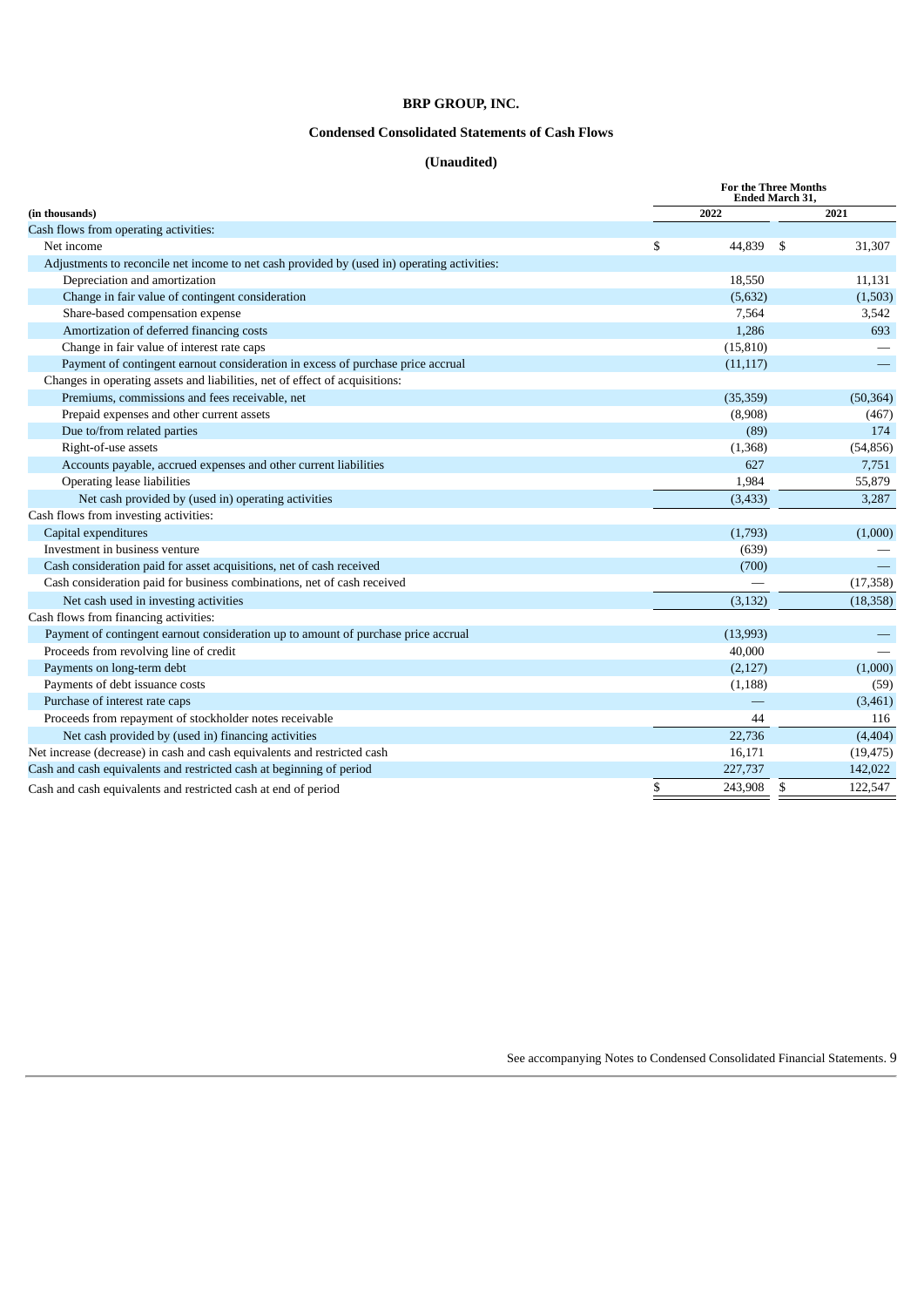## **Condensed Consolidated Statements of Cash Flows (Continued)**

## **(Unaudited)**

<span id="page-9-0"></span>

|                                                                                                         | <b>For the Three Months</b><br><b>Ended March 31.</b> |  |       |  |  |  |
|---------------------------------------------------------------------------------------------------------|-------------------------------------------------------|--|-------|--|--|--|
| (in thousands)                                                                                          | 2022                                                  |  | 2021  |  |  |  |
| Supplemental schedule of cash flow information:                                                         |                                                       |  |       |  |  |  |
| Cash paid during the period for interest                                                                | 9.049S                                                |  | 5.765 |  |  |  |
| Disclosure of non-cash investing and financing activities:                                              |                                                       |  |       |  |  |  |
| Right-of-use assets obtained in exchange for operating lease liabilities                                | 5,336 \$                                              |  |       |  |  |  |
| Increase in goodwill resulting from measurement period adjustments for prior year business combinations | 3.658                                                 |  |       |  |  |  |
| Noncash debt issuance costs incurred                                                                    | 92                                                    |  |       |  |  |  |
| Contingent earnout liabilities assumed in business combinations                                         |                                                       |  | 6,711 |  |  |  |
| Equity issued in business combinations                                                                  |                                                       |  | 2,459 |  |  |  |
| Capital expenditures incurred but not yet paid                                                          |                                                       |  | 244   |  |  |  |

See accompanying Notes to Condensed Consolidated Financial Statements. 10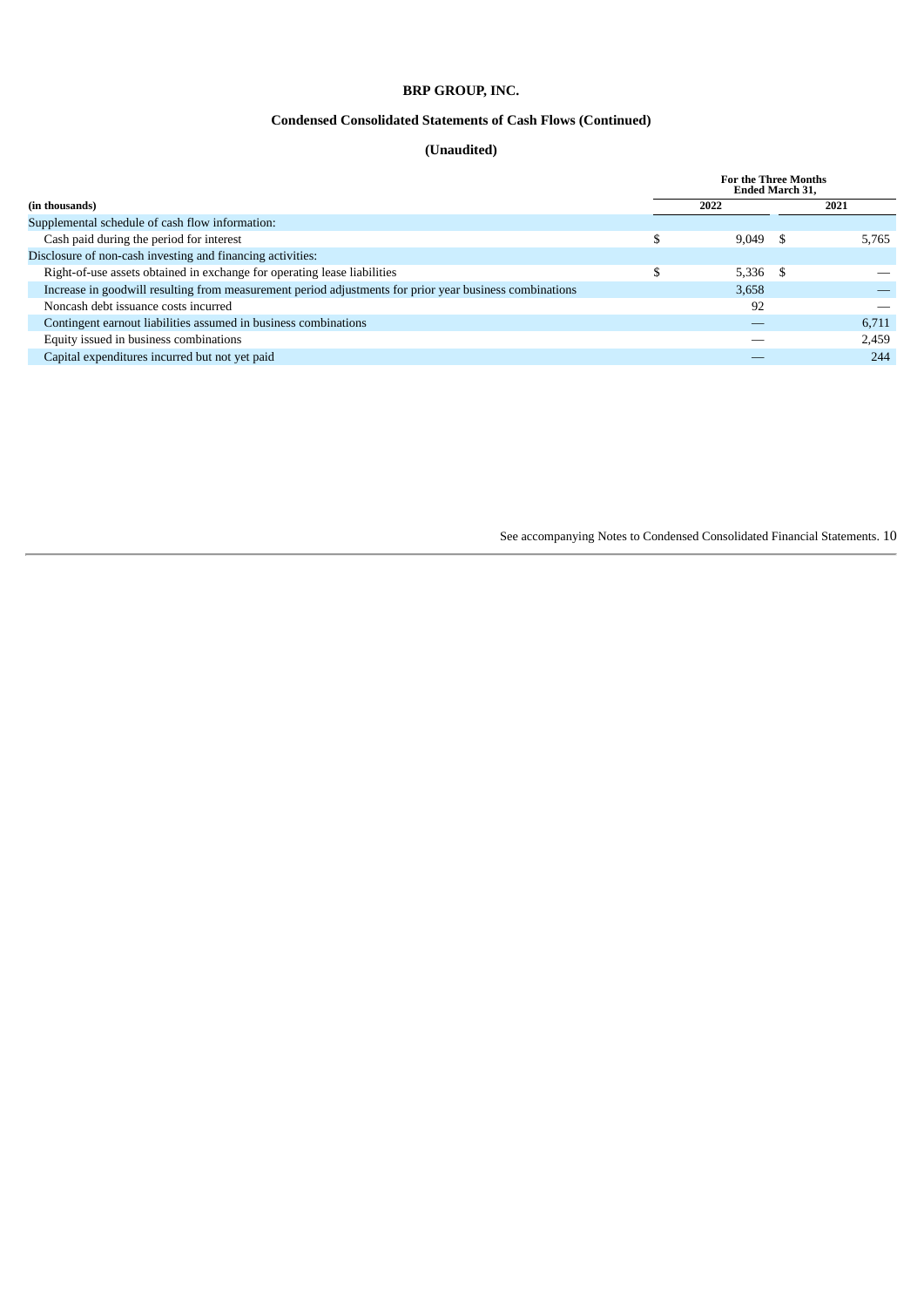#### **Notes to Condensed Consolidated Financial Statements**

#### **(Unaudited)**

#### **1. Business and Basis of Presentation**

BRP Group, Inc. ("BRP Group" or the "Company") was incorporated in the state of Delaware on July 1, 2019. BRP Group is a diversified insurance agency and services organization that markets and sells insurance products and services to its customers throughout the U.S. A significant portion of the Company's business is concentrated in the Southeastern U.S. with several other regional concentrations. BRP Group and its subsidiaries operate through four Operating Groups, including Middle Market, Specialty, MainStreet, and Medicare, which are discussed in more detail in Note 13.

#### **Principles of Consolidation**

The consolidated financial statements include the accounts of BRP Group and its wholly-owned subsidiaries. All intercompany transactions and balances have been eliminated in consolidation.

As the sole manager of Baldwin Risk Partners, LLC ("BRP"), BRP Group operates and controls all the business and affairs of BRP, and has the sole voting interest in, and controls the management of, BRP. Accordingly, BRP Group consolidates BRP in its consolidated financial statements, resulting in a noncontrolling interest related to the membership interests of BRP (the "LLC Units") held by BRP's LLC members in its consolidated financial statements.

The Company has prepared these condensed consolidated financial statements in accordance with Accounting Standards Codification ("ASC") Topic 810, *Consolidation* ("Topic 810"). Topic 810 requires that if an enterprise is the primary beneficiary of a variable interest entity, the assets, liabilities, and results of operations of the variable interest entity should be included in the consolidated financial statements of the enterprise. The Company has recognized certain entities as variable interest entities of which the Company is the primary beneficiary and has included the accounts of these entities in the consolidated financial statements. Refer to Note 2 for additional information regarding the Company's variable interest entities.

Topic 810 also requires that the equity of a noncontrolling interest shall be reported on the condensed consolidated balance sheets within total equity of the Company. Certain redeemable noncontrolling interests are reported on the condensed consolidated balance sheets as mezzanine equity. Topic 810 also requires revenues, expenses, gains, losses, net income or loss, and other comprehensive income or loss to be reported in the consolidated financial statements at consolidated amounts, which include amounts attributable to the owners of the parent and the noncontrolling interests.

#### **Unaudited Interim Financial Reporting**

The accompanying unaudited interim condensed consolidated financial statements have been prepared in accordance with accounting principles generally accepted in the United States of America ("GAAP") and applicable rules and regulations of the Securities and Exchange Commission ("SEC") regarding interim financial reporting. Accordingly, they do not include all the information and related notes required by GAAP for complete consolidated financial statements. In the opinion of management, all adjustments, consisting of recurring accruals, considered necessary for fair statement have been included. The accompanying balance sheet for the year ended December 31, 2021 was derived from audited financial statements, but does not include all disclosures required by GAAP. Accordingly, these unaudited interim condensed consolidated financial statements should be read in conjunction with the Company's audited consolidated financial statements and the notes thereto for the year ended December 31, 2021 included in the Company's Annual Report on Form 10-K filed with the SEC on March 1, 2022.

#### **Use of Estimates**

The preparation of consolidated financial statements in conformity with GAAP requires management to make estimates and assumptions that affect the reported amounts of assets and liabilities, disclosures of contingent assets and liabilities at the date of the consolidated financial statements and the reported amounts of revenue and expenses during the reporting period. Actual results could differ from these estimates. Significant estimates underlying the accompanying consolidated financial statements include the application of guidance for revenue recognition, including determination of allowances for estimated policy cancellations; the determination of fair value in relation to business combinations, purchase price allocation and valuation of intangible assets and contingent consideration; impairment of long-lived assets including goodwill; valuation of the Tax Receivable Agreement liability and income taxes; and share-based compensation.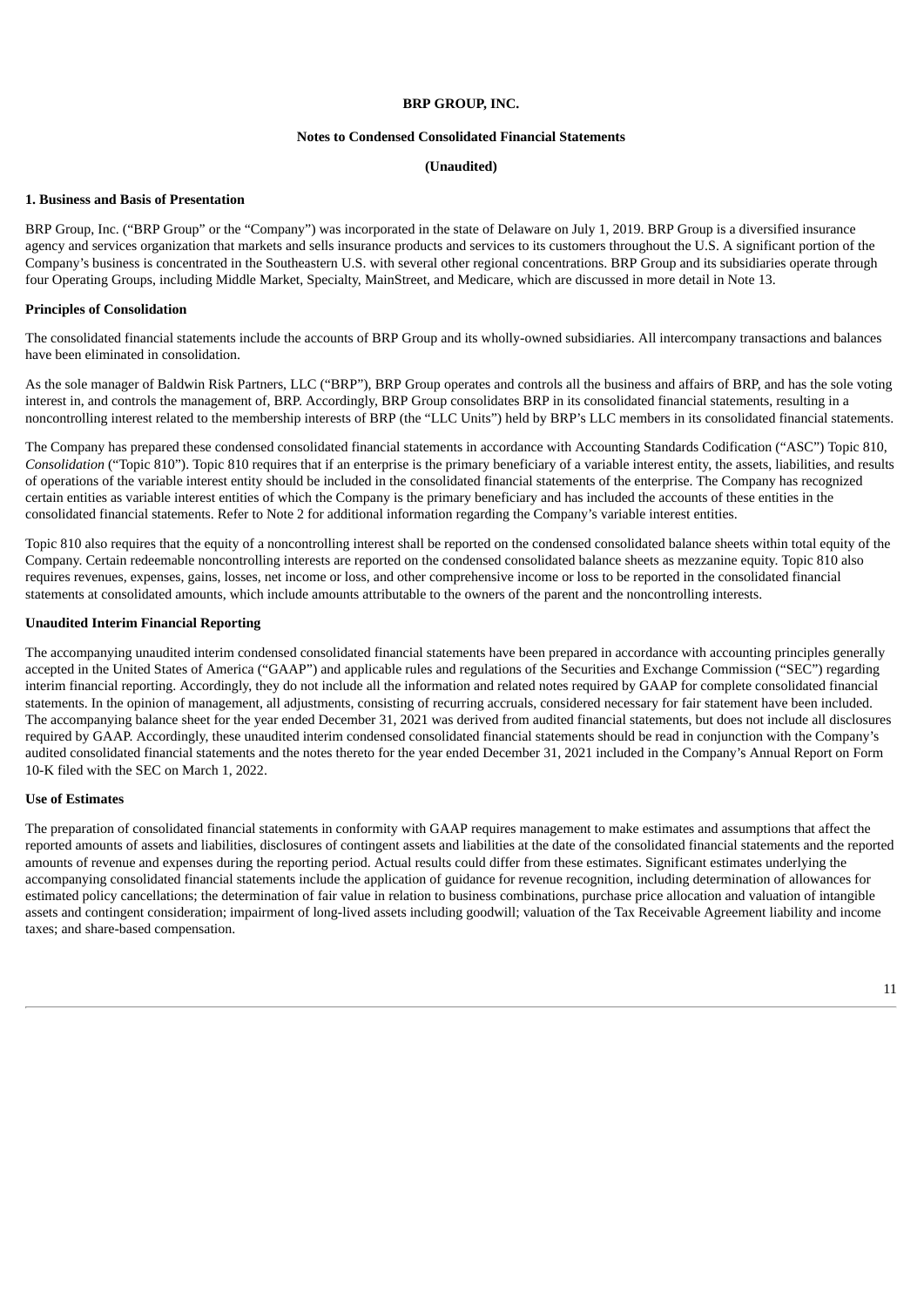## **Changes in Presentation**

Certain prior year amounts have been reclassified to conform to current year presentation. The company reclassified its wealth business revenue from other income to consulting and service fee revenue in the disaggregated revenue table (Note 3).

#### **Recent Accounting Pronouncements**

In October 2021, the FASB issued Accounting Standards Update ("ASU") No. 2021-08, Business Combinations (Topic 805)—Accounting for Contract Assets and Contract Liabilities from Contracts with Customers ("ASU 2021-08") to improve the accounting for acquired revenue contracts with customers in business combination by addressing diversity in practice and inconsistency related to (i) the recognition of an acquired contract liability and (ii) payment terms and their effect on subsequent revenue recognized by the acquirer. ASU 2021-08 requires that, at acquisition date, an entity recognize and measure contract assets and contract liabilities acquired in a business combination in accordance with ASC Topic 606, *Revenue from Contracts with Customers* ("Topic 606") as if it had originated the contracts, while also taking into account how the acquiree applied Topic 606. This guidance is effective for fiscal years, and interim periods within those fiscal years, beginning after December 15, 2022, with early adoption permitted. The Company is currently evaluating the full effect that the adoption of this standard will have on its consolidated financial statements.

### **Adoption of the Lease Accounting Standard Under Topic 842**

On December 31, 2021, the Company adopted ASU No. 2016-02, Leases ("Topic 842") in connection with the loss of its emerging growth company status. Topic 842 was adopted effective January 1, 2021 (the "adoption date") on a modified retrospective basis, under which the Company applied the new guidance to leases existing at, or entered into after, the adoption date. The Company adjusted its previously reported consolidated financial statements effective January 1, 2021 in its Form 10-K for the year ended December 31, 2021 without filing amendments to its previously filed quarterly reports on Form 10-Q for the same year. Accordingly, our prior period condensed consolidated financial statements and information, as presented herein, have been restated to conform to the new standard.

The following table summarizes the effects of adopting ASC 842 on our condensed consolidated statement of comprehensive income for the three months ended March 31, 2021:

| (in thousands, except per share data)      | <b>As Previously Reported</b> | <b>Effect of Adoption of</b><br>Topic 842 | <b>As Adjusted</b> |
|--------------------------------------------|-------------------------------|-------------------------------------------|--------------------|
| Operating expenses:                        |                               |                                           |                    |
| Other operating expenses                   | 17,568                        | $(693)$ \$<br>- S                         | 16,875             |
| Total operating expenses                   | 116,571                       | (693)                                     | 115,878            |
| Operating income                           | 36,257                        | 693                                       | 36,950             |
| Net income                                 | 30.614                        | 693                                       | 31,307             |
| Net income attributable to BRP Group, Inc. | 14,613                        | 693                                       | 15,306             |
| Basic earnings per share                   | 0.33                          | 0.02                                      | 0.35<br>- S        |
| Diluted earnings per share                 | 0.32                          | 0.01                                      | 0.33               |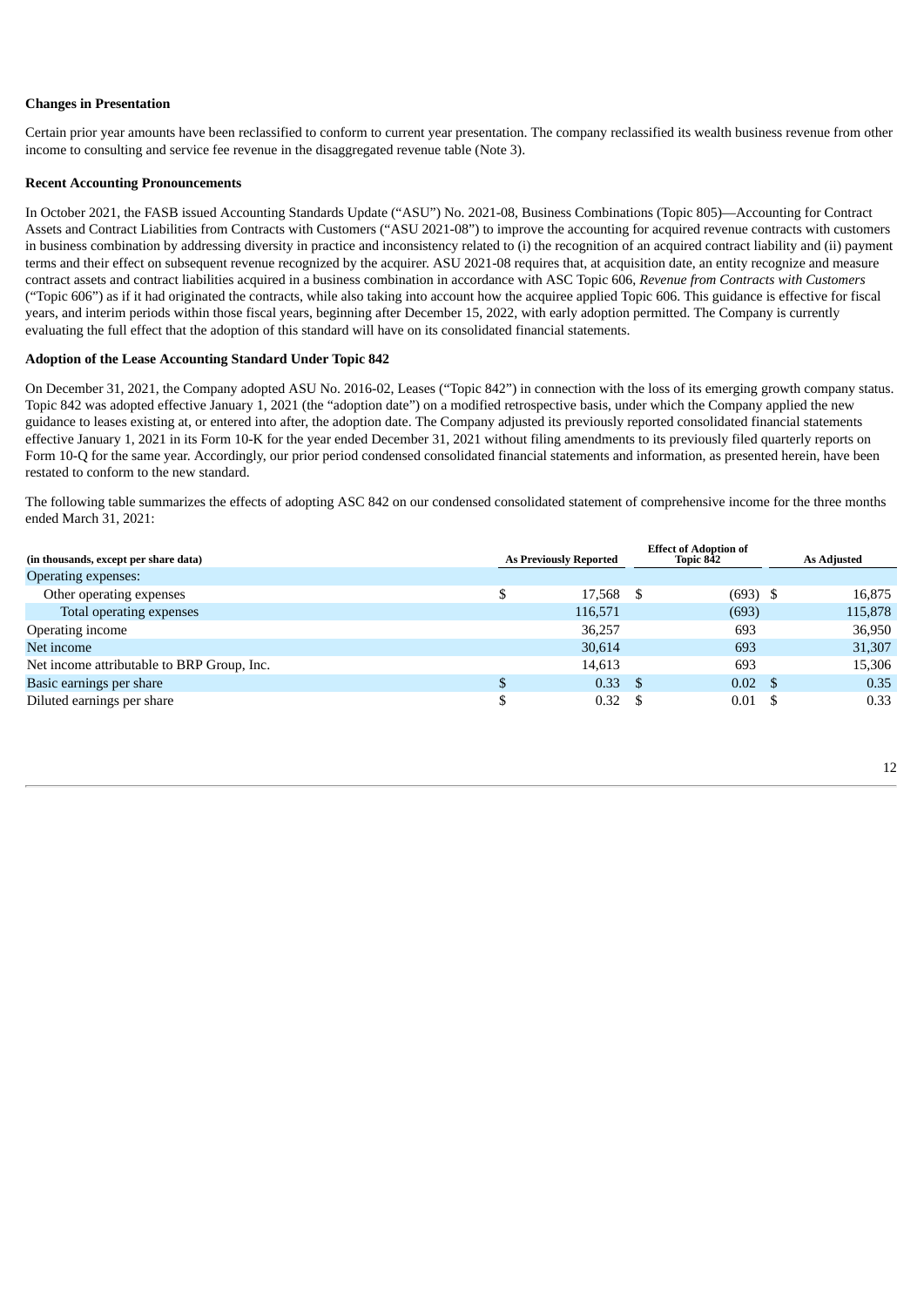The following table summarizes the effects of adopting ASC 842 on our condensed consolidated statement of cash flows for the three months ended March 31, 2021:

|                                                                             |                               | <b>Effect of Adoption of</b> |                    |           |  |
|-----------------------------------------------------------------------------|-------------------------------|------------------------------|--------------------|-----------|--|
| (in thousands)                                                              | <b>As Previously Reported</b> | Topic 842                    | <b>As Adjusted</b> |           |  |
| Cash flows from operating activities:                                       |                               |                              |                    |           |  |
| Net income                                                                  | 30.614 \$                     | 693                          |                    | 31,307    |  |
| Changes in operating assets and liabilities, net of effect of acquisitions: |                               |                              |                    |           |  |
| Prepaid expenses and other current assets                                   | (636)                         | 169                          |                    | (467)     |  |
| Right-of-use assets                                                         |                               | (54, 856)                    |                    | (54, 856) |  |
| Accounts payable, accrued expenses and other current liabilities            | 9.636                         | (1,885)                      |                    | 7.751     |  |
| Operating lease liabilities                                                 |                               | 55,879                       |                    | 55,879    |  |

#### **2. Variable Interest Entities**

Topic 810 requires a reporting entity to consolidate a variable interest entity ("VIE") when the reporting entity has a variable interest or combination of variable interests that provide the entity with a controlling financial interest in the VIE. The Company continually assesses whether it has a controlling financial interest in each of its VIEs to determine if it is the primary beneficiary of the VIE and should, therefore, consolidate each of the VIEs. A reporting entity is considered to have a controlling financial interest in a VIE if it has (i) the power to direct the activities of a VIE that most significantly impact the VIE's economic performance, and (ii) the obligation to absorb the losses of, or the right to receive benefits from, the VIE that could potentially be significant to the VIE.

The Company determined that it is the primary beneficiary of its VIEs, which, at March 31, 2022 and December 31, 2021, include Laureate Insurance Partners, LLC ("Laureate"), BKS Smith, LLC ("Smith"), BKS MS, LLC ("Saunders") and BKS Partners Galati Marine Solutions, LLC ("Galati"). The Company has consolidated its VIEs into the consolidated financial statements.

Total revenues and expenses of the Company's consolidated VIEs included in the condensed consolidated statements of comprehensive income were \$0.3 million and \$0.3 million, respectively, for the three months ended March 31, 2022 and \$0.2 million and \$0.2 million, respectively, for the three months ended March 31, 2021.

The assets of the consolidated VIEs can only be used to settle the obligations of the consolidated VIEs and the creditors of the liabilities of the consolidated VIEs do not have recourse to the Company.

#### **3. Revenue**

The following table provides disaggregated commissions and fees revenue by major source:

|                                                   | <b>For the Three Months</b><br>Ended March 31, |         |     |         |  |  |  |  |
|---------------------------------------------------|------------------------------------------------|---------|-----|---------|--|--|--|--|
| (in thousands)                                    |                                                | 2022    |     | 2021    |  |  |  |  |
| Direct bill revenue $(1)$                         |                                                | 131,660 | - S | 94,505  |  |  |  |  |
| Agency bill revenue <sup>(2)</sup>                |                                                | 73,177  |     | 35,340  |  |  |  |  |
| Profit-sharing revenue <sup>(3)</sup>             |                                                | 15,012  |     | 10,292  |  |  |  |  |
| Consulting and service fee revenue <sup>(4)</sup> |                                                | 14,337  |     | 7,007   |  |  |  |  |
| Policy fee and installment fee revenue (5)        |                                                | 5.708   |     | 4,476   |  |  |  |  |
| Other income $^{(6)}$                             |                                                | 2.954   |     | 1,208   |  |  |  |  |
| Total commissions and fees                        |                                                | 242,848 |     | 152,828 |  |  |  |  |

 $\overline{\phantom{a}}$ (1) Direct bill revenue represents commission revenue earned by facilitating the arrangement between individuals or businesses and Insurance Company Partners by providing insurance placement services to Clients, primarily for private risk management, commercial risk management, employee benefits and Medicare insurance types.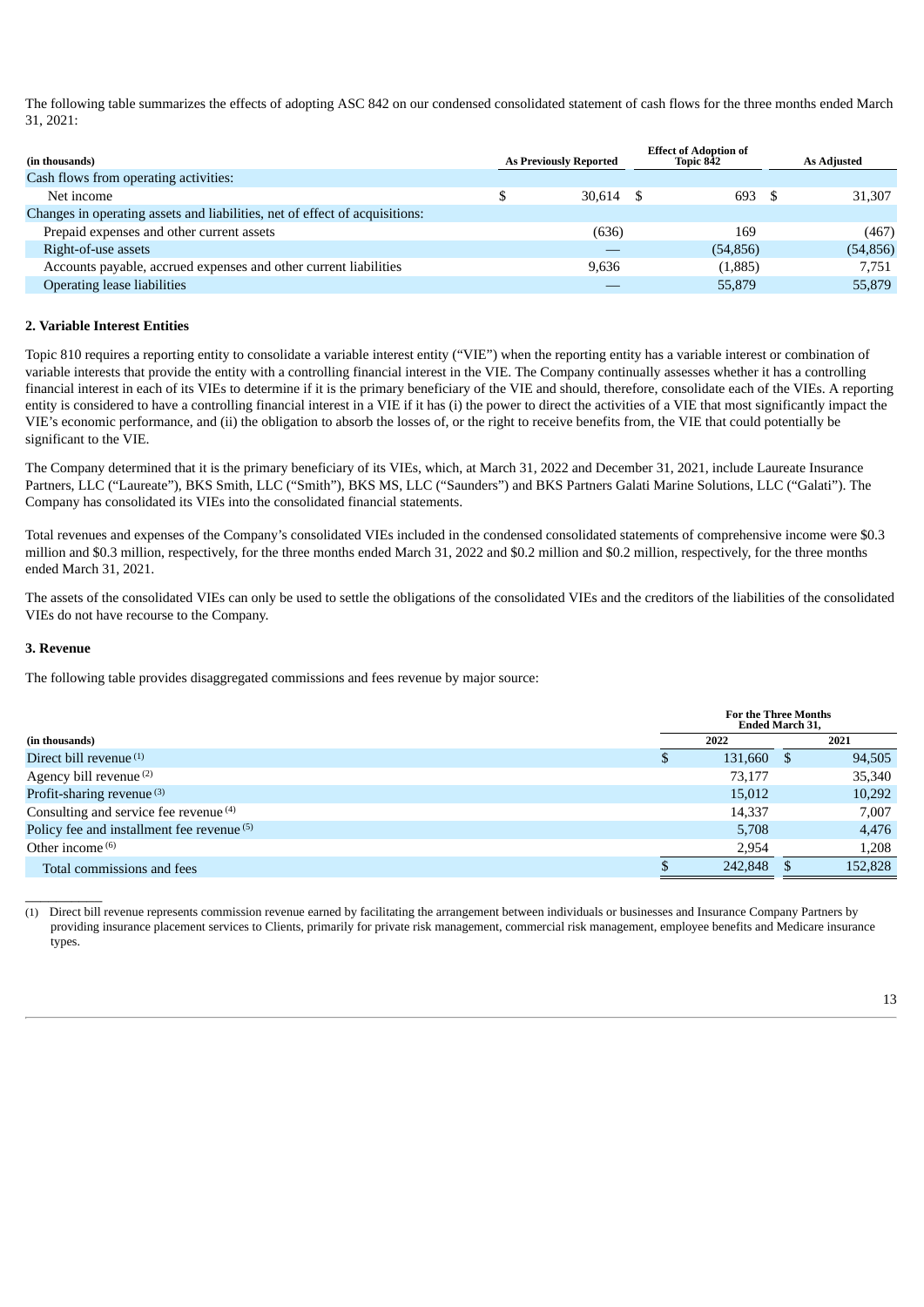- (2) Agency bill revenue primarily represents commission revenue earned by facilitating the arrangement between individuals or businesses and Insurance Company Partners by providing insurance placement services to Clients. The Company acts as an agent on behalf of the Client.
- (3) Profit-sharing revenue represents bonus-type revenue that is earned by the Company as a sales incentive provided by certain Insurance Company Partners.
- (4) Service fee revenue is earned by receiving negotiated fees in lieu of a commission and consulting revenue is earned by providing specialty insurance consulting.
- (5) Policy fee revenue represents revenue earned for acting in the capacity of an MGA on behalf of the Insurance Company Partner and fulfilling certain services including delivery of policy documents, processing payments and other administrative functions. Installment fee revenue represents revenue earned by the Company for providing payment processing services on behalf of the Insurance Company Partner related to policy premiums paid on an installment basis.
- (6) Other income consists of Medicare marketing income that is based on agreed-upon cost reimbursement for fulfilling specific targeted marketing campaigns in addition to other ancillary income and premium financing income generated across all Operating Groups.

The application of Topic 606 requires the use of management judgment. The following are the areas of most significant judgment as it relates to Topic 606:

- The Company considers the policyholders as representative of its customers in the majority of contractual relationships, with the exception of contracts in its Medicare operating segment, where the Insurance Company Partner is considered its customer.
- Contracts in the Medicare operating segment are multi-year arrangements in which the Company is entitled to renewal commissions. However, the Company has applied a constraint to renewal commission that limits revenue recognized on new policies to the policy year in effect, and revenue recognized on renewed policies to the receipt of periodic cash, when a risk of significant reversals exists based on: (i) insufficient history; and (ii) the influence of external factors outside of the Company's control, including policyholder discretion over plans and Insurance Company Partner relationship, political influence, and a contractual provision, which limits the Company's right to receive renewal commissions to ongoing compliance and regulatory approval of the relevant Insurance Company Partner and compliance with the Centers for Medicare and Medicaid Services.
- The Company recognizes separately contracted commissions revenue at the effective date of insurance placement and considers any ongoing interaction with the customer to be immaterial in the context of the contract.
- Variable consideration includes estimates of direct bill commissions, a reserve for policy cancellations and an estimate of profit-sharing revenue.
- Costs to obtain a contract are deferred and recognized over five years, which represents management's estimate of the average period over which a Client maintains its initial coverage relationship with the original Insurance Company Partner.
- Due to the relatively short time period between the information gathering phase and binding insurance coverage, the Company has determined that costs to fulfill contracts are not significant. Therefore, costs to fulfill a contract are expensed as incurred.

## **4. Contract Assets and Liabilities**

Contract assets arise when the Company recognizes revenue for amounts which have not yet been billed and contract liabilities relate to payments received in advance of performance under the contract before the transfer of a good or service to the customer. Contract assets are included in premiums, commissions and fees receivable, net and contract liabilities are included in accrued expenses and other current liabilities on the condensed consolidated balance sheets. The balances of contract assets and liabilities arising from contracts with customers are as follows:

| (in thousands)         | <b>March 31, 2022</b> | <b>December 31, 2021</b> |
|------------------------|-----------------------|--------------------------|
| <b>Contract assets</b> | 206.193               | 168,550                  |
| Contract liabilities   | 22,059                | 18,178                   |

During the three months ended March 31, 2022, the Company recognized revenue of \$14.2 million related to the contract liabilities balance at December 31, 2021.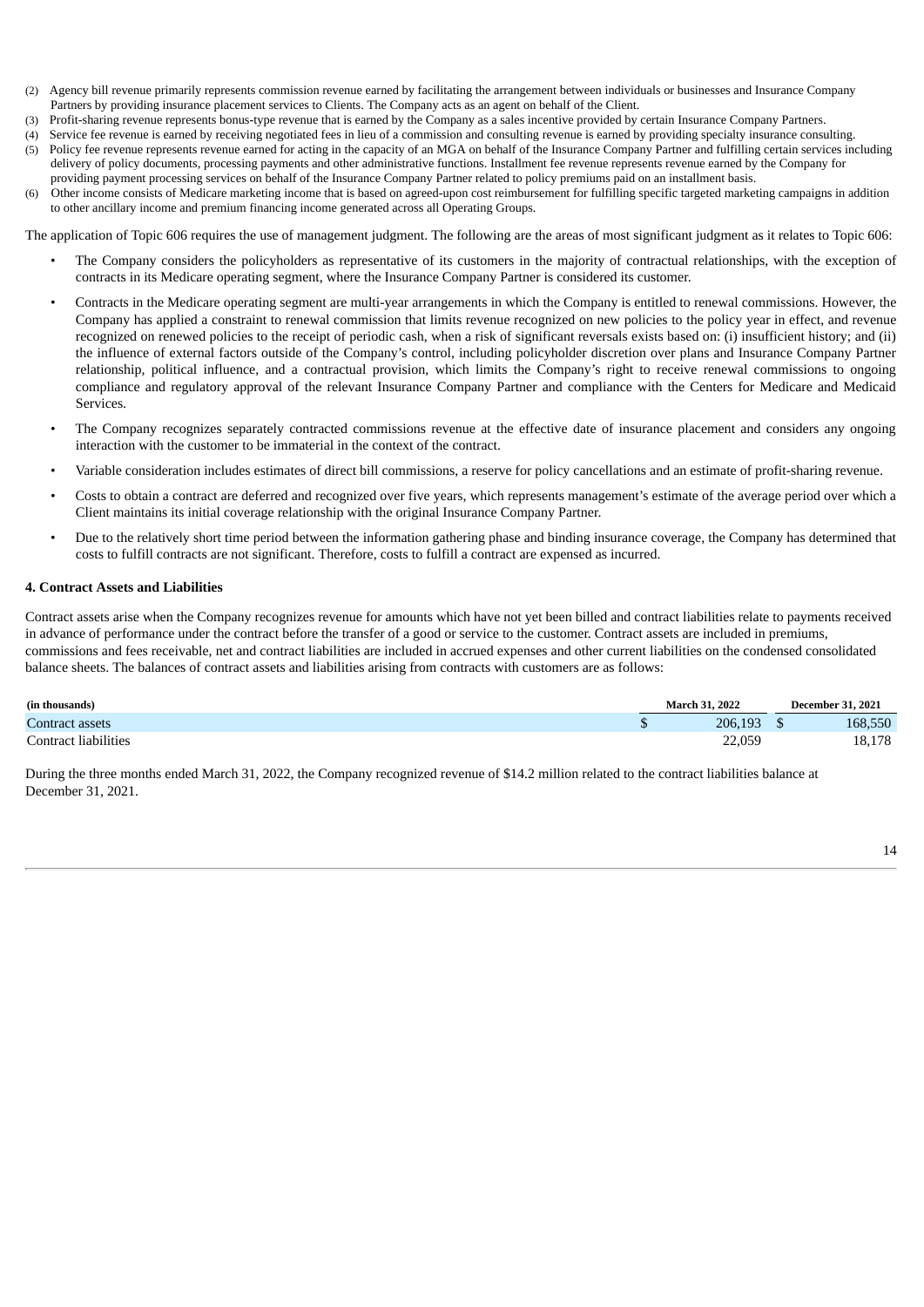#### **5. Deferred Commission Expense**

The Company pays an incremental amount of compensation in the form of producer commissions on new business. In accordance with ASC Topic 340, *Other Assets and Deferred Costs,* these incremental costs are deferred and amortized over five years, which represents management's estimate of the average benefit period for new business. Deferred commission expense represents employee commissions that are capitalized and not yet expensed and are included in other assets on the condensed consolidated balance sheets. The table below provides a rollforward of deferred commission expense for the periods presented:

|                                | <b>For the Three Months</b><br><b>Ended March 31,</b> |        |  |       |  |  |  |
|--------------------------------|-------------------------------------------------------|--------|--|-------|--|--|--|
| (in thousands)                 |                                                       | 2022   |  | 2021  |  |  |  |
| Balance at beginning of period | D                                                     | 11,336 |  | 4,751 |  |  |  |
| Costs capitalized              |                                                       | 3,630  |  | 835   |  |  |  |
| Amortization                   |                                                       | (927)  |  | (422) |  |  |  |
| Balance at end of period       |                                                       | 14,039 |  | 5,164 |  |  |  |

#### **6. Accrued Expenses and Other Current Liabilities**

Accrued expenses and other current liabilities consist of the following:

| (in thousands)                                 | <b>March 31, 2022</b> |        |     | <b>December 31, 2021</b> |
|------------------------------------------------|-----------------------|--------|-----|--------------------------|
| <b>Contract liabilities</b>                    |                       | 22,059 | - S | 18,178                   |
| Accrued expenses                               |                       | 13,310 |     | 9,731                    |
| Current portion of operating lease liabilities |                       | 13,239 |     | 12,520                   |
| Deferred consideration payments                |                       | 9,941  |     | 12,355                   |
| Current portion of long-term debt              |                       | 8,521  |     | 8,521                    |
| Accrued compensation and benefits              |                       | 9.929  |     | 22,460                   |
| Tax distribution payable                       |                       | 5,072  |     | 5,072                    |
| Other                                          |                       | 5,245  |     | 3,386                    |
| Accrued expenses and other current liabilities |                       | 87,316 |     | 92,223                   |

#### **7. Long-Term Debt**

As of December 31, 2021, the Company's credit agreement with JPMorgan Chase Bank, N.A., provided for senior secured credit facilities in an aggregate principal amount of \$1.325 billion (the "JPM Credit Agreement"), which consisted of (i) a term loan facility in the principal amount of \$850.0 million maturing in 2027 (the "Term Loan B") and (ii) a revolving credit facility with commitments in an aggregate principal amount of \$475.0 million maturing in 2025 (the "Revolving Facility").

On March 28, 2022, the Company entered into Amendment No. 5 to the JPM Credit Agreement, under which (i) the aggregate principal amount of the Revolving Facility was increased from \$475.0 million to \$600.0 million, (ii) the interest rate on the Revolving Facility changed to the Secured Overnight Financing Rate ("SOFR"), plus a credit spread adjustment of 10 basis points ("bps"), plus an amount between 200 bps and 300 bps based on the total net leverage ratio, (iii) the total net leverage ratio covenant increased to 7.0x consolidated EBITDA and (iv) the maturity of the Revolving Facility was extended to April 1, 2027. The other terms of the Revolving Facility and the terms of the Term Loan B remained unchanged. The JPM Credit Agreement provides for a benchmark replacement to SOFR such that there are no material contract modifications resulting from a transition from the London Interbank Offered Rate ("LIBOR").

The Term Loan B bears interest at LIBOR plus 350 bps, subject to a LIBOR floor of 50 bps. At March 31, 2022, the outstanding borrowings on the Term Loan B were \$844.5 million and had an applicable interest rate of 4.00%. The outstanding borrowings on the Revolving Facility of \$75.0 million had an applicable interest rate of 3.35% at March 31, 2022. The Revolving Facility is also subject to a commitment fee of 0.40% on the unused capacity at March 31, 2022.

On April 28, 2022, the Company borrowed an additional \$380.0 million under the Revolving Facility for general working capital purposes and to fund certain closing cash and post-closing contingent consideration payments for the Westwood Partnership as discussed further in Note 14.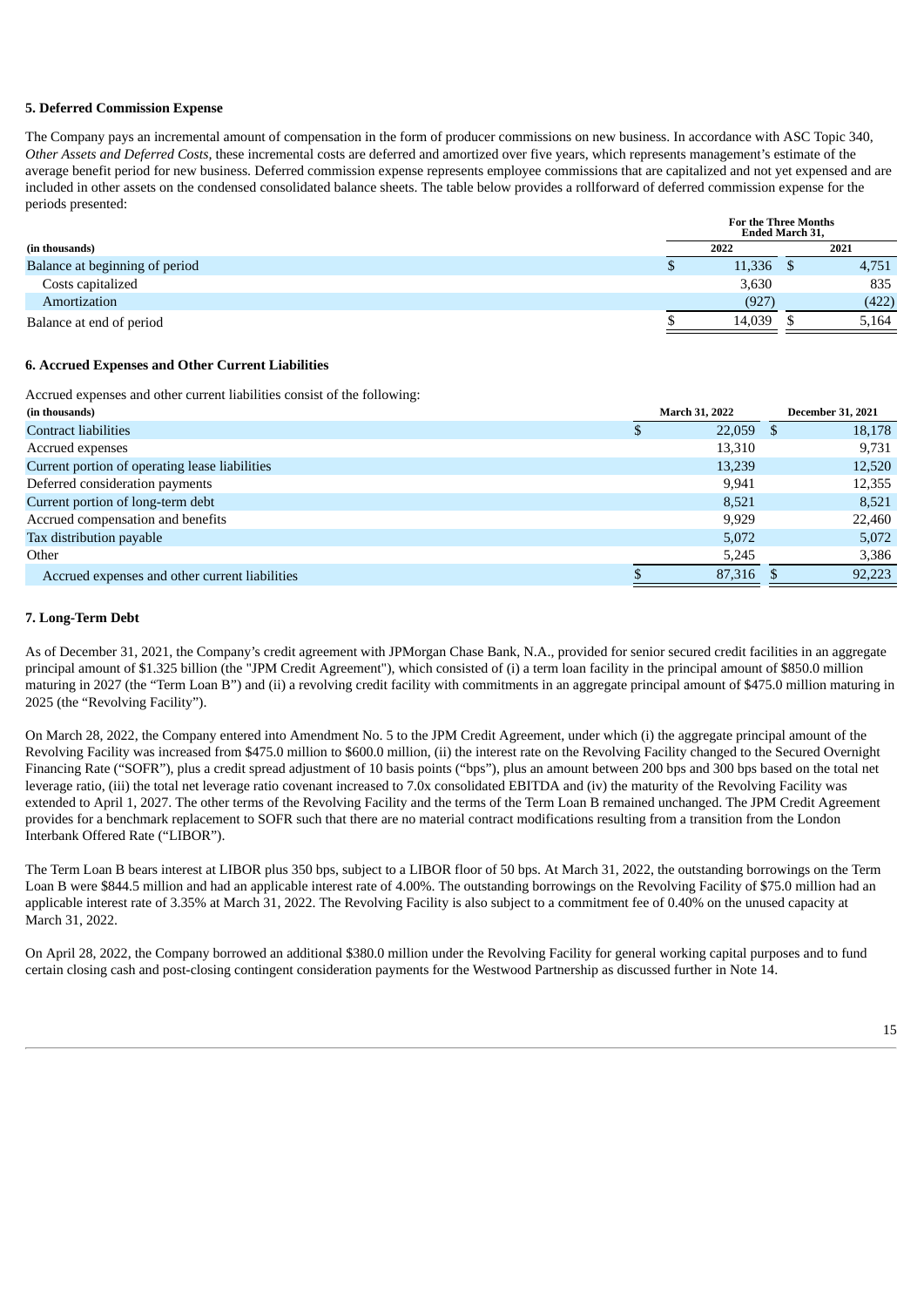The JPM Credit Agreement requires the Company to meet certain financial covenants and comply with customary affirmative and negative covenants as listed in the underlying agreement. The Company was in compliance with these covenants at March 31, 2022.

#### **Interest Rate Caps**

The Company enters into interest rate caps to mitigate its exposure to interest rate risk by limiting the impact of interest rate changes on cash flows. The interest rate caps are recorded at an aggregate fair value of \$22.1 million and \$6.3 million at March 31, 2022 and December 31, 2021, respectively, and are included as a component of other assets on the condensed consolidated balance sheets. The Company recorded a fair value gain of \$15.8 million related to the interest rate caps for the three months ended March 31, 2022, which is included as a component of other income, net in the condensed consolidated statements of comprehensive income.

#### **8. Related Party Transactions**

#### **Notes Payable**

In September 2021, the Company accelerated recognition of MSI's maximum contingent earnout and entered into notes payable agreements with each of MSI's shareholders for a combined principal amount of \$61.5 million. The related party notes bear no interest and were subsequently paid in full in April 2022 as discussed in Note 14.

#### **Commission Revenue**

The Company serves as a broker for Holding Company of the Villages, Inc. ("The Villages") and certain affiliated entities. Commission revenue recorded as a result of transactions with The Villages was \$1.1 million and \$0.6 million for the three months ended March 31, 2022 and 2021, respectively.

#### **Commissions Expense**

A brother of Lowry Baldwin, our Board Chair, earned \$0.1 million from the Company in Risk Advisor commissions during the three months ended March 31, 2022.

#### **Rent Expense**

The Company has various agreements to lease office space from wholly-owned subsidiaries of The Villages. Total rent expense incurred with respect to The Villages and its wholly-owned subsidiaries was \$0.1 million for each of the three months ended March 31, 2022 and 2021.

The Company has various agreements to lease office space from other related party entities. Total rent expense incurred with respect to related parties other than The Villages was \$0.9 million and \$0.5 million for the three months ended March 31, 2022 and 2021, respectively.

#### **9. Share-Based Compensation**

#### **Omnibus Incentive Plan and Partnership Inducement Award Plan**

The Company has an Omnibus Incentive Plan (the "Omnibus Plan") and a Partnership Inducement Award Plan (the "Inducement Plan" and collectively, the "Plans") to motivate and reward Colleagues and other individuals, including those who join the Company through Partnerships, to perform at the highest level and contribute significantly to the Company's success, thereby furthering the best interests of its shareholders. The Omnibus Plan and the Inducement Plan provide for the Company to make awards of 6,142,862 and 3,000,000 shares of Class A common stock, respectively, at March 31, 2022.

During the three months ended March 31, 2022, the Company made awards of restricted stock, unrestricted stock and performance-based restricted stock units under the Plans to its non-employee directors, Colleagues and executive officers. Shares of unrestricted stock issued to directors during the three months ended March 31, 2022 were vested upon issuance while restricted stock issued to Colleagues, Risk Advisors and executive officers generally either cliff vest after 3 to 4 years or vest ratably over 3 to 5 years.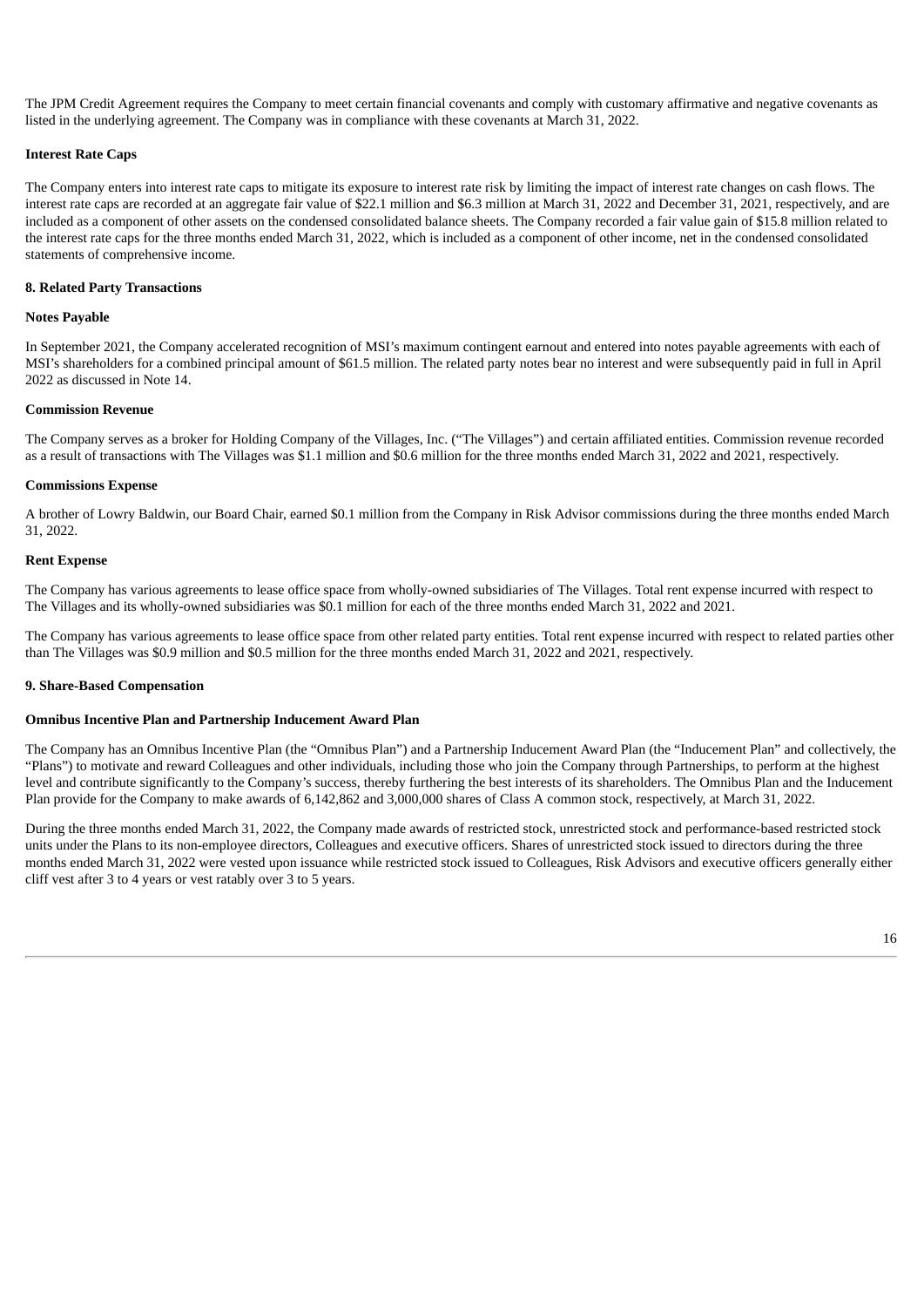The following table summarizes the activity for non-vested awards granted by the Company under the Plans:

|                                  | <b>Shares</b>  | Weighted-Average<br>Grant-Date Fair Value<br>Per Share |
|----------------------------------|----------------|--------------------------------------------------------|
| Outstanding at December 31, 2021 | $3,215,731$ \$ | 28.83                                                  |
| Granted                          | 339.268        | 34.13                                                  |
| Vested and settled               | (190, 476)     | 29.36                                                  |
| Forfeited                        | (28, 035)      | 25.54                                                  |
| Outstanding at March 31, 2022    | 3,336,488      | 29.39                                                  |

The total fair value of shares that vested and settled under the Plans was \$5.6 million and \$0.2 million for the three months ended March 31, 2022 and 2021, respectively.

Share-based compensation includes expense recognized for management incentive units and advisor incentives, in addition to issuances under the Plans. The Company recognizes share-based compensation expense for the Plans net of actual forfeitures. The Company recorded total share-based compensation expense of \$7.6 million and \$3.5 million for the three months ended March 31, 2022 and 2021, respectively, which is included in commissions, employee compensation and benefits expense in the condensed consolidated statements of comprehensive income.

#### **10. Earnings Per Share**

Basic earnings per share is computed by dividing net income attributable to BRP Group, Inc. by the weighted-average number of shares of Class A common stock outstanding during the period. Diluted earnings per share is computed giving effect to all potentially dilutive shares of common stock.

During the periods presented, potentially dilutive securities include restricted stock awards and shares of Class B common stock, which can be exchanged (together with a corresponding number of LLC Units) for shares of Class A common stock on a one-for-one basis. The following potentially dilutive securities were excluded from the Company's diluted weighted-average number of shares outstanding calculation for the periods presented as their inclusion would have been anti-dilutive.

|                                | <b>For the Three Months</b><br>Ended March 31. |            |
|--------------------------------|------------------------------------------------|------------|
|                                | 2022                                           | 2021       |
| Shares of Class B common stock | 56,268,051                                     | 49,715,644 |

The shares of Class B common stock do not share in the earnings or losses attributable to BRP Group, and therefore, are not participating securities. Accordingly, a separate presentation of basic and diluted earnings per share of Class B common stock under the two-class method has not been included.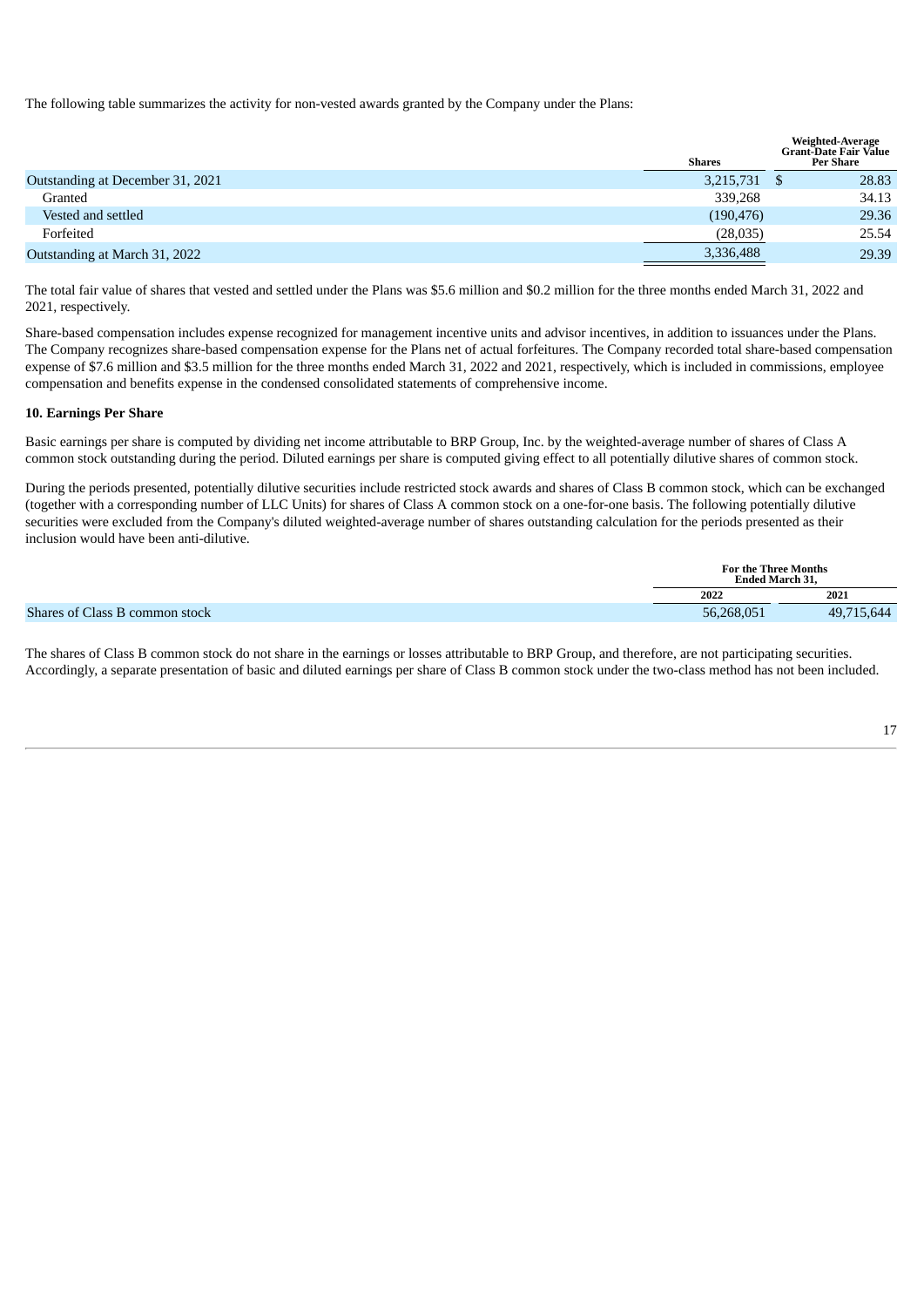The following is a calculation of the basic and diluted weighted-average number of shares of Class A common stock outstanding and earnings per share for the periods presented.

|                                                                       | <b>For the Three Months</b><br>Ended March 31, |      |        |  |
|-----------------------------------------------------------------------|------------------------------------------------|------|--------|--|
| (in thousands, except per share data)                                 | 2022                                           |      | 2021   |  |
| Basic earnings per share:                                             |                                                |      |        |  |
| Net income attributable to BRP Group, Inc.                            | \$<br>22,869                                   | - \$ | 15,306 |  |
| Shares used for basic earnings per share:                             |                                                |      |        |  |
| Weighted-average shares of Class A common stock outstanding - basic   | 55,720                                         |      | 44,255 |  |
| Basic earnings per share                                              | 0.41                                           |      | 0.35   |  |
|                                                                       |                                                |      |        |  |
| Diluted earnings per share:                                           |                                                |      |        |  |
| Net income attributable to BRP Group, Inc.                            | \$<br>22,869 \$                                |      | 15.306 |  |
| Shares used for diluted earnings per share:                           |                                                |      |        |  |
| Weighted-average shares of Class A common stock outstanding           | 55,720                                         |      | 44,255 |  |
| Dilutive effect of unvested restricted shares of Class A common stock | 2,996                                          |      | 1,528  |  |
| Weighted-average shares of Class A common stock outstanding - diluted | 58,716                                         |      | 45,783 |  |
| Diluted earnings per share                                            | 0.39                                           |      | 0.33   |  |

### **11. Fair Value Measurements**

ASC Topic 820, *Fair Value Measurement* ("Topic 820") established a framework for measuring fair value. That framework provides a fair value hierarchy that prioritizes the inputs to valuation techniques used to measure fair value. The hierarchy gives the highest priority to unadjusted quoted prices in active markets for identical assets or liabilities (Level 1 measurement) and the lowest priority to unobservable inputs (Level 3 measurement). The three levels of the fair value hierarchy under Topic 820 are described below:

Level 1: Inputs to the valuation methodology are unadjusted quoted prices for identical assets or liabilities in active markets that the Company has the ability to access.

Level 2: Inputs to the valuation methodology are quoted market prices for similar instruments in active markets, quoted prices for identical or similar instruments in markets that are not active, and model-based valuation techniques for which all significant assumptions are observable in the market.

Level 3: Inputs to the valuation methodology are unobservable and significant to the fair value measurement.

The fair value measurement level for assets and liabilities within the fair value hierarchy is based on the lowest level of any input that is significant to the fair value measurement. Valuation techniques used need to maximize the use of observable inputs and minimize the use of unobservable inputs.

## **Assets and Liabilities Measured at Fair Value on a Recurring Basis**

The following table summarizes the Company's assets and liabilities measured at fair value on a recurring basis within each level of the fair value hierarchy:

| (in thousands)                 | <b>March 31, 2022</b> |         |  | <b>December 31, 2021</b> |  |
|--------------------------------|-----------------------|---------|--|--------------------------|--|
| <b>Level 2</b>                 |                       |         |  |                          |  |
| Interest rate caps             |                       | 22,148  |  | 6,338                    |  |
| Level 2 Assets                 |                       | 22,148  |  | 6,338                    |  |
| <b>Level 3</b>                 |                       |         |  |                          |  |
| Contingent earnout liabilities |                       | 227,847 |  | 258,589                  |  |
| Level 3 Liabilities            |                       | 227,847 |  | 258,589                  |  |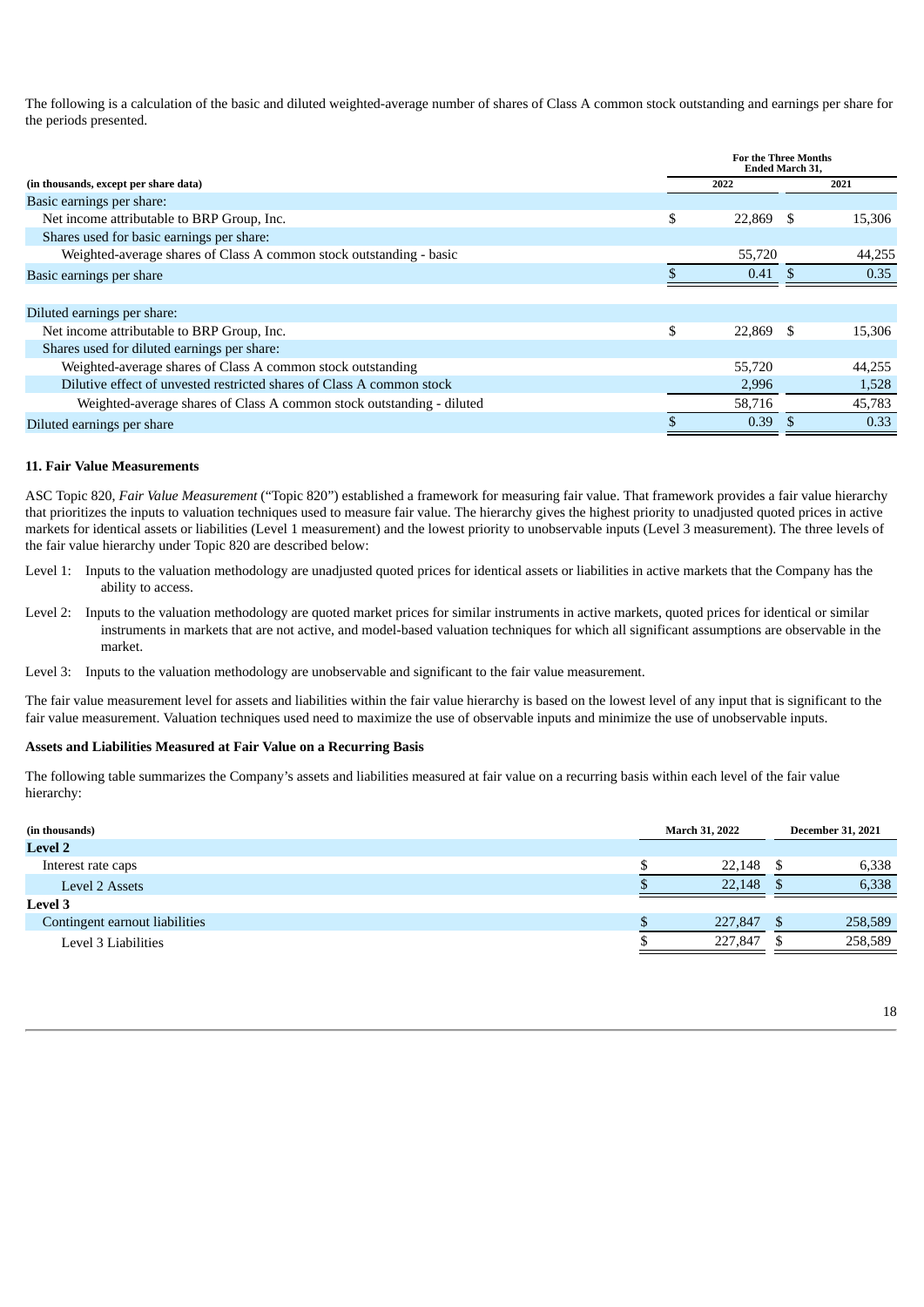Methodologies used for assets and liabilities measured at fair value on a recurring basis within Level 3 of the fair value hierarchy at March 31, 2022 and December 31, 2021 are based on limited unobservable inputs. These methods may produce a fair value calculation that may not be indicative of the net realizable value or reflective of future fair values. Furthermore, while the Company believes its valuation methods are appropriate and consistent with other market participants, the use of methodologies or assumptions to determine the fair value of certain financial instruments could result in a different fair value measurement at the reporting date.

The fair value of interest rate caps was \$22.1 million at March 31, 2022. The fair value of interest rate caps are determined using the market standard methodology of discounting the future expected cash receipts that would occur if variable interest rates rise above the strike rate of the caps. The variable interest rates used in the calculation of projected receipts on the cap are based on an expectation of future interest rates derived from observable market interest rate curves and volatilities.

The fair value of contingent earnout liabilities is based on sales projections for the acquired entities, which are reassessed each reporting period. Based on the Company's ongoing assessment of the fair value of its contingent earnout liabilities, the Company recorded a net decrease in the estimated fair value of such liabilities of \$5.6 million for the three months ended March 31, 2022. The Company has assessed the maximum estimated exposure to the contingent earnout liabilities to be approximately \$1.0 billion at March 31, 2022.

The Company measures contingent earnout liabilities at fair value at each reporting period using significant unobservable inputs classified within Level 3 of the fair value hierarchy. The Company uses a probability weighted value analysis as a valuation technique to convert future estimated cash flows to a single present value amount. The significant unobservable inputs used in the fair value measurements are sales projections over the earnout period, and the probability outcome percentages assigned to each scenario. Significant increases or decreases to either of these inputs would result in a significantly higher or lower liability with a higher liability capped by the contractual maximum of the contingent earnout liabilities. Ultimately, the liability will be equivalent to the amount settled, and the difference between the fair value estimate and amount settled will be recorded in earnings for business combinations, or as a reduction of the cost of the assets acquired for asset acquisitions.

The fair value of the contingent earnout liabilities is based on the present value of the expected future payments to be made to Partners in accordance with the provisions outlined in the respective purchase agreements, which is a Level 3 fair value measurement. In determining fair value, the Company estimates the Partner's future performance using financial projections developed by management for the Partner and market participant assumptions that were derived for revenue growth, profitability based on earnings before interest, taxes, depreciation and amortization ("EBITDA"), or the number of rental units tracked. Revenue and EBITDA growth rates generally ranged from 5% to 23% at March 31, 2022 and from 5% to 22% at December 31, 2021. The Company estimates future payments using the earnout formula and performance targets specified in each purchase agreement and these financial projections. These payments are discounted to present value using a risk-adjusted rate that takes into consideration market-based rates of return that reflect the ability of the Partner to achieve the targets. These discount rates generally ranged from 6.25% to 16.50% at March 31, 2022 and from 5.00% to 15.50% at December 31, 2021. Changes in financial projections, market participant assumptions for revenue growth and profitability, or the risk-adjusted discount rate, would result in a change in the fair value of contingent consideration.

The following table sets forth a summary of the changes in the fair value of the Company's contingent earnout liabilities, which are measured at fair value on a recurring basis utilizing Level 3 assumptions in their valuation:

| 2022      |  | 2021                                                  |  |  |
|-----------|--|-------------------------------------------------------|--|--|
| 258,589   |  | 164,819                                               |  |  |
| (25, 110) |  |                                                       |  |  |
| (5,632)   |  | (1,503)                                               |  |  |
|           |  | 1,967                                                 |  |  |
| 227,847   |  | 165,283                                               |  |  |
|           |  | <b>For the Three Months</b><br><b>Ended March 31.</b> |  |  |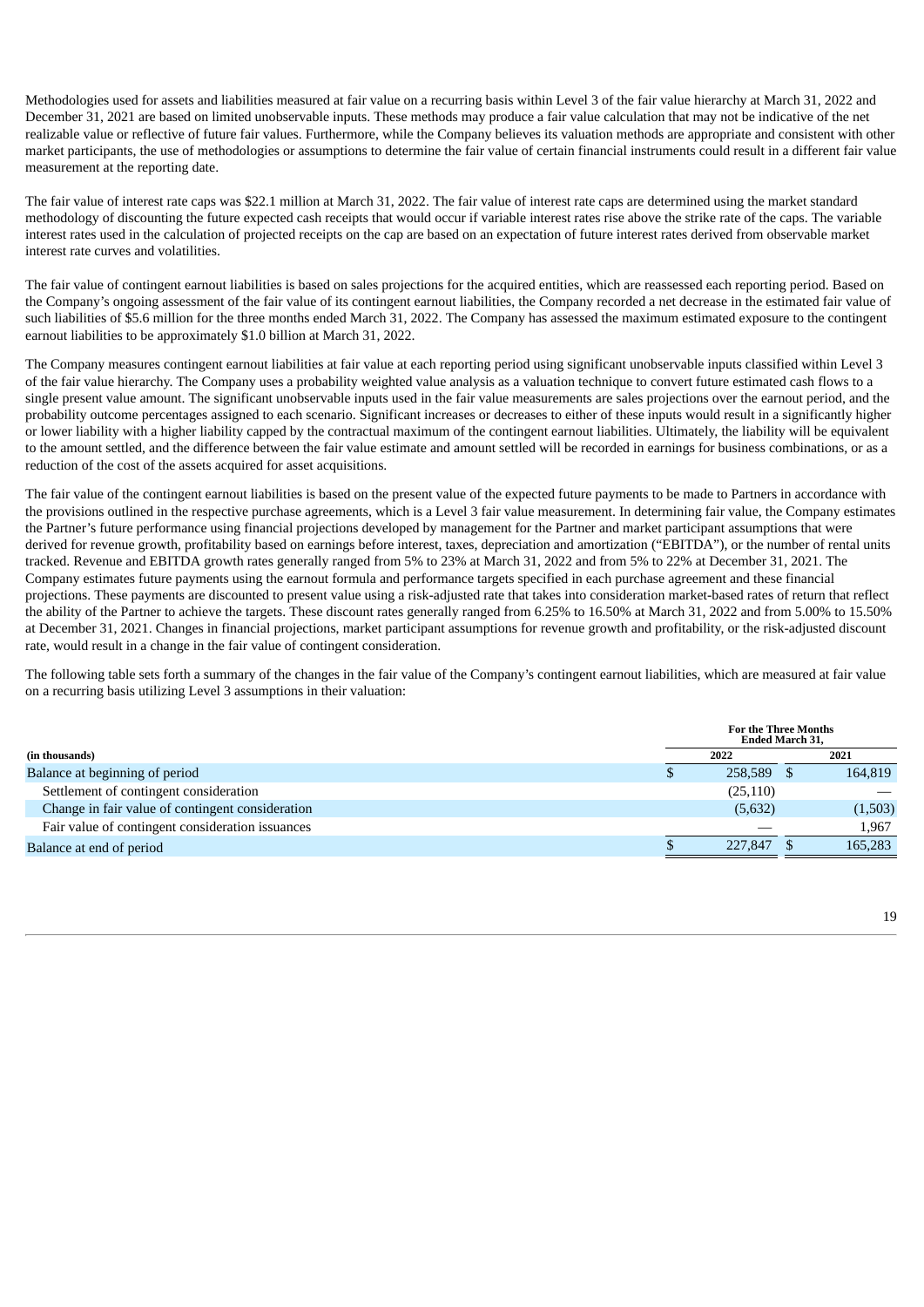## **Fair Value of Other Financial Instruments**

The fair value of long-term debt and the revolving lines of credit is classified as Level 2 within the fair value hierarchy. Fair value is based on an estimate using a discounted cash flow analysis based on current borrowing rates for similar types of borrowing arrangements. The fair value of long-term debt and the revolving lines of credit was approximately \$826.8 million and \$904.1 million at March 31, 2022 and December 31, 2021, respectively, compared to outstanding principal amounts of \$919.5 million and \$881.6 million, respectively. These outstanding principal amounts do not reflect unamortized debt discount and issuance costs of \$22.8 million and \$23.5 million at March 31, 2022 and December 31, 2021, respectively, which are netted against long-term debt for balance sheet presentation.

## **12. Commitments and Contingencies**

The Company is involved in various claims and legal actions arising in the ordinary course of business. In the opinion of management, the ultimate disposition of these matters will not have a material adverse effect on the Company's consolidated financial position, results of operations or liquidity.

## **13. Segment Information**

BRP Group's business is divided into four Operating Groups: Middle Market, Specialty, MainStreet, and Medicare.

- The Middle Market Operating Group provides expertly-designed commercial risk management, employee benefits solutions and private risk management for mid-to-large size businesses and high net worth individuals, as well as their families.
- The Specialty Operating Group consists of two distinct businesses. Our specialty wholesale broker businesses delivers specialty insurers, professionals, individuals and niche industry businesses expanded access to exclusive specialty markets, capabilities and programs requiring complex underwriting and placement. Specialty also houses our MGA of the Future platform, in which we manufacture proprietary, technology enabled insurance product that is then distributed (in many instances via technology and/or API integrations) internally via our Risk Advisors in Middle Market and MainStreet and externally via select distribution partners, with a focus on sheltered channels where our product delivers speed, ease of use and certainty of execution, an example of which is our national embedded renter's insurance product sold at point of lease via integrations with property management software providers.
- The MainStreet Operating Group offers personal insurance, commercial insurance and life and health solutions to individuals and businesses in their communities.
- The Medicare Operating Group offers consultation for government assistance programs and solutions, including traditional Medicare and Medicare Advantage, to seniors and Medicare-eligible individuals through a network of primarily independent contractor agents. In the Medicare Operating Group, BRP generates commissions and fees in the form of direct bill insurance placement and marketing income. Marketing income is earned through co-branded marketing campaigns with our Insurance Company Partners.

In the Middle Market, MainStreet, and Specialty Operating Groups, the Company generates commissions and fees from insurance placement under both agency bill and direct bill arrangements. In addition, the Company generates profit sharing income in each of those segments based on either the underlying book of business or performance, such as loss ratios. In the Middle Market Operating Group only, the Company generates fees from service fee and consulting arrangements. Service fee arrangements are in place with certain customers in lieu of commission arrangements.

In the Medicare Operating Group, the Company generates commissions and fees in the form of direct bill insurance placement and marketing income. Marketing income is earned through co-branded marketing campaigns with the Company's Insurance Company Partners.

The Company's chief operating decision maker, the chief executive officer, uses net income before interest, taxes, depreciation, amortization, and one-time transactional-related expenses or non-recurring items to manage resources and make decisions about the business.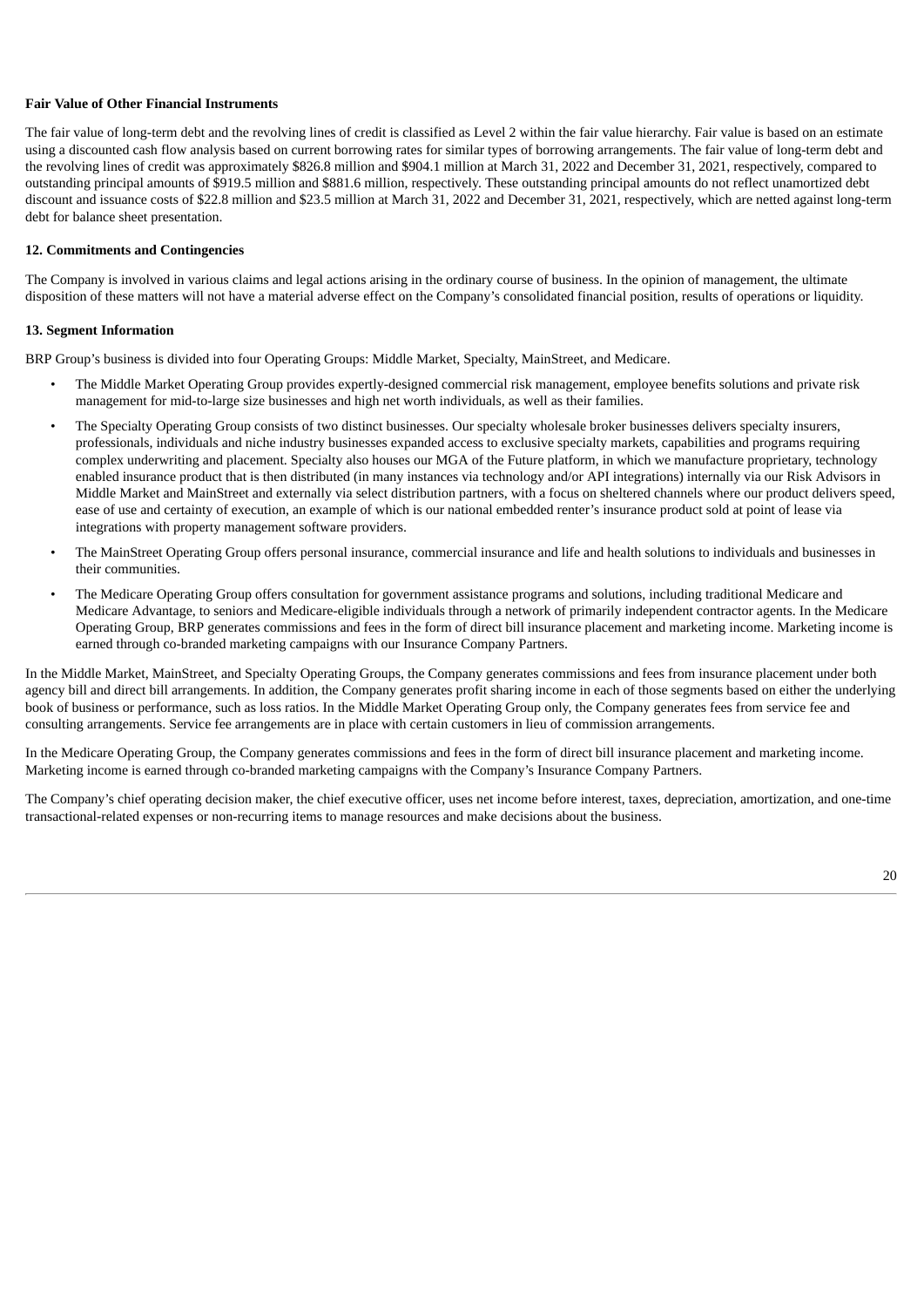Summarized financial information concerning the Company's Operating Groups is shown in the following tables. The Corporate and Other non-reportable segment includes any expenses not allocated to the Operating Groups and corporate-related items, including related party and third-party interest expense. Intersegment revenue and expenses are eliminated through the Corporate and Other column. Service center expenses and other overhead are allocated to the Company's Operating Groups based on either revenue or headcount as applicable to each expense.

|                            | For the Three Months Ended March 31, 2022 |  |           |  |                   |  |          |  |                        |  |              |  |
|----------------------------|-------------------------------------------|--|-----------|--|-------------------|--|----------|--|------------------------|--|--------------|--|
| (in thousands)             | <b>Middle Market</b>                      |  | Specialty |  | <b>MainStreet</b> |  | Medicare |  | Corporate and<br>Other |  | <b>Total</b> |  |
| Commissions and fees $(1)$ | 171,403<br>171                            |  | 49.523    |  | 9.277             |  | 13,681   |  | (1,036)                |  | 242,848      |  |
| Net income (loss)          | 54,887                                    |  | 5,318     |  | 1,858             |  | 4,300    |  | (17,808)               |  | 44,839       |  |

\_\_\_\_\_\_\_\_\_\_ (1) During the three months ended March 31, 2022, the Middle Market Operating Group recorded intercompany commissions and fees revenue from activity with the Specialty Operating Group of \$0.3 million; the Specialty Operating Group recorded intercompany commissions and fees revenue from activity with itself of \$0.1 million; the MainStreet Operating Group recorded intercompany commissions and fees revenue from activity with the Middle Market and Specialty Operating Groups of less than \$0.1 million; and the Medicare Operating Group recorded intercompany commissions and fees revenue from activity with itself of \$0.6 million. These intercompany commissions and fees are eliminated through Corporate and Other.

|                            |                                   | For the Three Months Ended March 31, 2021 |  |        |  |                   |          |       |  |                        |              |         |  |
|----------------------------|-----------------------------------|-------------------------------------------|--|--------|--|-------------------|----------|-------|--|------------------------|--------------|---------|--|
| (in thousands)             | <b>Middle Market</b><br>Specialty |                                           |  |        |  | <b>MainStreet</b> | Medicare |       |  | Corporate and<br>Other | <b>Total</b> |         |  |
| Commissions and fees $(1)$ |                                   | 110,555                                   |  | 25,082 |  | 8.222             |          | 9,452 |  | (483)                  |              | 152,828 |  |
| Net income (loss)          |                                   | 41,879                                    |  | 1.887  |  | 1.351             |          | 2,317 |  | (16,127                |              | 31,307  |  |

(1) During the three months ended March 31, 2021, the Middle Market Operating Group recorded intercompany commissions and fees revenue from activity with the Specialty Operating Group of \$0.4 million; the MainStreet Operating Group recorded intercompany commissions and fees revenue from activity with the Middle Market Operating Group of less than \$0.1 million; and the Medicare Operating Group recorded intercompany commissions and fees revenue from activity with itself of \$0.1 million. These intercompany commissions and fees are eliminated through Corporate and Other.

| thousands)                      | Middle Market | Specialtv | MainStreet | Medicare | Corporate and Other | Total     |
|---------------------------------|---------------|-----------|------------|----------|---------------------|-----------|
| tal assets at March 31, 2022    | 2.152.236     | 530.9857  | 59,415     | 50,7357  | 148.6455            | 2.942.022 |
| tal assets at December 31. 2021 | 2,142,485     | 549.662   | 61,322     | 56,472   | 66.366              | 2,876,307 |

## **14. Subsequent Events**

\_\_\_\_\_\_\_\_\_\_

On April 1, 2022, the Company paid \$61.5 million to satisfy its obligations under its related party notes payable.

On April 29, 2022, the Company acquired all of the outstanding equity interests of Westwood Insurance Agency ("Westwood") for upfront consideration consisting of \$385.0 million of cash (which was reduced by the value of shares of Class A common stock issued to Westwood colleagues in connection with the Partnership). Westwood will also have the opportunity to receive additional contingent consideration payable in cash. The Partnership brings to the Company a leading tech-enabled, personal lines agency with specialization in builder-sourced homeowners insurance. The Company has not yet completed its evaluation and determination of consideration paid and assets and liabilities acquired for this business combination in accordance with ASC Topic 805, *Business Combinations*.

On April 28, 2022, the Company borrowed an additional \$380.0 million under the Revolving Facility for general working capital purposes and to fund certain closing cash and post-closing contingent consideration payments for the Westwood Partnership. As of the date of this filing, the amount outstanding under the Revolving Facility is \$530.0 million and the remaining availability for borrowing is \$70.0 million.

<span id="page-20-0"></span>On May 5, 2022, the Company sold its \$300.0 million notional, 2.50% interest rate cap expiring March 8, 2026 and two \$100.0 million notional, 3.00% interest rate caps expiring August 13, 2028 for proceeds of \$19.0 million. The Company recognized a \$3.2 million gain related to the sale during the second quarter of 2022. The Company retained its \$300.0 million, 1.50% interest rate cap expiring on March 10, 2024.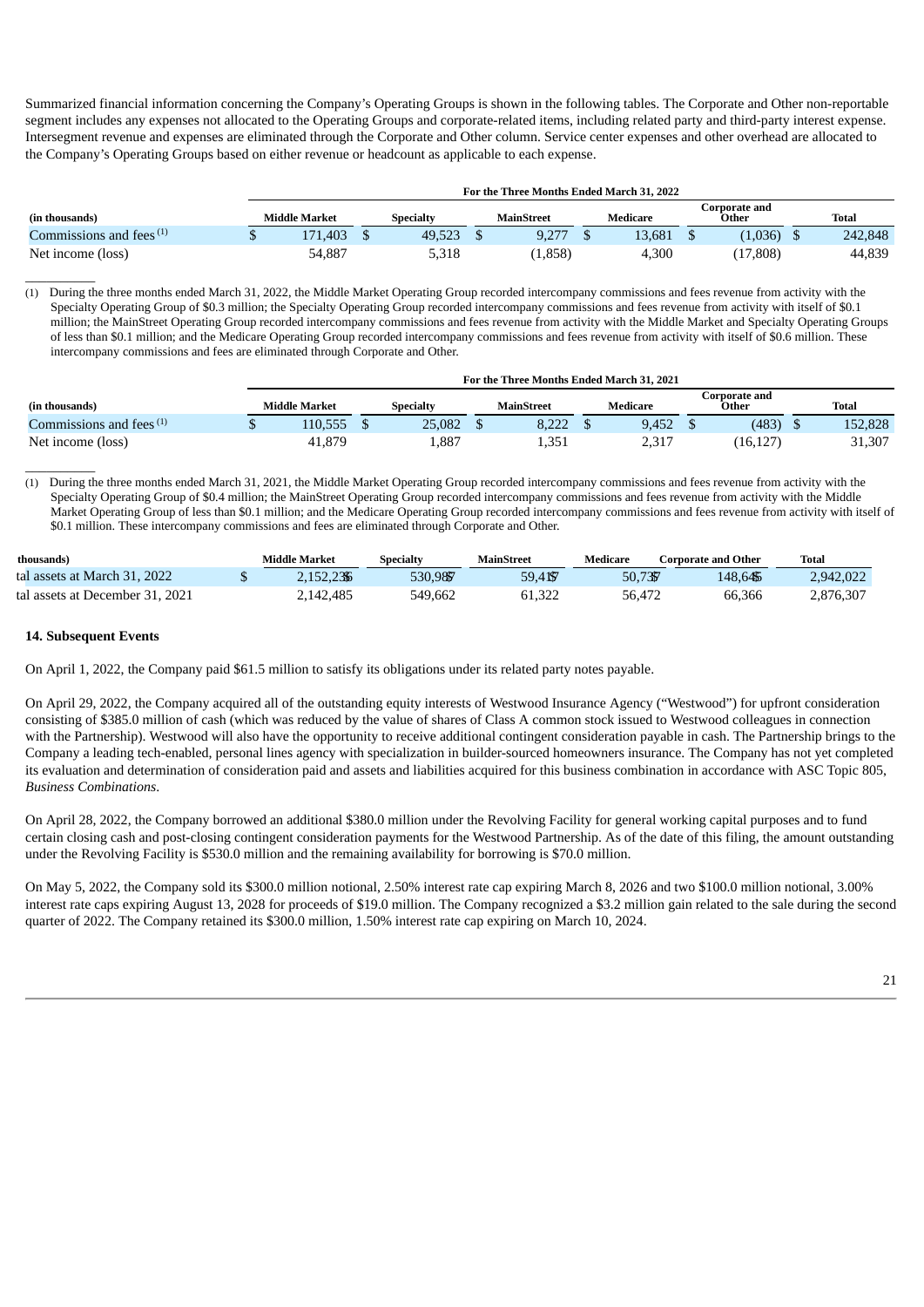#### **ITEM 2. MANAGEMENT'S DISCUSSION AND ANALYSIS OF FINANCIAL CONDITION AND RESULTS OF OPERATIONS**

The following discussion and analysis of our financial condition and results of operations should be read in conjunction with our consolidated financial statements and the related notes and other financial information included elsewhere in this Quarterly Report on Form 10-Q and in our Annual Report on Form 10-K for the year ended December 31, 2021 filed with the SEC on March 1, 2022. In addition to historical consolidated financial information, the following discussion contains forward-looking statements that reflect our plans, estimates, and beliefs. Our actual results may differ materially from those discussed in the forward-looking statements as a result of various factors, including those set forth in Part II, Item 1A. Risk Factors and Note Regarding Forward-Looking Statements included elsewhere in this Quarterly Report on Form 10-Q and under Part I, Item 1A. Risk Factors in our Annual Report on Form 10-K filed with the SEC on March 1, 2022.

## **THE COMPANY**

BRP Group, Inc. ("BRP Group," the "Company," "we," "us" or "our") is an independent insurance distribution firm delivering tailored insurance and risk management insights and solutions that give our Clients the peace of mind to pursue their purpose, passion and dreams. We support our Clients, Colleagues, Insurance Company Partners and communities through the deployment of vanguard resources, technology and capital to drive organic and inorganic growth. When we consistently execute for these key stakeholders, we believe that the outcome is an increase in value for our fifth stakeholder, our shareholders. We are innovating the industry by taking a holistic and tailored approach to risk management, insurance and employee benefits. Our growth plan includes continuing to recruit, train and develop industry leading talent, continuing to add geographic representation, insurance product expertise and end-client industry expertise via our Partnership strategy, and the continued buildout of our MGA of the Future platform, which delivers proprietary, technology-enabled insurance solutions to our internal Risk Advisors as well as to a growing channel of external distribution partners. We are a destination employer supported by an award-winning culture, powered by exceptional people and fueled by industry-leading growth and innovation.

We represent over 1,200,000 Clients across the United States and internationally. Our more than 3,300 Colleagues include over 520 Risk Advisors, who are fiercely independent, relentlessly competitive and "insurance geeks." We have approximately 125 offices in 21 states, all of which are equipped to provide diversified products and services to empower our Clients at every stage through our four Operating Groups.

- **Middle Market** provides expertly-designed commercial risk management, employee benefits solutions and private risk management for mid-tolarge-size businesses and high net worth individuals, as well as their families.
- **MainStreet** offers personal insurance, commercial insurance and life and health solutions to individuals and businesses in their communities.
- **Medicare** offers consultation for government assistance programs and solutions, including traditional Medicare and Medicare Advantage, to seniors and Medicare-eligible individuals through a network of primarily independent contractor agents. In the Medicare Operating Group, we generate commissions and fees in the form of direct bill insurance placement and marketing income. Marketing income is earned through cobranded marketing campaigns with our Insurance Company Partners.
- **Specialty** consists of two distinct businesses. Our specialty wholesale broker businesses deliver specialty insurers, professionals, individuals and niche industry businesses expanded access to exclusive specialty markets, capabilities and programs requiring complex underwriting and placement. Specialty also houses our MGA of the Future platform, in which we deliver proprietary, technology enabled insurance products that are then distributed (in many instances via technology and/or API integrations) internally via our Risk Advisors in Middle Market and MainStreet and externally via select distribution partners, with a focus on sheltered channels where our products deliver speed, ease of use and certainty of execution, and example of which is our national embedded renter's insurance product sold at point of lease via integrations with property management software providers.

In 2011, we adopted the "Azimuth" as our corporate constitution. Named after a historical navigation tool used to find "true north," the Azimuth asserts our core values, business basics and stakeholder promises. The ideals encompassed by the Azimuth support our mission to deliver indispensable, tailored insurance and risk management insights and solutions to our Clients. We strive to be regarded as the preeminent insurance advisory firm fueled by relationships, powered by people and exemplified by Client adoption and loyalty. This type of environment is upheld by the distinct vernacular we use to describe our services and culture. We are a firm, instead of an agency; we have Colleagues, instead of employees; we have Risk Advisors, instead of producers/agents. We serve Clients instead of customers and we refer to our acquisitions as Partnerships. We refer to insurance brokerages that we have acquired, or in the case of asset acquisitions, the producers, as Partners.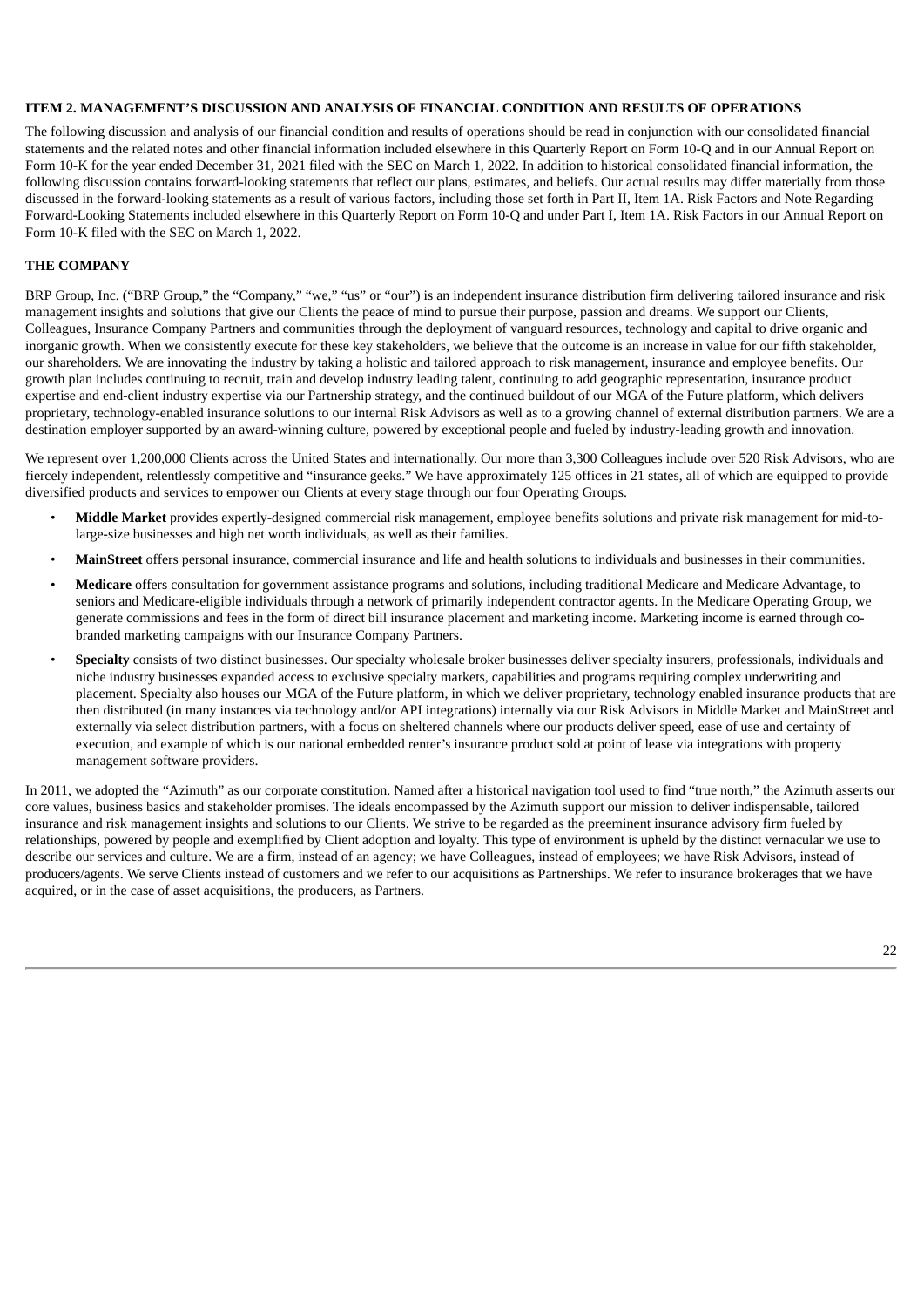#### **Seasonality**

The insurance brokerage market is seasonal and our results of operations are somewhat affected by seasonal trends. Our Adjusted EBITDA and Adjusted EBITDA Margins are typically highest in the first quarter and lowest in the fourth quarter. This variation is primarily due to fluctuations in our revenues, while overhead remains consistent throughout the year. Our revenues are generally highest in the first quarter due to the impact of contingent payments received in the first quarter from Insurance Company Partners that we cannot readily estimate before receipt without the risk of significant reversal and a higher degree of first quarter policy commencements and renewals in Medicare and certain Middle Market lines of business such as employee benefits and commercial. In addition, a higher proportion of our first quarter revenue is derived from our highest margin businesses. As discussed further below, the ongoing COVID-19 pandemic may continue to skew these general trends due to reduced amounts of new business and reductions in business from existing Clients related to the pandemic.

Partnerships can significantly impact Adjusted EBITDA and Adjusted EBITDA Margins in a given year and may increase the amount of seasonality within the business, especially results attributable to Partnerships that have not been fully integrated into our business or owned by us for a full year.

## **PARTNERSHIPS**

We utilize strategic acquisitions, which we refer to as Partnerships, to complement and expand our business. We source Partnerships through proprietary deal flow, competitive auctions and cultivated industry relationships. We are currently considering Partnership opportunities in all of our Operating Groups, including businesses to complement or expand our MGA of the Future that are valued at higher purchase price multiples than businesses in our other Operating Groups.

The financial impact of Partnerships may affect the comparability of our results from period to period. Our acquisition strategy also entails certain risks, including the risks that we may not be able to successfully source, value, close, integrate and effectively manage businesses that we acquire. To mitigate that risk, we have a professional team focused on finding new Partners and integrating new Partnerships. We plan to execute on numerous Partnerships annually as it is a key pillar in our long-term growth strategy over the next seven years.

We completed two Partnerships for an aggregate purchase price of \$26.7 million during the three months ended March 31, 2021. We did not complete any Partnerships during the three months ended March 31, 2022.

We entered into Amendment No. 5 to the JPM Credit Agreement in March 2022 for an upsize of the aggregate principal amount of the revolving credit facility thereunder from \$475.0 million to \$600.0 million. This transaction provided us incremental capacity to assist in funding our Partnership pipeline with a reduction in our cost of capital.

#### **NOVEL CORONAVIRUS (COVID-19)**

The impact of the COVID-19 pandemic, including changes in consumer behavior, pandemic fears, and market downturns, as well as restrictions on business and individual activities, has created significant volatility in the global economy and led to severe restrictions on the level of economic activity around the world.

Although COVID-19 vaccines are now broadly distributed and administered, there remains significant uncertainty concerning the magnitude of the impact and the duration of the COVID-19 pandemic. As new strains of COVID-19 develop, we may continue to experience disruptions to our business, including due to a reduction in our Clients` insurable exposure units and a delay in cash payments to us from our Clients or Insurance Company Partners. Further, the impacts of inflation on our and our Clients` businesses and the broader economy, which may be exacerbated by the economic recovery from the COVID-19 pandemic, may also impact our financial condition and results of operations.

In addition, the uncertainties associated with the protective and preventive measures being put in place or recommended by both governmental entities and other businesses, among other uncertainties, may result in delays or modifications to our plans and initiatives.

Our Clients and Colleagues are our first priority and we have taken steps to ensure their safety by implementing alternative working arrangement, with a significant part of our Colleagues working in remote or hybrid environments. As we began a phased reopening of our U.S. offices in 2021, we provided guidelines on return to the office depending on the level of virus containment and local health and safety regulations in each geography. This has created and may continue to create additional risks and operational challenges and may require us to make additional investments of time and resources across our business, including to design, implement and enforce new workplace health and safety protocols, as well as investments in our IT systems to support a working environment that encompasses a mix of remote and in-person arrangements.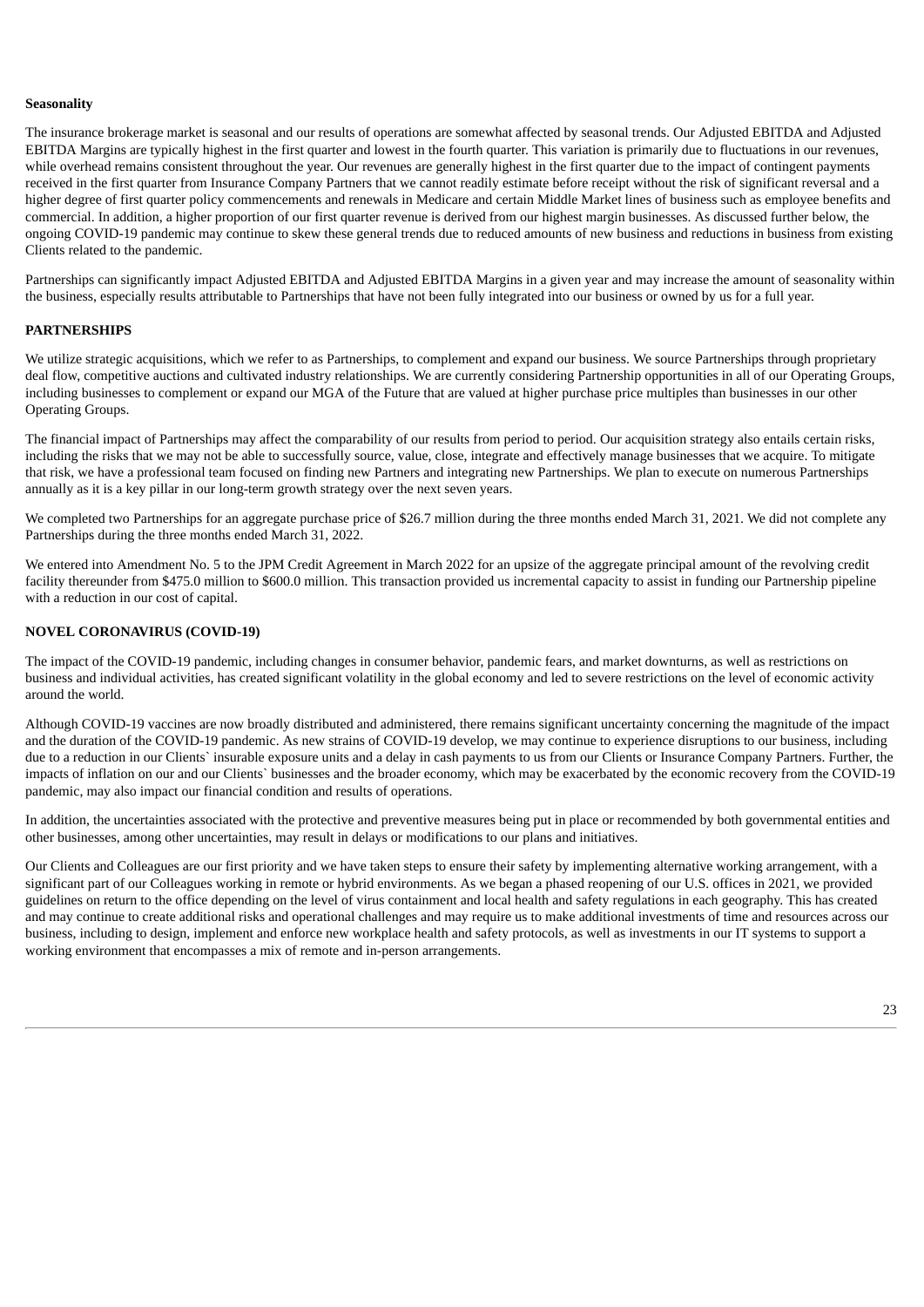During the pandemic, we have also funded the BRP True North Colleague Fund to assist with relief for COVID-19 and other qualifying disasters for our Colleagues experiencing extraordinary hardship and are currently matching Colleague donations dollar-for dollar.

We intend to continue to execute on our strategic plans and operational initiatives during the pandemic. However, given the uncertainty regarding the spread and severity of COVID-19 and its variant strains, the duration and scope of government measures, the nature of societal responses and the adverse effects on the national and global economy, the related financial impact on our business cannot be accurately predicted at this time. See Part I, Item 1A. "Risk Factors—The continued adverse effects of the COVID-19 pandemic and an indeterminate recovery period could result in declines in business and increases in claims that could adversely affect our business, financial condition and results of operations" in our Annual Report on Form 10-K filed with the SEC on March 1, 2022.

## **RESULTS OF OPERATIONS FOR THE THREE MONTHS ENDED MARCH 31, 2022 AND 2021**

The following discussion and analysis of our financial condition and results of operations should be read in conjunction with our condensed consolidated financial statements for the three months ended March 31, 2022 and the related notes and other financial information included elsewhere in this report. In addition to historical financial information, the following discussion and analysis contains forward-looking statements that involve risks, uncertainties and assumptions. Our actual results and timing of selected events may differ materially from those anticipated in these forward-looking statements as a result of many factors, including those discussed under Part I, Item 1A. Risk Factors in our Annual Report on Form 10-K filed with the SEC on March 1, 2022.

The following is a discussion of our consolidated results of operations for the three months ended March 31, 2022 and 2021.

|                                                           | <b>For the Three Months</b><br><b>Ended March 31,</b> |               |                |
|-----------------------------------------------------------|-------------------------------------------------------|---------------|----------------|
| (in thousands)                                            | 2022                                                  | 2021          | Variance       |
| Revenues:                                                 |                                                       |               |                |
| Commissions and fees                                      | \$<br>242,848                                         | 152,828<br>\$ | 90,020<br>- \$ |
|                                                           |                                                       |               |                |
| Operating expenses:                                       |                                                       |               |                |
| Commissions, employee compensation and benefits           | 153,750                                               | 89,375        | 64,375         |
| Other operating expenses                                  | 36,442                                                | 16,875        | 19,567         |
| Amortization expense                                      | 17,562                                                | 10,537        | 7,025          |
| Change in fair value of contingent consideration          | (5,632)                                               | (1,503)       | (4,129)        |
| Depreciation expense                                      | 988                                                   | 594           | 394            |
| Total operating expenses                                  | 203,110                                               | 115,878       | 87,232         |
|                                                           |                                                       |               |                |
| Operating income                                          | 39,738                                                | 36,950        | 2,788          |
|                                                           |                                                       |               |                |
| Other income (expense):                                   |                                                       |               |                |
| Interest expense, net                                     | (10, 350)                                             | (5,643)       | (4,707)        |
| Other income, net                                         | 15,451                                                |               | 15,451         |
| Total other income (expense)                              | 5,101                                                 | (5,643)       | 10,744         |
|                                                           |                                                       |               |                |
| Net income                                                | 44,839                                                | 31,307        | 13,532         |
| Less: net income attributable to noncontrolling interests | 21,970                                                | 16,001        | 5,969          |
| Net income attributable to BRP Group, Inc.                | 22,869<br>\$                                          | 15,306<br>\$. | 7,563<br>\$.   |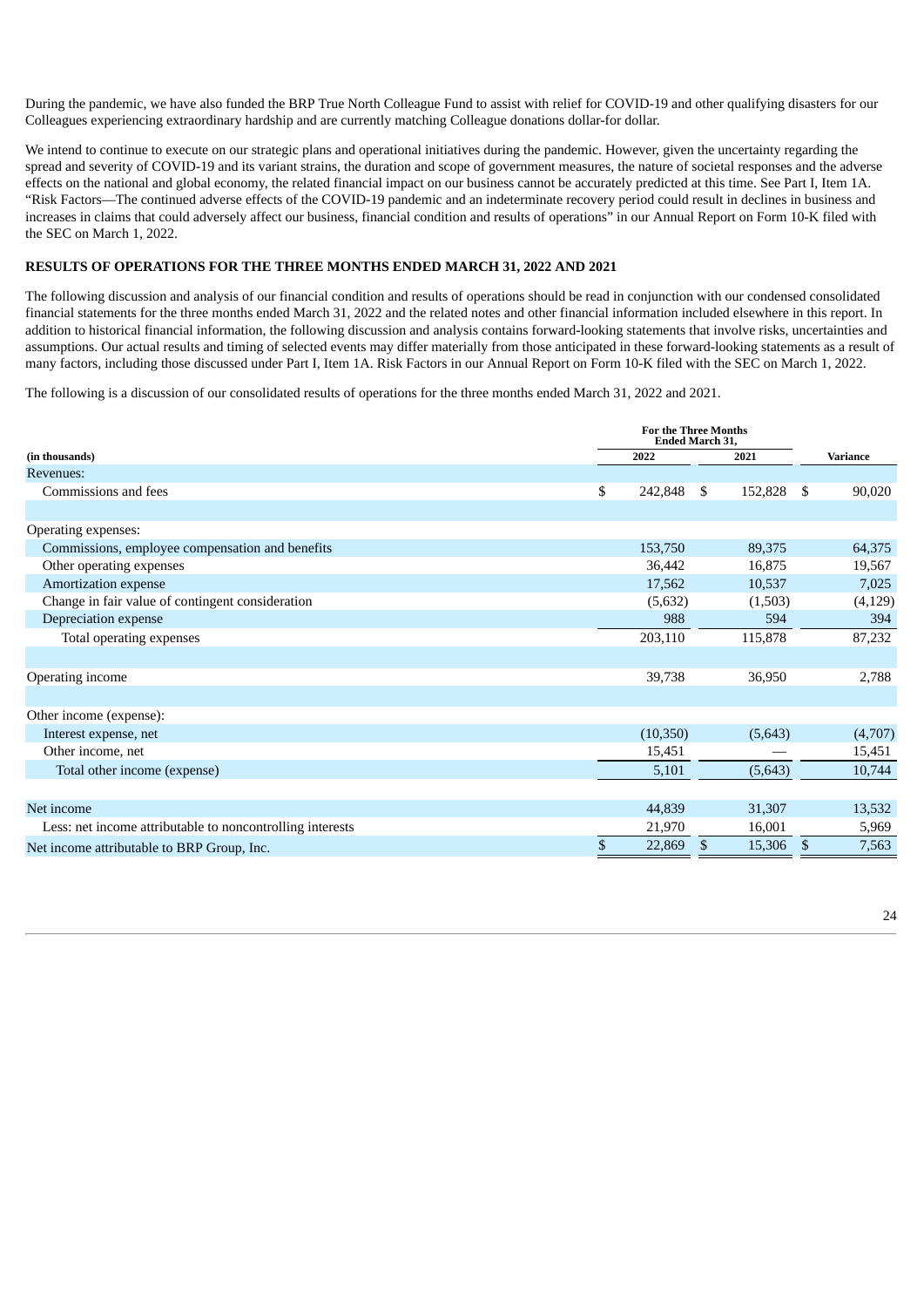#### **Commissions and Fees**

We earn commissions and fees by facilitating the arrangement between Insurance Company Partners and individuals or businesses for the carrier to provide insurance to the insured party. Our commissions and fees are usually a percentage of the premium paid by the insured and generally depends on the type of insurance, the particular Insurance Company Partner and the nature of the services provided. Under certain arrangements with Clients, we earn prenegotiated service fees in lieu of commissions. Additionally, we may also receive from Insurance Company Partners a profit-sharing commission, or straight override, which represent forms of variable consideration associated with the placement of coverage and are based primarily on underwriting results, but may also contain considerations for volume, growth or retention.

Commissions and fees increased \$90.0 million for the three months ended March 31, 2022 as compared to the same period of 2021. This increase was related to amounts attributable to Partners acquired during 2021 and 2022 prior to their having reached the twelve-month owned mark (such amounts, the "Partnership Contribution") and organic growth. The Partnership Contribution accounted for \$64.8 million of the increase to commissions and fees for the quarter, and organic growth accounted for \$25.2 million of the increase for the quarter.

#### *Major Sources of Commissions and Fees*

The following table sets forth our commissions and fees by major source for the periods indicated:

|                                        |   | <b>For the Three Months</b><br><b>Ended March 31.</b> |              |         |          |
|----------------------------------------|---|-------------------------------------------------------|--------------|---------|----------|
| (in thousands)                         |   | 2022                                                  |              | 2021    | Variance |
| Direct bill revenue                    | D | 131,660                                               | $\mathbf{S}$ | 94,505  | 37,155   |
| Agency bill revenue                    |   | 73.177                                                |              | 35,340  | 37,837   |
| Profit-sharing revenue                 |   | 15.012                                                |              | 10,292  | 4.720    |
| Consulting and service fee revenue     |   | 14,337                                                |              | 7.007   | 7,330    |
| Policy fee and installment fee revenue |   | 5.708                                                 |              | 4.476   | 1,232    |
| Other income                           |   | 2,954                                                 |              | 1,208   | 1,746    |
| Total commissions and fees             |   | 242,848                                               |              | 152,828 | 90,020   |

Direct bill revenue represents commission revenue earned by providing insurance placement services to Clients, primarily for private risk management, commercial risk management, employee benefits and Medicare insurance types. Direct bill revenue increased by \$37.2 million for the three months ended March 31, 2022 as compared to the same period of 2021. The Partnership Contribution accounted for \$25.7 million of the increase to direct bill revenue for the quarter. Organic growth for direct bill revenue was \$11.5 million for the quarter.

Agency bill revenue primarily represents commission revenue earned by providing insurance placement services to clients wherein we act as an agent on behalf of the Client. Agency bill revenue increased \$37.8 million for the three months ended March 31, 2022 as compared to the same period of 2021. The Partnership Contribution accounted for \$27.7 million of the increase to agency bill revenue for the quarter. Organic growth for agency bill revenue was \$10.1 million for the quarter.

Profit-sharing revenue represents bonus-type or contingent revenue that is earned by us as a sales incentive provided by certain Insurance Company Partners. Profit-sharing revenue increased \$4.7 million for the three months ended March 31, 2022 as compared to the same period of 2021 as a result of the Partnership Contribution of \$3.6 million and organic growth of \$1.1 million. Profit-sharing revenue was affected by higher loss ratios in our Middle Market and MainStreet Operating Groups, which is particularly acute in the Florida homeowners marketplace.

Consulting and service fee revenue represents fees received in lieu of a commission and specialty insurance consulting revenue. Consulting and service fee revenue increased \$7.3 million for the three months ended March 31, 2022 as compared to the same period of 2021 as a result of the Partnership Contribution of \$6.1 million and organic growth of \$1.2 million.

Policy fee and installment fee revenue represents revenue earned for acting in the capacity of an MGA and providing payment processing and services and other administrative functions on behalf of Insurance Company Partners. Policy fee and installment fee revenue increased \$1.2 million during the three months ended March 31, 2022 as compared to the same period of 2021 primarily due to organic growth. These fees are generated by our Specialty Operating Group.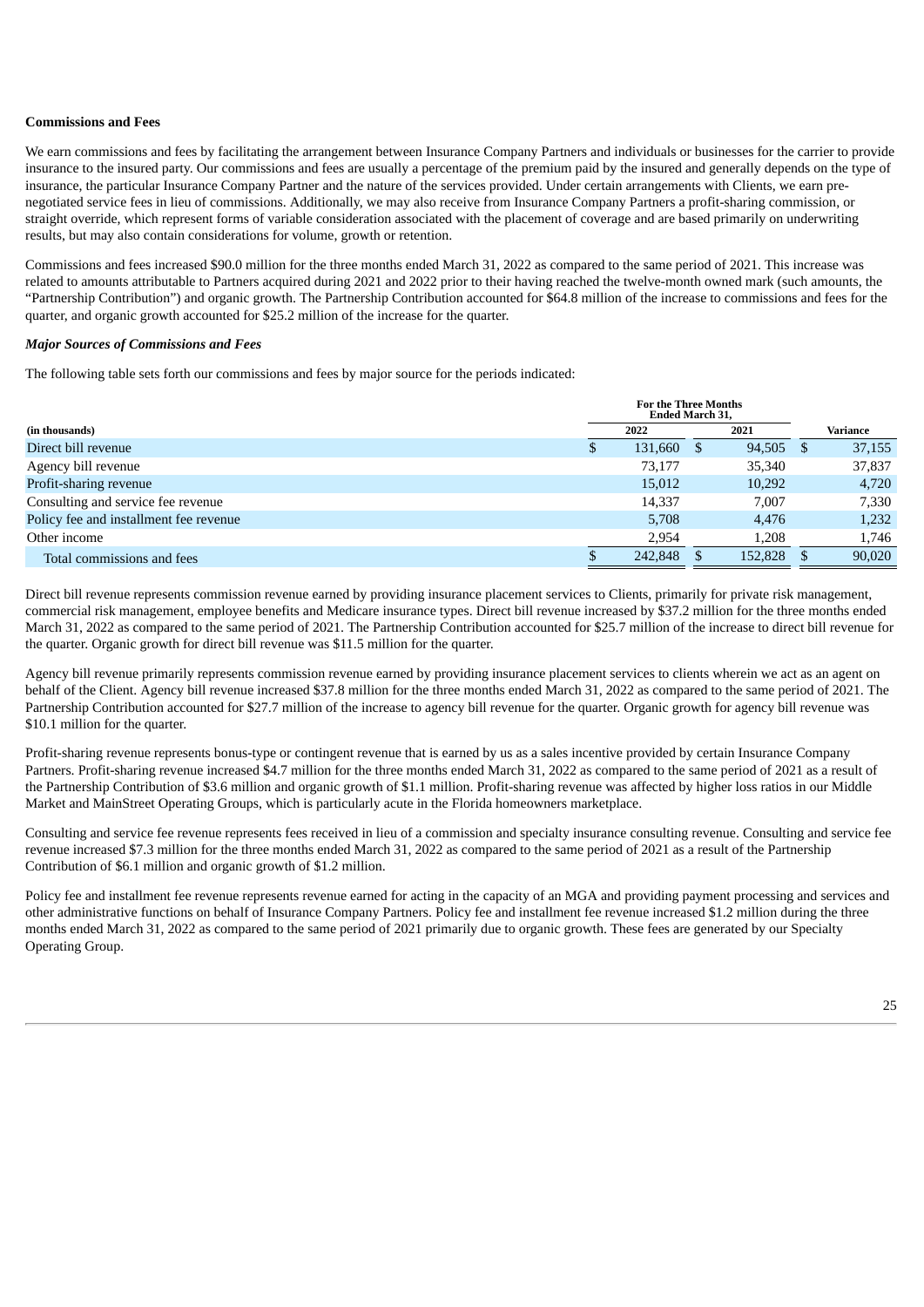## **Commissions, Employee Compensation and Benefits**

Commissions, employee compensation and benefits is our largest expense. It consists of (a) base compensation comprising salary, bonuses and benefits paid and payable to Colleagues, commissions paid to Colleagues and outside commissions paid to others; and (b) equity-based compensation associated with the grants of restricted and unrestricted stock awards to senior management, Colleagues, Risk Advisors and directors. We expect to continue to experience a general rise in commissions, employee compensation and benefits expense commensurate with expected growth in our revenue and headcount. We operate in competitive markets for human capital and need to maintain competitive compensation levels as we expand geographically and create new products and services.

Our compensation arrangements with our employees contain significant bonus or commission components driven by the results of our operations. Therefore, as we grow commissions and fees, we expect compensation costs to rise.

Commissions, employee compensation and benefits expenses increased \$64.4 million for the three months ended March 31, 2022 as compared to the same period of 2021. The Partnership Contribution accounted for \$36.9 million of the increase to commissions, employee compensation and benefits for the quarter. Share-based compensation expense increased \$4.0 million, as a result of equity grants awarded to all newly hired Colleagues, including those who joined us through Partnerships, and grants to reward Colleagues, including members of senior management. The remaining increase in commissions, employee compensation and benefits expense can be attributed to higher commissions expense relating to our organic growth and higher compensation and benefits relating to hiring to support our growth.

## **Other Operating Expenses**

Other operating expenses include travel, accounting, legal and other professional fees, placement fees, rent, office expenses and other costs associated with our operations. Our occupancy-related costs and professional services expenses, in particular, generally increase or decrease in relative proportion to the number of our employees and the overall size and scale of our business operations.

Other operating expenses increased \$19.6 million for the three months ended March 31, 2022, which was primarily attributable to increases in professional fees of \$4.8 million relating to Partnership transactions, debt raises and public filings, dues and subscriptions of \$2.4 million from our investment in technology to support our growth, rent expense of \$2.2 million relating to expansion of our operating locations, travel and entertainment of \$2.0 million relating to Partnership travel and lodging costs, licenses and taxes of \$1.4 million relating to revenue growth, colleague education and welfare of \$1.3 million relating to investments in our Colleagues, advertising and marketing of \$1.2 million and repairs and maintenance of \$1.0 million.

#### **Amortization Expense**

Amortization expense increased \$7.0 million for the three months ended March 31, 2022 as compared to the same period of 2021, which was driven by amortization related to Partners acquired over the past twelve months.

#### **Change in Fair Value of Contingent Consideration**

Change in fair value of contingent consideration was favorable \$4.1 million due to \$5.6 million gain for the three months ended March 31, 2022 as compared to a \$1.5 million gain for the same period of 2021. The change in fair value of contingent consideration results from fluctuations in the value of the relevant measurement basis, normally revenue or EBITDA, of our Partners.

#### **Interest Expense, Net**

Interest expense, net increased \$4.7 million for the three months ended March 31, 2022 as compared to the same period of 2021 resulting from higher average borrowings outstanding during the current year.

#### **Other Income, Net**

Other income, net was \$15.5 million for the three months ended March 31, 2022, primarily as a result of a fair value gain of \$15.8 million recorded for our interest rate caps during the period in connection with rising interest rates and market estimates for future rate increases.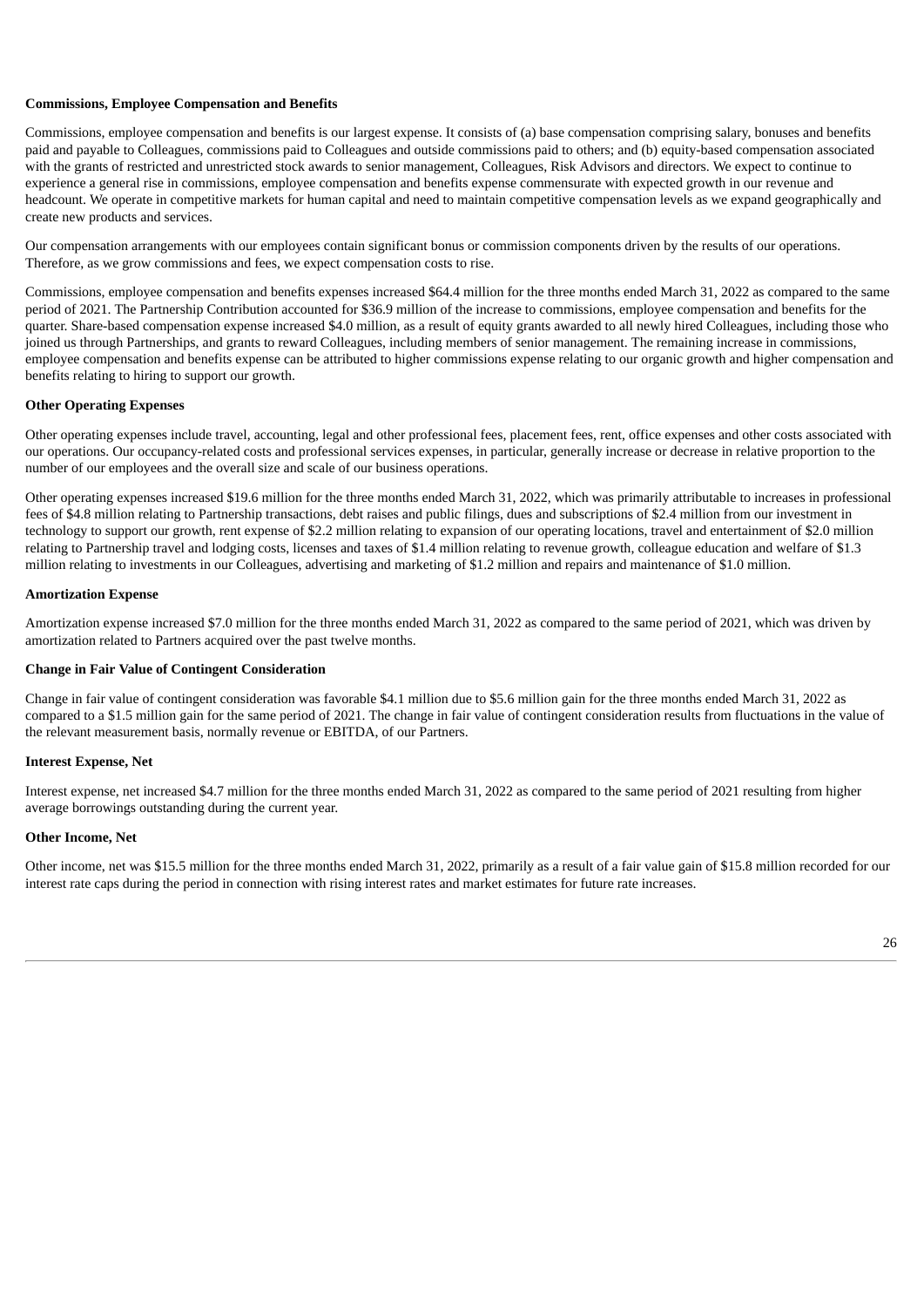### **NON-GAAP FINANCIAL MEASURES**

Adjusted EBITDA, Adjusted EBITDA Margin, Organic Revenue, Organic Revenue Growth, Adjusted Net Income and Adjusted Diluted Earnings Per Share ("EPS"), are not measures of financial performance under GAAP and should not be considered substitutes for GAAP measures, including commissions and fees (for Organic Revenue and Organic Revenue Growth), net income (loss) (for Adjusted EBITDA and Adjusted EBITDA Margin) net income (loss) attributable to BRP Group, Inc. (for Adjusted Net Income) or diluted earnings (loss) per share (for Adjusted Diluted EPS), which we consider to be the most directly comparable GAAP measures. These non-GAAP financial measures have limitations as analytical tools, and when assessing our operating performance, you should not consider these non-GAAP financial measures in isolation or as substitutes for commissions and fees, net income (loss), net income (loss) attributable to BRP Group, Inc. or other consolidated income statement data prepared in accordance with GAAP. Other companies in our industry may define or calculate these non-GAAP financial measures differently than we do, and accordingly these measures may not be comparable to similarly titled measures used by other companies.

We define Adjusted EBITDA as net income (loss) before interest, taxes, depreciation, amortization, change in fair value of contingent consideration and certain items of income and expense, including share-based compensation expense, transaction-related expenses related to Partnerships, severance, and certain non-recurring costs, including those related to raising capital. We believe that Adjusted EBITDA is an appropriate measure of operating performance because it eliminates the impact of expenses that do not relate to business performance, and that the presentation of this measure enhances an investor's understanding of our financial performance.

Adjusted EBITDA Margin is Adjusted EBITDA divided by commissions and fees. Adjusted EBITDA Margin is a key metric used by management and our board of directors to assess our financial performance. We believe that Adjusted EBITDA Margin is an appropriate measure of operating performance because it eliminates the impact of expenses that do not relate to business performance, and that the presentation of this measure enhances an investor's understanding of our financial performance. We believe that Adjusted EBITDA Margin is helpful in measuring profitability of operations on a consolidated level.

Adjusted EBITDA and Adjusted EBITDA Margin have important limitations as analytical tools. For example, Adjusted EBITDA and Adjusted EBITDA Margin:

- do not reflect any cash capital expenditure requirements for the assets being depreciated and amortized that may have to be replaced in the future;
- do not reflect changes in, or cash requirements for, our working capital needs;
- do not reflect the impact of certain cash charges resulting from matters we consider not to be indicative of our ongoing operations;
- do not reflect the interest expense or the cash requirements necessary to service interest or principal payments on our debt;
- do not reflect share-based compensation expense and other non-cash charges; and
- exclude certain tax payments that may represent a reduction in cash available to us.

We calculate Organic Revenue Growth based on commissions and fees for the relevant period by excluding the first twelve months of commissions and fees generated from new Partners. Organic Revenue Growth is the change in Organic Revenue period-to-period, with prior period results adjusted for Organic Revenues that were excluded in the prior period because the relevant Partners had not yet reached the twelve-month owned mark, but which have reached the twelve-month owned mark in the current period. For example, revenues from a Partner acquired on June 1, 2021 are excluded from Organic Revenue for 2021. However, after June 1, 2022, results from June 1, 2021 to December 31, 2021 for such Partners are compared to results from June 1, 2022 to December 31, 2022 for purposes of calculating Organic Revenue Growth in 2022. Organic Revenue Growth is a key metric used by management and our board of directors to assess our financial performance. We believe that Organic Revenue and Organic Revenue Growth are appropriate measures of operating performance as they allow investors to measure, analyze and compare growth in a meaningful and consistent manner.

Adjusted Net Income is presented for the purpose of calculating Adjusted Diluted EPS. We define Adjusted Net Income as net income (loss) attributable to BRP Group, Inc. adjusted for depreciation, amortization, change in fair value of contingent consideration and certain items of income and expense, including share-based compensation expense, transaction-related expenses related to Partnerships, severance, and certain non-recurring costs that, in the opinion of management, significantly affect the period-over-period assessment of operating results, and the related tax effect of those adjustments.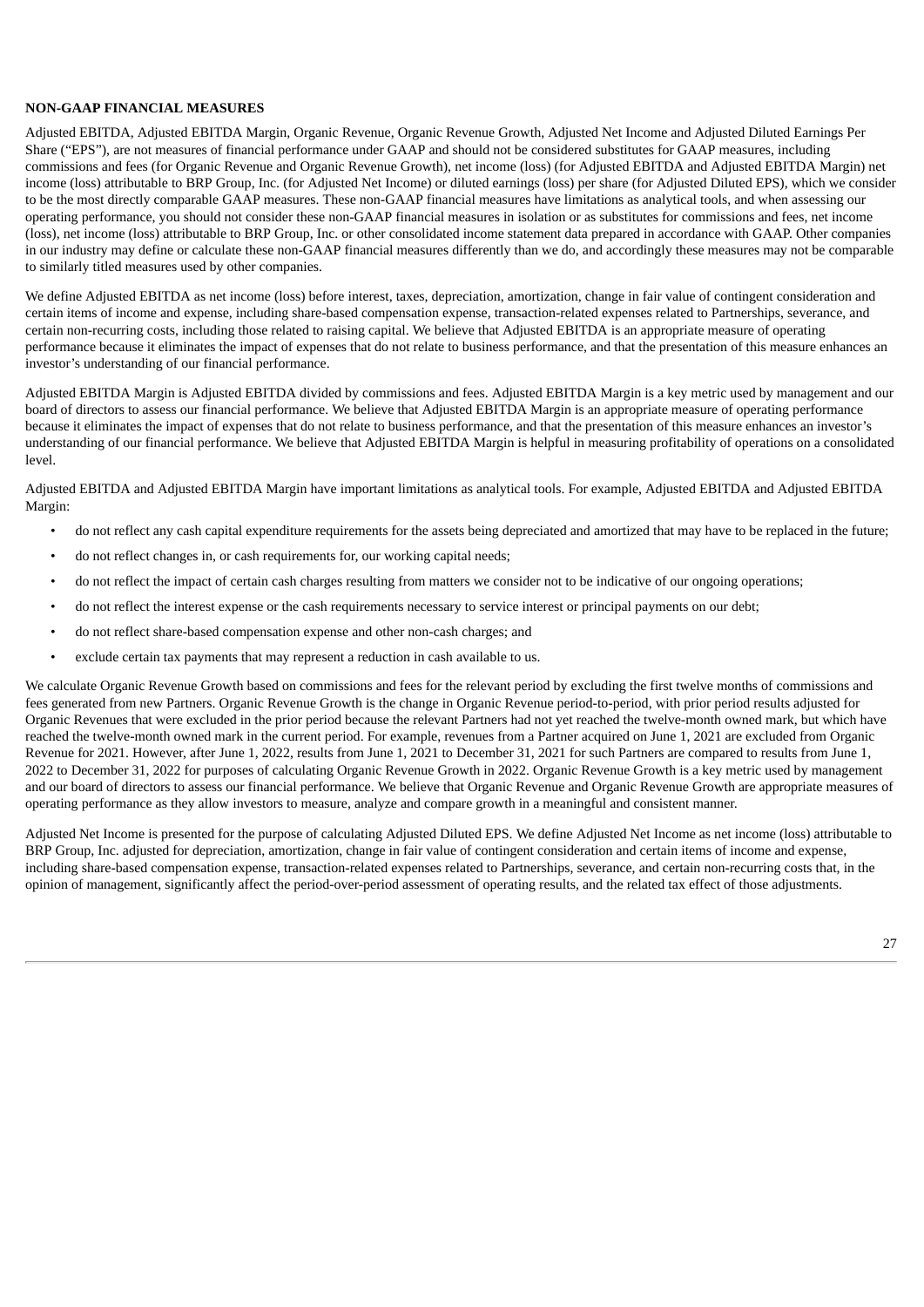Adjusted Diluted EPS measures our per share earnings excluding certain expenses as discussed above and assuming all shares of Class B common stock were exchanged for Class A common stock. Adjusted Diluted EPS is calculated as Adjusted Net Income divided by adjusted dilutive weighted-average shares outstanding. We believe Adjusted Diluted EPS is useful to investors because it enables them to better evaluate per share operating performance across reporting periods.

### **Adjusted EBITDA and Adjusted EBITDA Margin**

The following table reconciles Adjusted EBITDA and Adjusted EBITDA Margin to net income, which we consider to be the most directly comparable GAAP financial measure:

|                                                  | <b>For the Three Months</b><br>Ended March 31, |    |              |  |  |  |  |  |
|--------------------------------------------------|------------------------------------------------|----|--------------|--|--|--|--|--|
| (in thousands, except percentages)               | 2022                                           |    | $2021^{(1)}$ |  |  |  |  |  |
| Commissions and fees                             | \$<br>242,848                                  | \$ | 152,828      |  |  |  |  |  |
|                                                  |                                                |    |              |  |  |  |  |  |
| Net income                                       | \$<br>44,839                                   | \$ | 31,307       |  |  |  |  |  |
| Adjustments to net income:                       |                                                |    |              |  |  |  |  |  |
| Amortization expense                             | 17,562                                         |    | 10,537       |  |  |  |  |  |
| Change in fair value of interest rate caps       | (15, 810)                                      |    |              |  |  |  |  |  |
| Interest expense, net                            | 10,350                                         |    | 5,643        |  |  |  |  |  |
| Transaction-related Partnership expenses         | 8,216                                          |    | 2,445        |  |  |  |  |  |
| Share-based compensation                         | 7,564                                          |    | 3,542        |  |  |  |  |  |
| Change in fair value of contingent consideration | (5,632)                                        |    | (1,503)      |  |  |  |  |  |
| Depreciation expense                             | 988                                            |    | 594          |  |  |  |  |  |
| Severance                                        | 222                                            |    |              |  |  |  |  |  |
| Other <sup>(2)</sup>                             | 4,633                                          |    | 859          |  |  |  |  |  |
| Adjusted EBITDA                                  | 72,932                                         |    | 53,424       |  |  |  |  |  |
| <b>Adjusted EBITDA Margin</b>                    | 30%                                            |    | 35 %         |  |  |  |  |  |

(1) We revised operating expenses for the three months ended March 31, 2021 to reflect the adoption of Topic 842 as described further in Note 1 to the condensed consolidated financial statements included in Item 1. Financial Statements. This adjustment affected net income and Adjusted EBITDA values.

(2) Other addbacks to Adjusted EBITDA include non-recurring recruiting costs, non-recurring remediation efforts, non-recurring professional fees and litigation costs, and non-recurring bonuses.

#### **Organic Revenue and Organic Revenue Growth**

\_\_\_\_\_\_\_\_\_\_

 $\overline{\phantom{a}}$  . The contract of  $\overline{\phantom{a}}$ 

The following table reconciles Organic Revenue and Organic Revenue Growth to commissions and fees, which we consider to be the most directly comparable GAAP financial measure:

|                                                 |  | <b>For the Three Months</b><br><b>Ended March 31.</b> |  |          |  |  |
|-------------------------------------------------|--|-------------------------------------------------------|--|----------|--|--|
| (in thousands, except percentages)              |  | 2022                                                  |  | 2021     |  |  |
| Commissions and fees                            |  | 242,848                                               |  | 152,828  |  |  |
| Partnership commissions and fees <sup>(1)</sup> |  | (64,777)                                              |  | (91,215) |  |  |
| Organic Revenue                                 |  | 178.071                                               |  | 61,613   |  |  |
| Organic Revenue Growth <sup>(2)</sup>           |  | 25,181                                                |  | 7.447    |  |  |
| Organic Revenue Growth % <sup>(2)</sup>         |  | 16 %                                                  |  | 14 %     |  |  |

(1) Includes the first twelve months of such commissions and fees generated from newly acquired Partners.

(2) Organic Revenue Growth for the three months ended March 31, 2021 used to calculate Organic Revenue for the three months ended March 31, 2022 was \$152.9 million, which is adjusted to reflect revenues from Partnerships that reached the twelve-month owned mark during the three months ended March 31, 2022.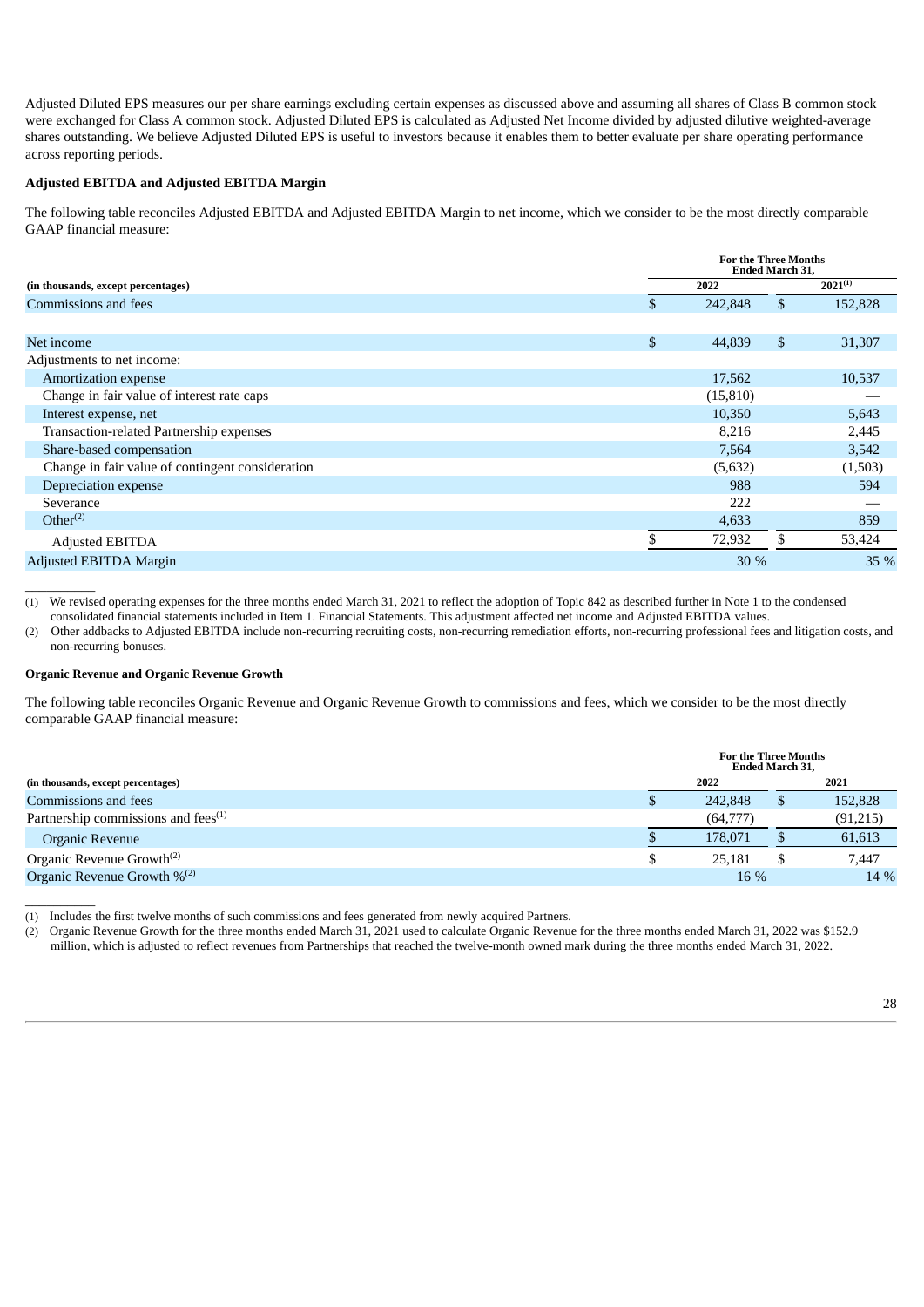## **Adjusted Net Income and Adjusted Diluted EPS**

 $\overline{\phantom{a}}$  . The contract of  $\overline{\phantom{a}}$ 

The following table reconciles Adjusted Net Income to net income attributable to BRP Group, Inc. and reconciles Adjusted Diluted EPS to diluted earnings per share, which we consider to be the most directly comparable GAAP financial measures:

|                                                                       |      | <b>For the Three Months</b><br><b>Ended March 31.</b> |                         |                 |
|-----------------------------------------------------------------------|------|-------------------------------------------------------|-------------------------|-----------------|
| (in thousands, except per share data)                                 | 2022 |                                                       |                         | $2021^{(1)(2)}$ |
| Net income attributable to BRP Group, Inc.                            | \$   | 22,869                                                | $\mathbb{S}$            | 15,306          |
| Net income attributable to noncontrolling interests                   |      | 21,970                                                |                         | 16,001          |
| Amortization expense                                                  |      | 17,562                                                |                         | 10,537          |
| Change in fair value of interest rate caps                            |      | (15, 810)                                             |                         |                 |
| Transaction-related Partnership expenses                              |      | 8,216                                                 |                         | 2,445           |
| Share-based compensation                                              |      | 7,564                                                 |                         | 3,542           |
| Change in fair value of contingent consideration                      |      | (5,632)                                               |                         | (1,503)         |
| Amortization of deferred financing costs                              |      | 1,286                                                 |                         | 693             |
| Depreciation                                                          |      | 988                                                   |                         | 594             |
| Severance                                                             |      | 222                                                   |                         |                 |
| Other $^{(3)}$                                                        |      | 4,633                                                 |                         | 859             |
| Adjusted pre-tax income                                               |      | 63,868                                                |                         | 48,474          |
| Adjusted income taxes <sup>(4)</sup>                                  |      | 6,323                                                 |                         | 4,799           |
| <b>Adjusted Net Income</b>                                            | \$   | 57,545                                                | -S                      | 43,675          |
|                                                                       |      |                                                       |                         |                 |
| Weighted-average shares of Class A common stock outstanding - diluted |      | 58,716                                                |                         | 45,783          |
| Exchange of Class B shares <sup>(5)</sup>                             |      | 56,269                                                |                         | 49,789          |
| Adjusted dilutive weighted-average shares outstanding                 |      | 114,985                                               |                         | 95,572          |
|                                                                       |      |                                                       |                         |                 |
| <b>Adjusted Diluted EPS</b>                                           | \$   | 0.50                                                  | \$                      | 0.46            |
|                                                                       |      |                                                       |                         |                 |
| Diluted earnings per share                                            | \$   | 0.39                                                  | -\$                     | 0.33            |
| Other adjustments to earnings per share                               |      | 0.16                                                  |                         | 0.18            |
| Adjusted income taxes per share                                       |      | (0.05)                                                |                         | (0.05)          |
| <b>Adjusted Diluted EPS</b>                                           | \$   | 0.50                                                  | $\mathbf{\mathfrak{S}}$ | 0.46            |

(1) We revised operating expenses for the three months ended March 31, 2021 to reflect the adoption of Topic 842 as described further in Note 1 to the condensed consolidated financial statements included in Item 1. Financial Statements This adjustment affected net income attributable to BRP Group, Inc. and Adjusted Net Income values as well as diluted earnings per share and Adjusted Diluted EPS.

(2) Calculation was adjusted in the fourth quarter of 2021 to include depreciation. Prior year amounts have been conformed to current year presentation.

(3) Other addbacks to Adjusted EBITDA include non-recurring recruiting costs, non-recurring remediation efforts, non-recurring professional fees and litigation costs, and non-recurring bonuses.

(4) Represents corporate income taxes at assumed effective tax rate of 9.9% applied to adjusted pre-tax income.

(5) Assumes the full exchange of Class B shares for Class A common stock pursuant to the Amended LLC Agreement.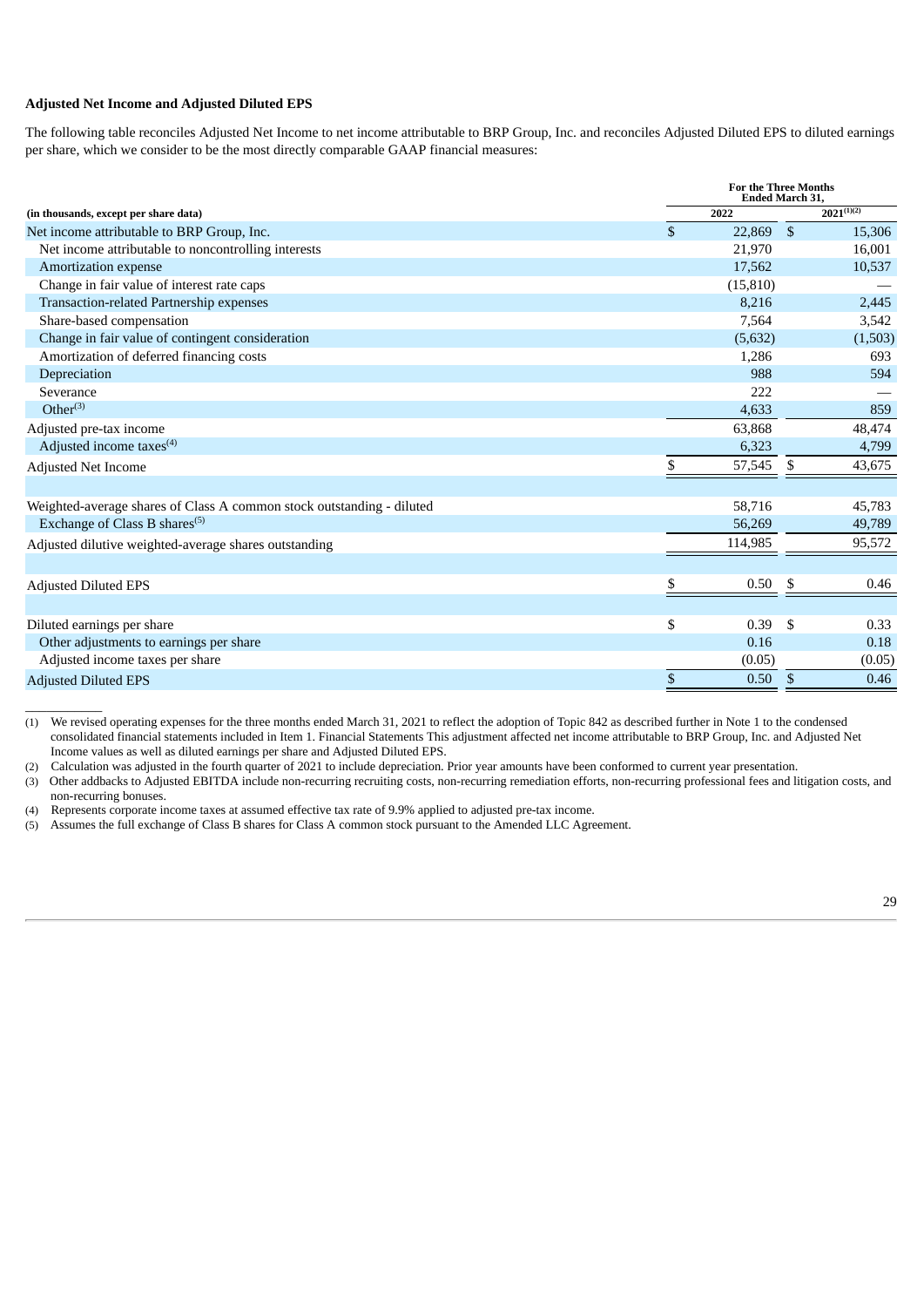#### **OPERATING GROUP RESULTS**

#### **Commissions and Fees**

In the Middle Market, MainStreet and Specialty Operating Groups, we generate commissions and fees from insurance placement under both agency bill and direct bill arrangements. In addition, we generate profit-sharing income in each of those segments based on either the underlying Book of Business or performance, such as loss ratios. In the Middle Market and Specialty Operating Groups, we generate fees from service fee and consulting arrangements. Service fee arrangements are in place with certain customers in lieu of commission arrangements.

In the Specialty Operating Group, we generate policy fee and installment fee revenue for acting in the capacity of an MGA and fulfilling certain services on behalf of Insurance Company Partners.

In the Medicare Operating Group, we generate commissions and fees in the form of direct bill insurance placement and marketing income. Marketing income is earned through co-branded marketing campaigns with our Insurance Company Partners.

The following table sets forth our commissions and fees by Operating Group and for Corporate and Other by amount and as a percentage of our commissions and fees:

| <b>Commissions and Fees by Operating Group (in thousands, except percentages)</b> |    |               |                               |         |                               |          |       |  |  |  |  |
|-----------------------------------------------------------------------------------|----|---------------|-------------------------------|---------|-------------------------------|----------|-------|--|--|--|--|
|                                                                                   |    |               |                               |         |                               |          |       |  |  |  |  |
| <b>Operating Group</b>                                                            |    | 2022          | 2021                          |         |                               | Variance |       |  |  |  |  |
|                                                                                   |    | <b>Amount</b> | Percent of<br><b>Business</b> | Amount  | Percent of<br><b>Business</b> | Amount   | %     |  |  |  |  |
| Middle Market                                                                     | \$ | 171,403       | 70 % \$                       | 110,555 | 72 % \$                       | 60,848   | 55 %  |  |  |  |  |
| Specialty                                                                         |    | 49,523        | 20 %                          | 25,082  | 17 %                          | 24,441   | 97 %  |  |  |  |  |
| MainStreet                                                                        |    | 9,277         | $4\%$                         | 8,222   | 5%                            | 1,055    | 13 %  |  |  |  |  |
| Medicare                                                                          |    | 13,681        | 6 %                           | 9,452   | 6 %                           | 4,229    | 45 %  |  |  |  |  |
| Corporate and Other                                                               |    | (1,036)       | $-$ %                         | (483)   | $-$ %                         | (553)    | 114 % |  |  |  |  |
|                                                                                   |    | 242,848       |                               | 152,828 |                               | 90,020   |       |  |  |  |  |

Commissions and fees for our Middle Market Operating Group increased \$60.8 million for the three months ended March 31, 2022 as compared to the same period of 2021 as a result of the Partnership Contribution of \$46.9 million and organic growth of \$13.9 million concentrated in base commissions and fees.

Commissions and fees for our Specialty Operating Group increased \$24.4 million for the three months ended March 31, 2022 as compared to the same period of 2021 as a result of the Partnership Contribution of \$16.7 million and organic growth of \$7.7 million, which is attributable to growth in our renter's insurance product.

Commissions and fees for our MainStreet Operating Group increased \$1.1 million for the three months ended March 31, 2022 as compared to the same period of 2021 as a result of organic growth, primarily related to base commissions and fees.

Commissions and fees for our Medicare Operating Group increased \$4.2 million for the three months ended March 31, 2022 as compared to the same period of 2021 as a result of organic growth of \$2.5 million and the Partnership Contribution of \$1.7 million.

Revenue reported for Corporate and Other relates to the elimination of intercompany revenue. During the three months ended March 31, 2022, the Middle Market Operating Group recorded intercompany commissions and fees from activity with the Specialty Operating Group of \$0.3 million; the Specialty Operating Group recorded intercompany commissions and fees revenue from activity with itself of \$0.1 million; the MainStreet Operating Group recorded intercompany commissions and fees from activity with the Middle Market Operating Group of less than \$0.1 million; and the Medicare Operating Group recorded intercompany commissions and fees from activity with itself of \$0.6 million. These amounts were eliminated through Corporate and Other.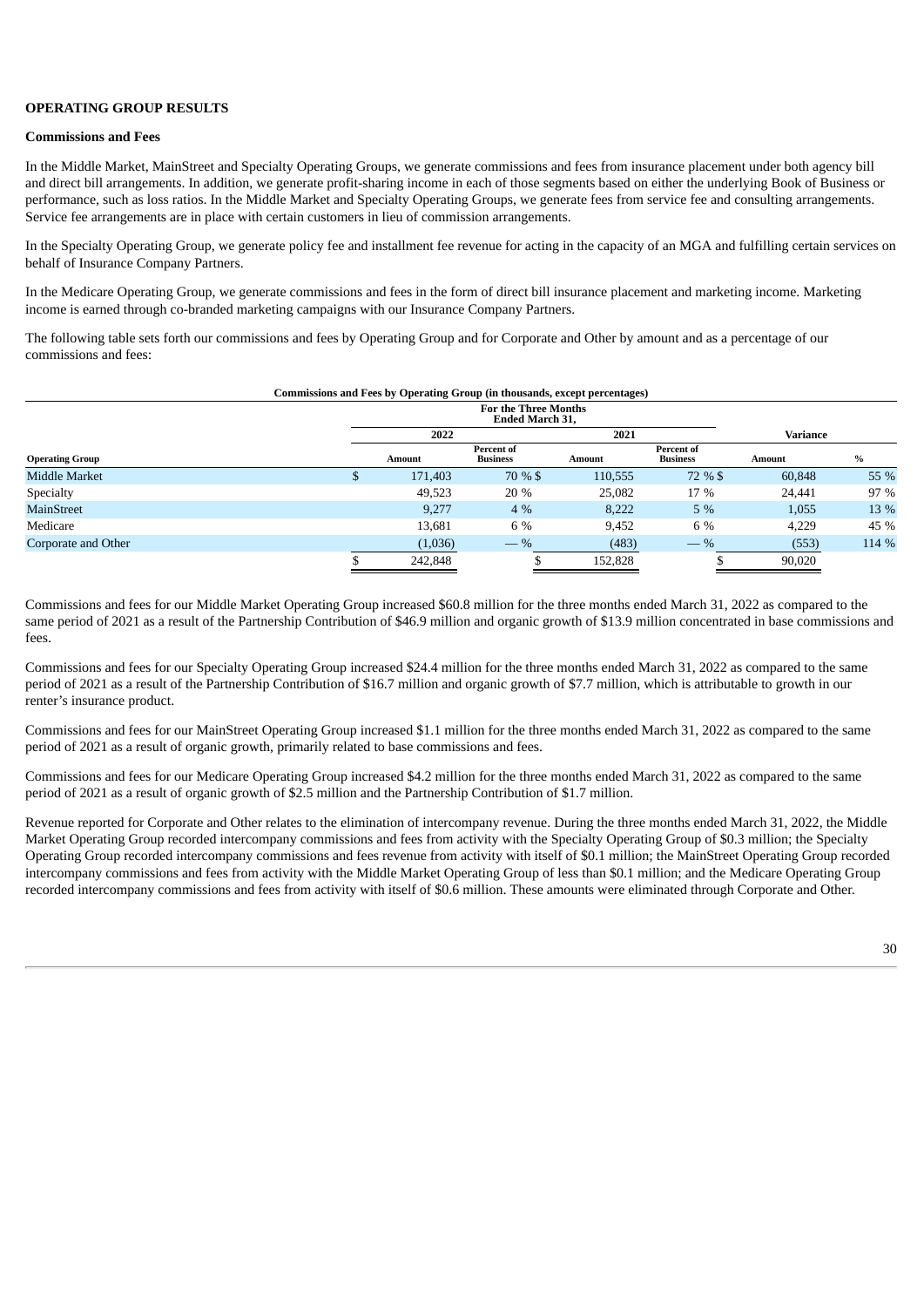## **Commissions, Employee Compensation and Benefits**

The following table sets forth our commissions, employee compensation and benefits by Operating Group and for Corporate and Other by amount and as a percentage of our commissions, employee compensation and benefits:

|                        | Commissions, Employee Compensation and Benefits by Operating Group (in thousands, except percentages) |               |                               |        |                               |          |      |  |
|------------------------|-------------------------------------------------------------------------------------------------------|---------------|-------------------------------|--------|-------------------------------|----------|------|--|
|                        |                                                                                                       |               |                               |        |                               |          |      |  |
|                        |                                                                                                       | 2022          |                               | 2021   |                               | Variance |      |  |
| <b>Operating Group</b> |                                                                                                       | <b>Amount</b> | Percent of<br><b>Business</b> | Amount | Percent of<br><b>Business</b> | Amount   | %    |  |
| Middle Market          | ٠D                                                                                                    | 94,790        | 62 % \$                       | 56,742 | 63 % \$                       | 38,048   | 67 % |  |
| Specialty              |                                                                                                       | 34,676        | 22 %                          | 17,952 | 20 %                          | 16.724   | 93 % |  |
| MainStreet             |                                                                                                       | 7,504         | $5\%$                         | 5,146  | 6 %                           | 2,358    | 46 % |  |
| Medicare               |                                                                                                       | 7,369         | $5\%$                         | 4,578  | 5 %                           | 2,791    | 61 % |  |
| Corporate and Other    |                                                                                                       | 9,411         | 6 %                           | 4,957  | 6 %                           | 4,454    | 90 % |  |
|                        |                                                                                                       | 153,750       |                               | 89.375 |                               | 64,375   |      |  |

#### **Commissions, Employee Compensation and Benefits by Operating Group (in thousands, except percentages)**

Commissions, employee compensation and benefits expenses increased across all Operating Groups for the three months ended March 31, 2022 as compared to the same period of 2021. The Partnership Contribution accounted for \$26.5 million, \$9.9 million and \$0.5 million of the increase to commissions, employee compensation and benefits expenses in the Middle Market, Specialty and Medicare Operating Groups, respectively. Commissions, employee compensation and benefits expenses also increased across all Operating Groups as a result of continued investments in hiring for our Growth Services team to support our growth, which costs are primarily allocated among the Operating Groups, and continued investment in sales and service talent.

Commissions, employee compensation and benefits expenses for Corporate and Other increased \$4.5 million for the three months ended March 31, 2022 as compared to the same period of 2021 as a result of continued investments in hiring to support our growth and additional share-based compensation expense.

## **Other Operating Expenses**

The following table sets forth our other operating expenses by Operating Group and for Corporate and Other by amount and as a percentage of our other operating expenses:

#### **Other Operating Expenses by Operating Group (in thousands, except percentages)**

|                        |   | 2022          |                               | 2021   |                               | Variance |       |  |
|------------------------|---|---------------|-------------------------------|--------|-------------------------------|----------|-------|--|
| <b>Operating Group</b> |   | <b>Amount</b> | Percent of<br><b>Business</b> | Amount | Percent of<br><b>Business</b> | Amount   | %     |  |
| Middle Market          | D | 14,509        | 40 % \$                       | 7,600  | 45 % \$                       | 6,909    | 91 %  |  |
| Specialty              |   | 5,380         | 15 %                          | 1,867  | 11 %                          | 3,513    | 188 % |  |
| MainStreet             |   | 3,006         | 8 %                           | 1,035  | 6 %                           | 1,971    | 190 % |  |
| Medicare               |   | 1,142         | $3\%$                         | 1,372  | 8 %                           | (230)    | (17)% |  |
| Corporate and Other    |   | 12,405        | 34 %                          | 5,001  | 30 %                          | 7,404    | 148 % |  |
|                        |   | 36,442        |                               | 16,875 |                               | 19,567   |       |  |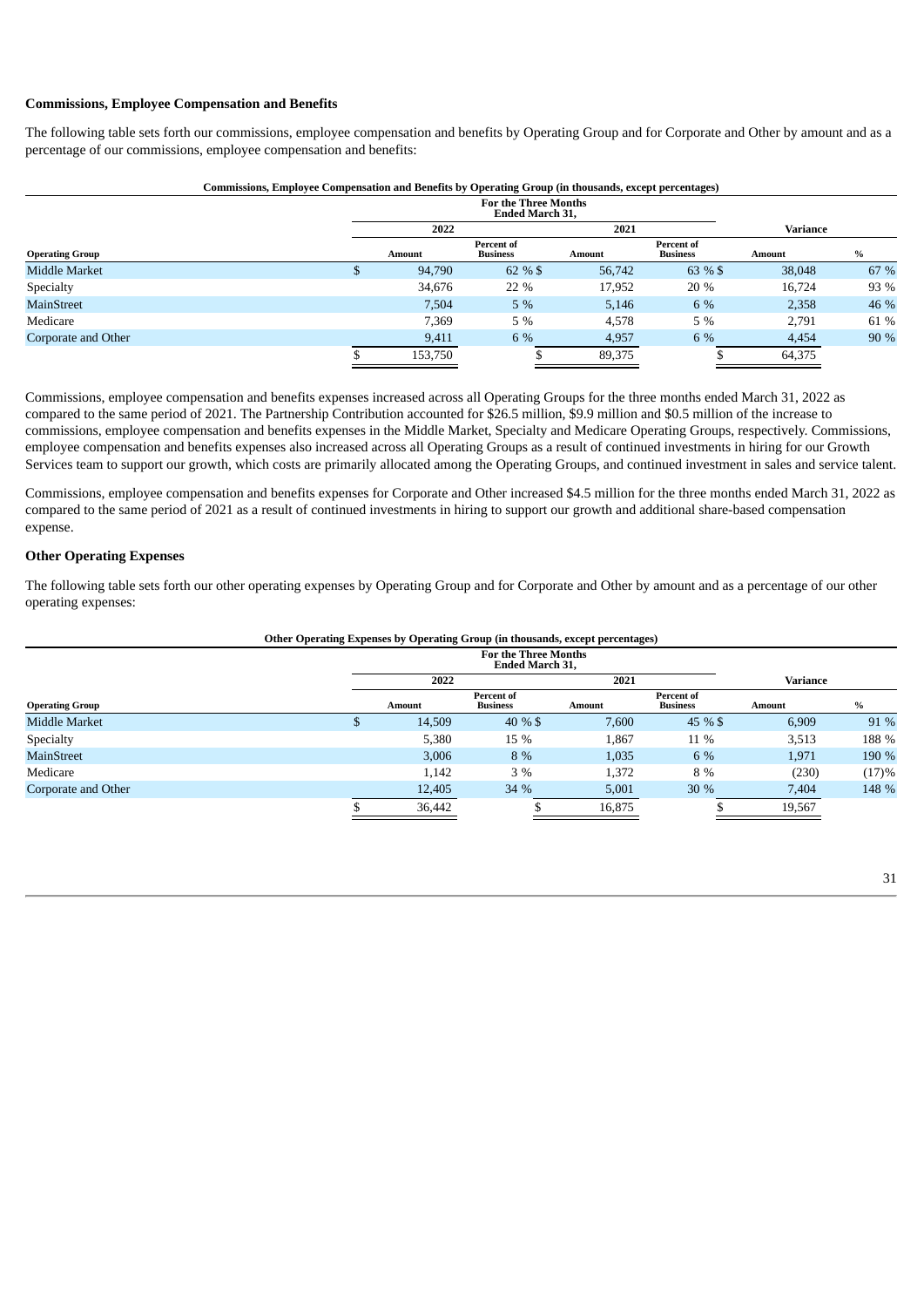Other operating expenses for our Middle Market Operating Group increased \$6.9 million for the three months ended March 31, 2022 as compared to the same period of 2021 driven by higher costs for travel and entertainment of \$1.3 million, rent expense of \$1.3 million, professional fees of \$1.1 million, dues and subscriptions of \$0.7 million, advertising and marketing of \$0.6 million and colleague education and welfare of \$0.5 million. Other operating expenses for our Specialty Operating Group increased \$3.5 million for the three months ended March 31, 2022 as compared to the same period of 2021 driven by higher costs for professional fees of \$0.8 million, advertising and marketing of \$0.4 million, travel and entertainment, dues and subscriptions and rent expense of \$0.3 million each, and colleague education and welfare, consulting fees, and licenses and taxes of \$0.2 million each. Other operating expenses for our MainStreet Operating Group increased \$2.0 million for the three months ended March 31, 2022 as compared to the same period of 2021 driven by higher professional fees. Other operating expenses for our Medicare Operating Group decreased \$0.2 million for the three months ended March 31, 2022 as compared to the same period of 2021 driven by lower professional fees. The increases in our operating costs are related to our growth, both organically and through Partnerships, during the previous twelve months.

Other operating expenses in Corporate and Other increased \$7.4 million for the three months ended March 31, 2022 as compared to the same period of 2021 due to higher costs for professional fees of \$1.9 million, dues and subscriptions of \$1.3 million, licenses and taxes of \$1.0 million, consulting fees of \$0.7 million, recruiting expense of \$0.7 million and colleague education and welfare of \$0.5 million.

## **Amortization Expense**

The following table sets forth our amortization by Operating Group and for Corporate and Other by amount and as a percentage of our amortization:

|                        |   |        | Amortization Expense by Operating Group (in thousands, except percentages) |               |                               |          |         |  |
|------------------------|---|--------|----------------------------------------------------------------------------|---------------|-------------------------------|----------|---------|--|
|                        |   |        |                                                                            |               |                               |          |         |  |
|                        |   | 2022   |                                                                            | 2021          |                               | Variance |         |  |
| <b>Operating Group</b> |   | Amount | Percent of<br><b>Business</b>                                              | <b>Amount</b> | Percent of<br><b>Business</b> | Amount   | %       |  |
| Middle Market          | m | 12,548 | 72 % \$                                                                    | 7,449         | 71 % \$                       | 5,099    | 68 %    |  |
| Specialty              |   | 4,193  | 24 %                                                                       | 2,309         | 22 %                          | 1,884    | 82 %    |  |
| <b>MainStreet</b>      |   | 393    | $2\%$                                                                      | 416           | $4\%$                         | (23)     | $(6)$ % |  |
| Medicare               |   | 427    | $2\%$                                                                      | 363           | 3%                            | 64       | 18 %    |  |
| Corporate and Other    |   |        | $-$ %                                                                      |               | $-$ %                         |          | $-$ %   |  |
|                        |   | 17,562 |                                                                            | 10,537        |                               | 7,025    |         |  |

Amortization expense increased for our Middle Market and Specialty Operating Groups for the three months ended March 31, 2022 as compared to the same period of 2021 driven by amortization related to Partners acquired over the past twelve months. Amortization expense for the MainStreet and Medicare Operating Groups was relatively flat.

#### **Change in Fair Value of Contingent Consideration**

The following table sets forth our change in fair value of contingent consideration by Operating Group by amount and as a percentage of our change in fair value of contingent consideration:

| Change in Fair Value of Contingent Consideration by Operating Group (in thousands, except percentages) |   |               |                               |               |                                      |          |          |  |  |  |  |
|--------------------------------------------------------------------------------------------------------|---|---------------|-------------------------------|---------------|--------------------------------------|----------|----------|--|--|--|--|
|                                                                                                        |   |               |                               |               |                                      |          |          |  |  |  |  |
|                                                                                                        |   | 2022          |                               | 2021          |                                      | Variance |          |  |  |  |  |
| <b>Operating Group</b>                                                                                 |   | <b>Amount</b> | Percent of<br><b>Business</b> | <b>Amount</b> | <b>Percent of</b><br><b>Business</b> | Amount   | %        |  |  |  |  |
| Middle Market                                                                                          | æ | (6,055)       | 108 % \$                      | (3,523)       | 234 % \$                             | (2,532)  | 72 %     |  |  |  |  |
| Specialty                                                                                              |   | (183)         | 3%                            | 1,035         | (69)%                                | (1,218)  | (118)%   |  |  |  |  |
| MainStreet                                                                                             |   | 180           | $(3)\%$                       | 193           | (13)%                                | (13)     | (7)%     |  |  |  |  |
| Medicare                                                                                               |   | 426           | $(8)\%$                       | 792           | (53)%                                | (366)    | $(46)\%$ |  |  |  |  |
|                                                                                                        |   | (5,632)       |                               | (1,503)       |                                      | (4, 129) |          |  |  |  |  |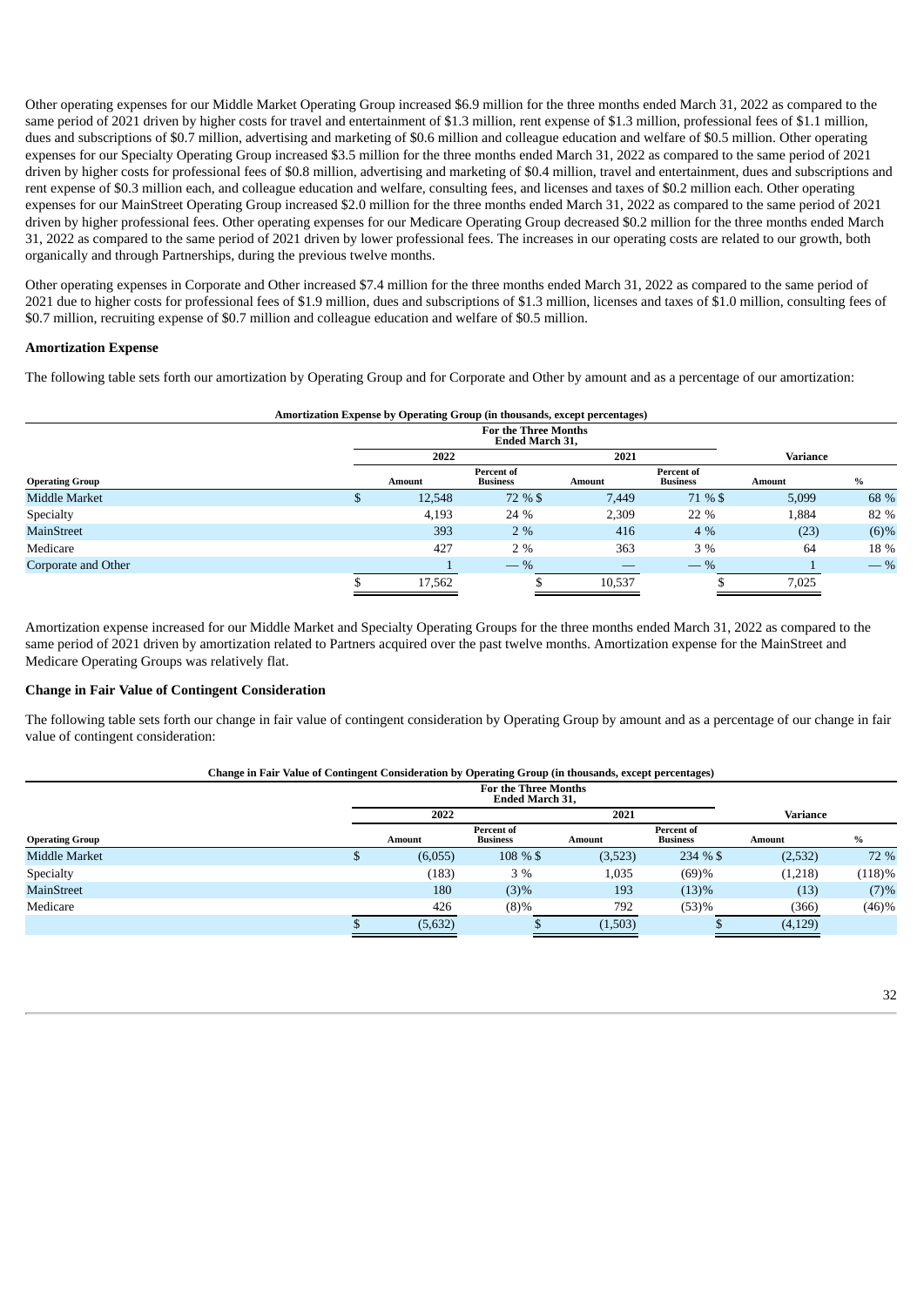The change in fair value of contingent consideration results from fluctuations in the value of the relevant measurement basis, normally revenue or EBITDA of our Partners.

## **LIQUIDITY AND CAPITAL RESOURCES**

Our primary liquidity needs for the foreseeable future will include cash to (i) provide capital to facilitate the organic growth of our business and to fund future Partnerships, (ii) pay operating expenses, including cash compensation to our employees and expenses related to being a public company, (iii) make payments under the Tax Receivable Agreement, (iv) pay interest and principal due on borrowings under the JPM Credit Agreement, (v) pay contingent earnout liabilities and related short-term notes payable due April 2022, and (vi) pay income taxes. We have historically financed our operations and funded our debt service through the sale of our insurance products and services. In addition, we have financed significant cash needs to fund growth through the acquisition of Partners through debt and equity financing.

At March 31, 2022, our cash and cash equivalents were \$156.8 million. We believe that our cash and cash equivalents, cash flow from operations and available borrowings under the JPM Credit Agreement will be sufficient to fund our working capital and meet our commitments for the foreseeable future. However, we expect that we will require additional funding to continue to execute on our Partnership strategy. Such funding could include the incurrence of additional debt and the issuance of equity. Additional funds may not be available on a timely basis, on favorable terms, or at all, and such funds, if raised, may not be sufficient to enable us to continue to implement our long-term Partnership strategy. If we are not able to raise funds when needed, we could be forced to delay or reduce the number of Partnerships that we complete.

## **JPM Credit Agreement**

As of December 31, 2021, our credit agreement with JPMorgan Chase Bank, N.A., provided for senior secured credit facilities in an aggregate principal amount of \$1.325 billion (the "JPM Credit Agreement"), which consisted of (i) a term loan facility in the principal amount of \$850.0 million maturing in 2027 (the "Term Loan B") and (ii) a revolving credit facility with commitments in an aggregate principal amount of \$475.0 million maturing in 2025 (the "Revolving Facility").

On March 28, 2022, the Company entered into Amendment No. 5 to the JPM Credit Agreement, under which (i) the aggregate principal amount of the Revolving Facility was increased from \$475.0 million to \$600.0 million and (ii) the interest rate on the Revolving Facility changed to the Secured Overnight Financing Rate ("SOFR"), plus a credit spread adjustment of 10 basis points ("bps"), plus an amount between 200 bps and 300 bps based on the total net leverage ratio, (iii) the total net leverage ratio covenant increased to 7.0x consolidated EBITDA and (iv) the maturity of the Revolving Facility was extended to April 1, 2027. The other terms of the Revolving Facility and the terms of the Term Loan B remained unchanged.

The Term Loan B bears interest at LIBOR plus 350 bps, subject to a LIBOR floor of 50 bps. The applicable interest rate on the Term Loan B at March 31, 2022 was 4.00%. Borrowings under the Revolving Facility accrue interest at SOFR plus 210 bps to SOFR plus 310 bps based on total net leverage ratio. BRP will pay a letter of credit fee equal to the margin then in effect with respect to SOFR loans under the Revolving Facility multiplied by the daily amount available to be drawn under any letter of credit, a fronting fee and any customary documentary and processing charges for any letter of credit issued under the JPM Credit Agreement. The outstanding borrowings on the Revolving Facility of \$75.0 million had an applicable interest rate of 3.35% at March 31, 2022. The Revolving Facility is also subject to a commitment fee of 0.40% on the unused capacity at March 31, 2022. We subsequently increased our borrowings under the Revolving Facility to \$530.0 million.

The Revolving Facility and the Term Loan B are collateralized by a first priority lien on substantially all the assets of BRP, including a pledge of all equity securities of certain of its subsidiaries. The JPM Credit Agreement contains covenants that, among other things, restrict our ability to make certain restricted payments, incur additional debt, engage in certain asset sales, mergers, acquisitions or similar transactions, create liens on assets, engage in certain transactions with affiliates, change our business, make certain investments or restrict BRP's ability to make dividends or other distributions to BRP Group. In addition, the JPM Credit Agreement contains financial covenants requiring us to maintain our Total First Lien Net Leverage Ratio (as defined in the JPM Credit Agreement) at or below 7.00 to 1.00.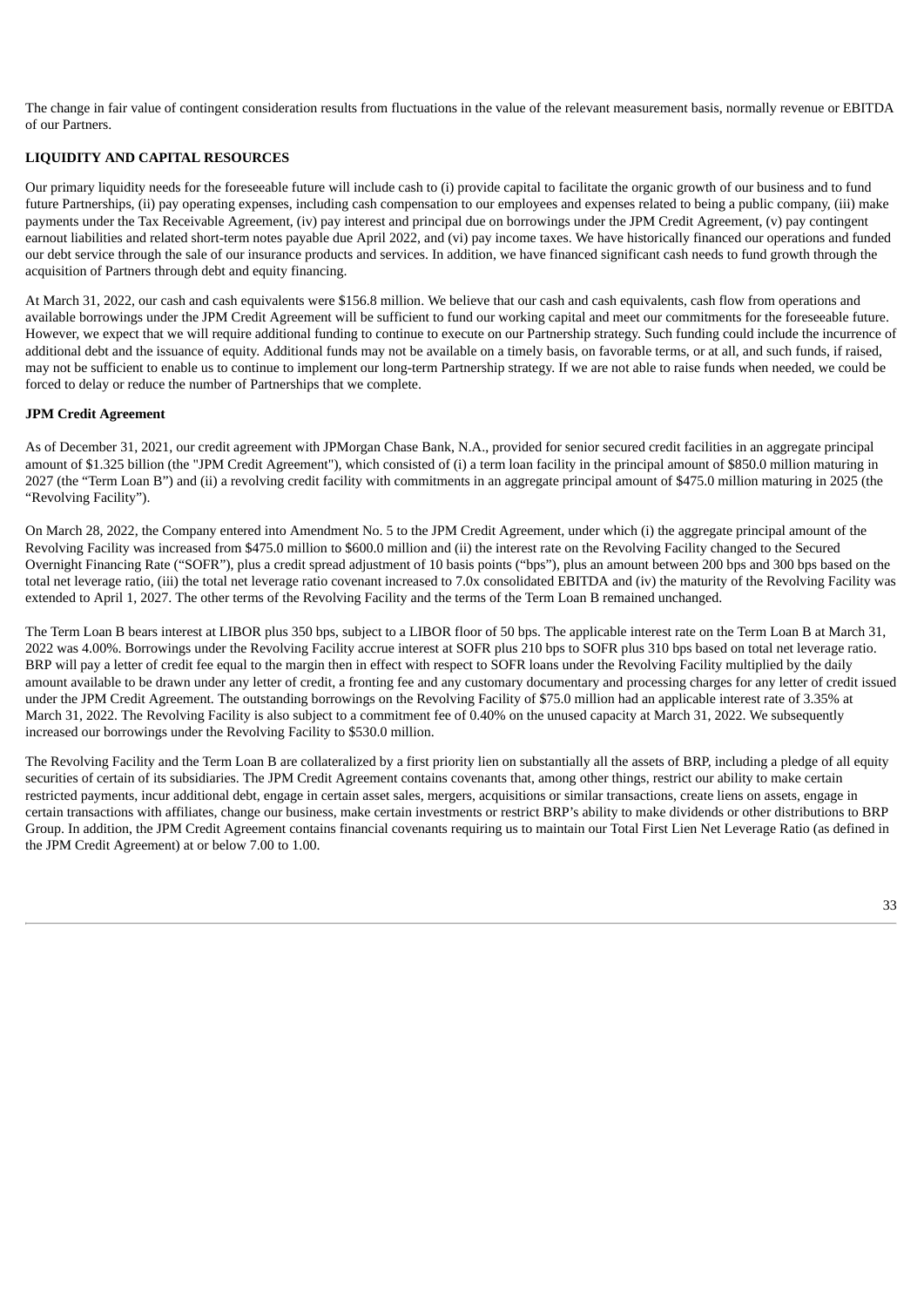#### **Contractual Obligations and Commitments**

The following table represents our contractual obligations, aggregated by type, at March 31, 2022:

|                                                                |              | <b>Payments Due by Period</b> |                     |  |           |  |           |  |                             |
|----------------------------------------------------------------|--------------|-------------------------------|---------------------|--|-----------|--|-----------|--|-----------------------------|
| (in thousands)                                                 | <b>Total</b> |                               | Less than<br>1 year |  | 1-3 vears |  | 3-5 years |  | <b>More than</b><br>5 years |
| Operating leases <sup>(1)</sup>                                | 97,189       |                               | 16.064              |  | 30,191    |  | 24,706    |  | 26,228                      |
| Debt obligations payable $(2)$                                 | 1,175,516    |                               | 106.143             |  | 88,263    |  | 86,900    |  | 894,210                     |
| Maximum future acquisition contingency payments <sup>(3)</sup> | 968.996      |                               | 66,075              |  | 892.921   |  | 10,000    |  |                             |
| Total                                                          | 2.241.701    |                               | 188.282             |  | 1.011.375 |  | 121,606   |  | 920,438                     |

(1) The Company leases facilities and equipment under noncancelable operating leases. Rent expense was \$6.1 million and \$4.0 million for the three months ended March 31, 2022 and 2021, respectively.

(2) Represents scheduled debt obligations and estimated interest payments under the JPM Credit Agreement and obligations under our related party notes payable.

(3) Includes \$227.8 million of current and non-current estimated contingent earnout liabilities at March 31, 2022.

#### **Tax Receivable Agreement**

 $\overline{\phantom{a}}$  . The contract of  $\overline{\phantom{a}}$ 

We expect to obtain an increase in our share of our tax basis of the assets when BRP's LLC Units are redeemed or exchanged for shares of BRP Group's Class A common stock. This increase in tax basis may have the effect of reducing the future amounts paid to various tax authorities. The increase in tax basis may also decrease gains (or increase losses) on future dispositions of certain capital assets to the extent tax basis is allocated to those capital assets.

We have a Tax Receivable Agreement that provides for the payment by us to the parties to the Tax Receivable Agreement of 85% of the amount of cash savings, if any, in U.S. federal, state and local income tax or franchise tax that we actually realize as a result of (i) any increase in tax basis in BRP Group's assets and (ii) tax benefits related to imputed interest deemed arising as a result of payments made under the tax receivable agreement.

During the three months ended March 31, 2022, we redeemed 70,000 LLC Units of BRP on a one-for-one basis for shares of Class A common stock and cancelled the corresponding shares of Class B common stock, which triggered an increase in BRP Group's tax basis but did not result in a tax benefit to the LLC Unit holders.

## **SOURCES AND USES OF CASH**

The following table summarizes our cash flows from operating, investing and financing activities for the periods indicated:

|                                                                          | <b>For the Three Months</b><br><b>Ended March 31,</b> |              |           |     |          |  |  |  |
|--------------------------------------------------------------------------|-------------------------------------------------------|--------------|-----------|-----|----------|--|--|--|
| (in thousands)                                                           |                                                       | 2022         | 2021      |     | Variance |  |  |  |
| Net cash provided by (used in) operating activities                      |                                                       | $(3,433)$ \$ | 3,287     | -85 | (6,720)  |  |  |  |
| Net cash used in investing activities                                    |                                                       | (3, 132)     | (18, 358) |     | 15,226   |  |  |  |
| Net cash provided by (used in) financing activities                      |                                                       | 22,736       | (4, 404)  |     | 27,140   |  |  |  |
| Net increase (decrease) in cash and cash equivalents and restricted cash |                                                       | 16.171       | (19, 475) |     | 35,646   |  |  |  |
| Cash and cash equivalents and restricted cash at beginning of period     |                                                       | 227,737      | 142,022   |     | 85,715   |  |  |  |
| Cash and cash equivalents and restricted cash at end of period           |                                                       | 243.908      | 122.547   |     | 121,361  |  |  |  |

## **Operating Activities**

The primary sources and uses of cash for operating activities are net income adjusted for non-cash items and changes in assets and liabilities, or operating working capital. Net cash provided by operating activities decreased \$6.7 million for the first quarter of 2022 as compared to the same period of 2021 primarily as a result of payments of contingent earnout consideration in excess of purchase price accrual.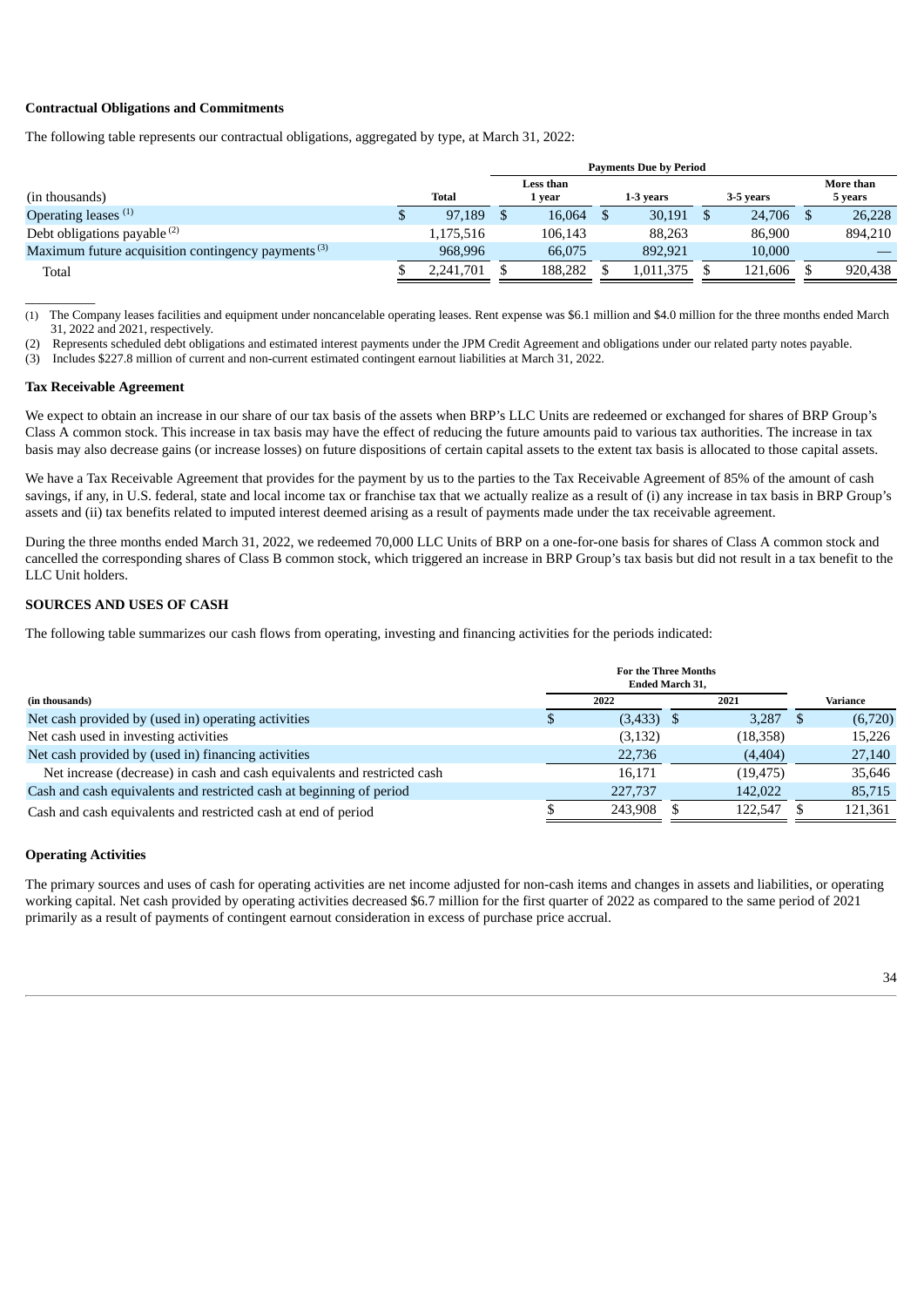## **Investing Activities**

The primary sources and uses of cash for investing activities relate to cash consideration paid to fund Partnerships and other investments, as well as capital expenditures. Net cash used in investing activities decreased \$15.2 million for the first quarter of 2022 as compared to the same period of 2021 driven by a decrease in cash consideration paid for business combinations and assets acquisitions of \$16.7 million.

## **Financing Activities**

The primary sources and uses of cash for financing activities relate to the issuance of our Class A common stock, borrowings from and repayment to our credit agreements, payment of debt issuance costs, payment of contingent earnout consideration, and other equity transactions. Net cash provided by financing activities increased \$27.1 million for the first quarter of 2022 as compared to the same period of 2021 primarily as a result of borrowings on our revolving line of credit of \$40.0 million during the first quarter of 2022, offset in part by payments of contingent earnout consideration up to amount of purchase price accrual of \$14.0 million.

#### **CRITICAL ACCOUNTING ESTIMATES**

In preparing our financial statements in accordance with GAAP, we are required to make estimates and assumptions that affect the amounts of assets, liabilities, revenue, expenses, disclosure of contingent assets and liabilities and accompanying disclosures. We evaluate our estimates and assumptions on an ongoing basis. These estimates are based on historical experience and various other assumptions that we believe to be reasonable under the circumstances; although, actual results may differ from these estimates and assumptions. To the extent that there are differences between our estimates and actual results, our financial condition, results of operations and cash flows will be affected.

There have been no material changes in our critical accounting policies during the three months ended March 31, 2022 as compared to those disclosed in the Critical Accounting Estimates section under Management's Discussion and Analysis of Financial Condition and Results of Operations of our Annual Report on Form 10-K filed with the SEC on March 1, 2022.

## **RECENT ACCOUNTING PRONOUNCEMENTS**

Please refer to Note 1 to our condensed consolidated financial statements included in Item 1. Financial Statements of this report for a discussion of recent accounting pronouncements that may impact us.

#### <span id="page-34-0"></span>**ITEM 3. QUALITATIVE AND QUANTITATIVE DISCLOSURES ABOUT MARKET RISK**

Market risk is the potential loss arising from adverse changes in market rates and prices, such as premium amounts, interest rates and equity prices. We are exposed to market risk through our investments and borrowings under the JPM Credit Agreement. We use derivative instruments to mitigate our risk related to the effect of rising interest rates on our cash flows. However, we do not use derivative instruments for trading or speculative purposes.

Our invested assets are held primarily as cash and cash equivalents, restricted cash, certificates of deposit, U.S. treasury securities and professionally managed short duration fixed income funds. These investments are subject to interest rate risk. The fair values of our invested assets at March 31, 2022 and December 31, 2021 approximated their respective carrying values due to their short-term duration and therefore, such market risk is not considered to be material.

Insurance premium pricing has historically been cyclical, based on the underwriting capacity of the insurance industry and economic conditions. External events, such as terrorist attacks, man-made and natural disasters, can also have significant impacts on the insurance market. We use the terms ''soft market'' and ''hard market'' to describe the business cycles experienced by the industry. A soft market is an insurance market characterized by a period of declining premium rates, which can negatively affect commissions earned by insurance agents. A hard market is an insurance market characterized by a period of rising premium rates, which, absent other changes, can positively affect commissions earned by insurance agents.

We do not actively invest or trade in equity securities. In addition, we generally dispose of any significant equity securities held by Partners received in conjunction with an acquisition shortly after the acquisition date.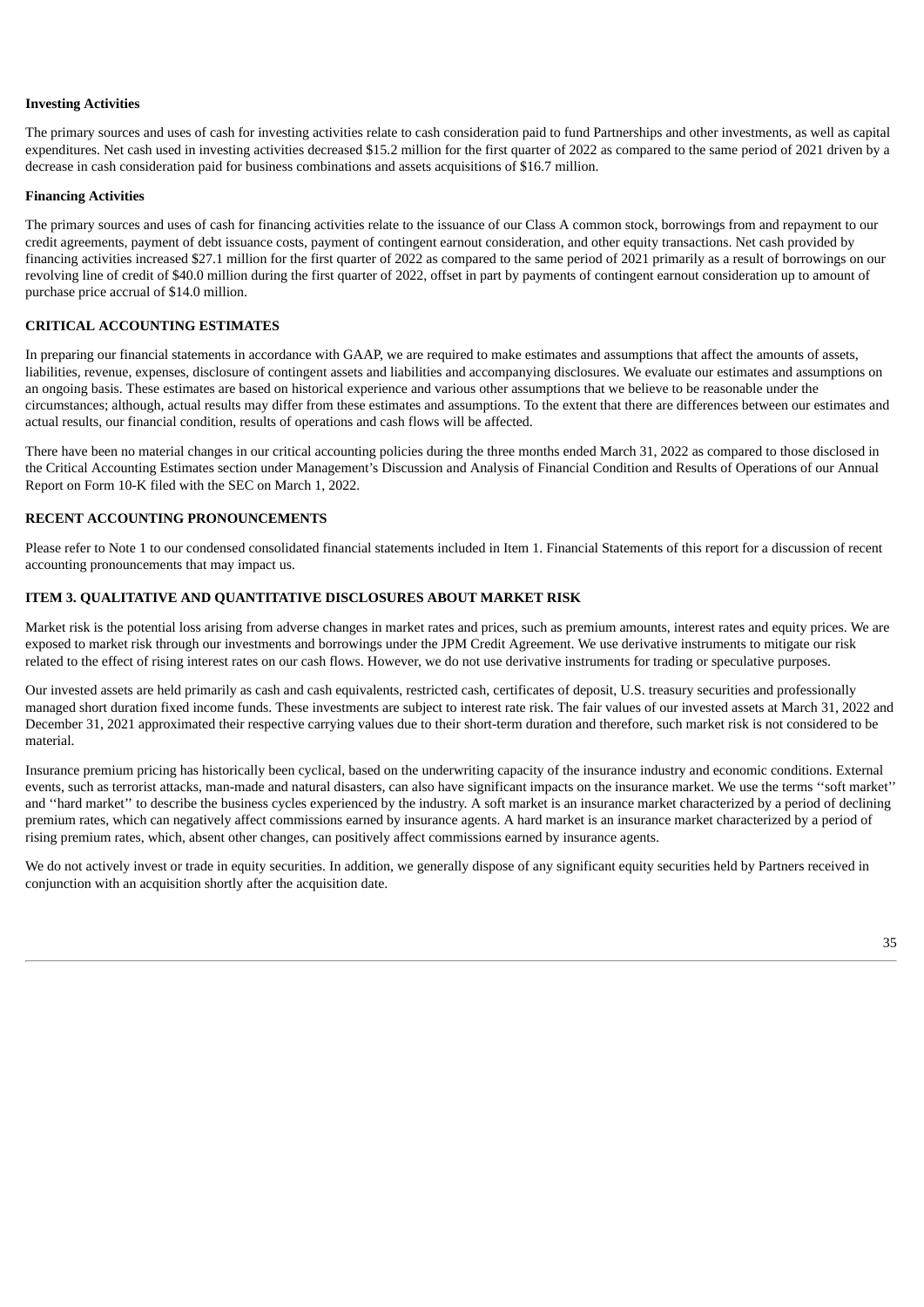At March 31, 2022, we had \$844.5 million of borrowings outstanding under the JPM Credit Agreement Term Loan B. These borrowings bear interest on a floating basis tied to either the prime rate or one of various other variable rates as defined in the JPM Credit Agreement. The variable rate currently in effect for the Term Loan B is LIBOR.

We have entered into interest rate cap agreements to limit the potential impact of interest rate changes on cash flows. These agreements include a \$300.0 million notional, 0.75% interest rate cap that expired March 10, 2022; a \$300.0 million notional, 1.50% interest rate cap expiring March 10, 2024; a \$300.0 million notional, 2.50% interest rate cap expiring March 8, 2026; and two \$100.0 million notional, 3.00% interest rate caps expiring August 13, 2028. The interest rate cap agreements mitigate the interest rate volatility on \$300.0 million of debt to a maximum of 4.75% and \$100.0 million of debt to a maximum of 6.00%. Taking the interest rate cap agreements into consideration, an increase of 100 basis points in LIBOR at March 31, 2022 would have increased our annual interest expense for the JPM Credit Agreement by \$6.3 million. However, the interest rate on the Term Loan B is subject to a LIBOR floor of 50 bps so the interest rate applicable to the Term Loan B will only change if LIBOR fluctuates in excess of 50 bps per annum.

## <span id="page-35-0"></span>**ITEM 4. CONTROLS AND PROCEDURES**

## **Evaluation of Disclosure Controls and Procedures**

Under the supervision and with the participation of management, including the Chief Executive Officer and Chief Financial Officer, we conducted an evaluation of the effectiveness of our disclosure controls and procedures as defined in Rules 13a-15(e) and 15d-15(e) under the Exchange Act as of the end of the period covered by this Quarterly Report on Form 10-Q. The term "disclosure controls and procedures," as defined in Rules 13a-15(e) and 15d-15(e) under the Exchange Act, means controls and other procedures of a company that are designed to ensure that information required to be disclosed by a company in the reports that it files or submits under the Exchange Act is recorded, processed, summarized and reported within the time periods specified in the SEC's rules and forms. Disclosure controls and procedures include, without limitation, controls and procedures designed to ensure that information required to be disclosed by a company in the reports that it files or submits under the Exchange Act is accumulated and communicated to the company's management, including its principal executive and principal financial officers, as appropriate to allow timely decisions regarding required disclosure. Management recognizes that any controls and procedures, no matter how well designed and operated, can provide only reasonable assurance of achieving their objectives and management necessarily applies its judgment in evaluating the cost-benefit relationship of possible controls and procedures. Based on this evaluation, our Chief Executive Officer and Chief Financial Officer have concluded that, because of the material weaknesses in our internal control over financial reporting described in our Annual Report on Form 10-K for the year ended December 31, 2021, our disclosure controls and procedures were not effective as of March 31, 2022.

Notwithstanding such material weaknesses in internal control over financial reporting, our management concluded that our condensed consolidated financial statements included in this Quarterly Report on Form 10-Q, when read with the notes thereto, present fairly, in all material respects, our financial position, results of operations and cash flows for the periods presented in conformity with GAAP.

### **Changes in Internal Control over Financial Reporting**

Except with respect to our ongoing remediation efforts, there were no changes in our internal control over financial reporting that occurred during the quarter-ended March 31, 2022 that materially affected, or that are reasonably likely to materially affect our internal control over financial reporting.

## <span id="page-35-1"></span>**PART II. OTHER INFORMATION**

## <span id="page-35-2"></span>**ITEM 1. LEGAL PROCEEDINGS**

We are involved in various claims and legal actions arising in the ordinary course of business. In the opinion of management, the ultimate disposition of these matters will not have a material adverse effect on our consolidated financial position, results of operations or liquidity.

## <span id="page-35-3"></span>**ITEM 1A. RISK FACTORS**

<span id="page-35-4"></span>See the risk factors outlined under Part I, Item 1A. Risk Factors in our Annual Report on Form 10-K filed with the SEC on March 1, 2022.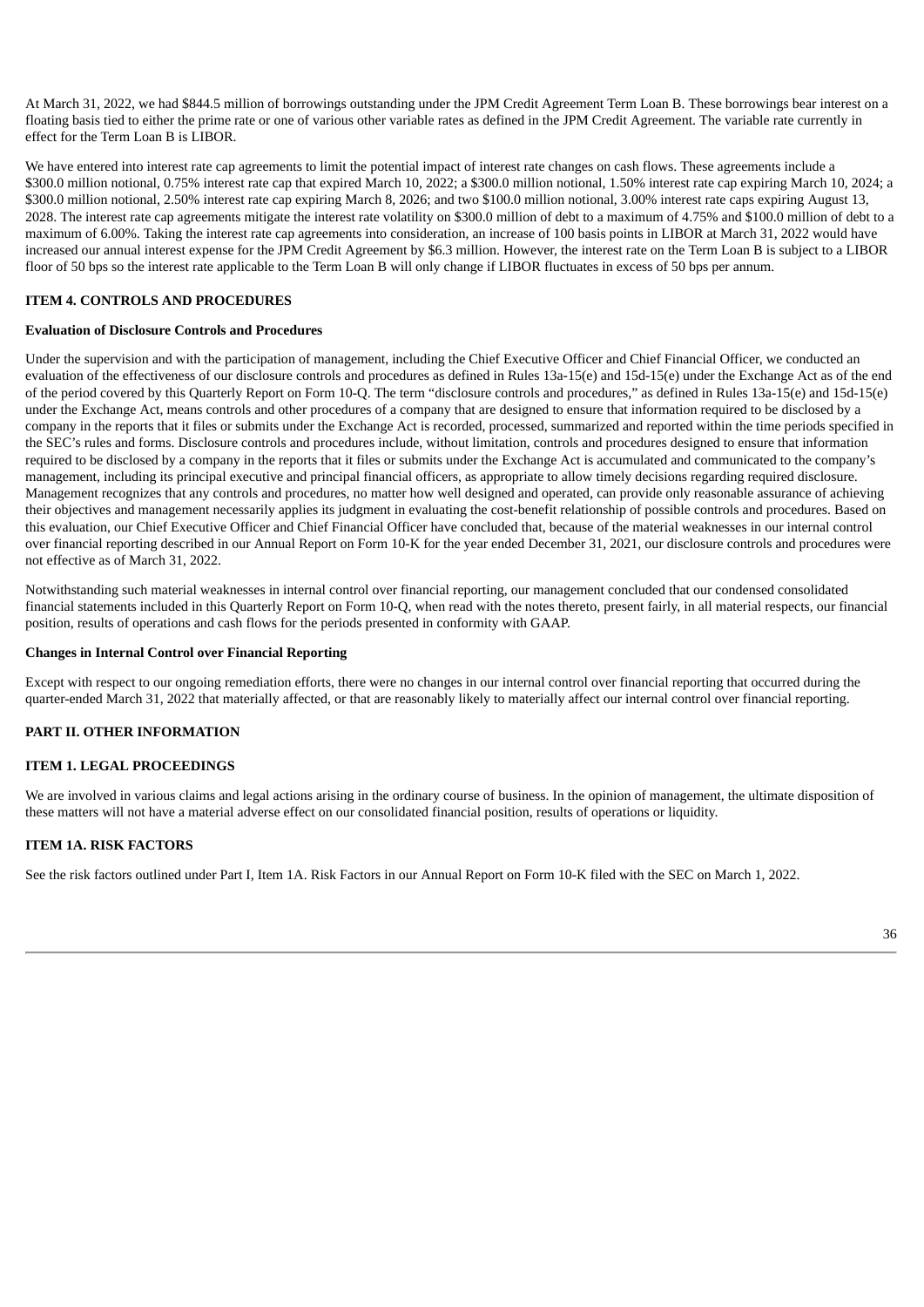## **ITEM 2. UNREGISTERED SALES OF EQUITY SECURITIES AND USE OF PROCEEDS**

## **Sales of Unregistered Securities**

None.

## **Issuer Purchases of Equity Securities**

The following table provides information about our repurchase of shares of our Class A common stock during the three months ended March 31, 2022:

|                                       | <b>Total Number of Shares</b><br>Purchased <sup>(1)</sup> | Average Price Paid<br>per Share | <b>Total Number of Shares</b><br><b>Purchased as Part of Publicly</b><br><b>Announced Plans or Programs</b> | <b>Maximum Value that may yet</b><br>be Purchased under the Plans<br>or Programs |
|---------------------------------------|-----------------------------------------------------------|---------------------------------|-------------------------------------------------------------------------------------------------------------|----------------------------------------------------------------------------------|
| January 1, 2022 to January 31, 2022   | 58,932                                                    | 36.11                           |                                                                                                             |                                                                                  |
| February 1, 2022 to February 28, 2022 | 143                                                       | 28.97                           |                                                                                                             |                                                                                  |
| March 1, 2022 to March 31, 2022       | 3.893                                                     | 26.19                           |                                                                                                             |                                                                                  |
| Total                                 | 62.968                                                    | 35.48                           | $\hspace{0.05cm}$                                                                                           |                                                                                  |

 $(1)$  We purchased 62,968 shares during the three months ended March 31, 2022, which were acquired from our employees to cover required tax withholding on the vesting of shares granted under the BRP Group, Inc. Omnibus Incentive Plan.

## <span id="page-36-0"></span>**ITEM 3. DEFAULTS UPON SENIOR SECURITIES**

<span id="page-36-1"></span>None.

## **ITEM 4. MINE SAFETY DISCLOSURES**

<span id="page-36-2"></span>Not applicable.

 $\overline{\phantom{a}}$ 

## **ITEM 5. OTHER INFORMATION**

<span id="page-36-3"></span>None.

### **ITEM 6. EXHIBITS**

The following exhibits are filed as a part of this Quarterly Report on Form 10-Q:

| <b>Exhibit No.</b> | <b>Description of Exhibit</b>                                                                                                                                                                                                                                                                                                                                                                                                                                                         |
|--------------------|---------------------------------------------------------------------------------------------------------------------------------------------------------------------------------------------------------------------------------------------------------------------------------------------------------------------------------------------------------------------------------------------------------------------------------------------------------------------------------------|
| 10.1               | Amendment No. 5 to Credit Agreement, dated as of March 28, 2022, by and among Baldwin Risk Partners, LLC, a Delaware limited<br>liability company, JPMorgan Chase Bank, N.A., as the Administrative Agent, the Guarantors party thereto, the Lenders party thereto<br>and the Issuing Lenders party thereto (incorporated herein by reference to Exhibit 10.1 to the registrant's Current Report on Form 8-K<br>files with the Securities and Exchange Commission on March 31, 2022). |
| $31.1*$            | Certification of the Registrant's Chief Executive Officer pursuant to Rule 13a-14 of the Securities Exchange Act of 1934                                                                                                                                                                                                                                                                                                                                                              |
| $31.2*$            | Certification of the Registrant's Chief Financial Officer pursuant to Rule 13a-14 of the Securities Exchange Act of 1934                                                                                                                                                                                                                                                                                                                                                              |
| $32*$              | Certification of the Registrant's Chief Executive Officer and Chief Financial Officer pursuant to 18 U.S.C. Section 1350, as adopted<br>pursuant to Section 906 of the Sarbanes-Oxley Act of 2002                                                                                                                                                                                                                                                                                     |
| $101.$ IN $S^*$    | <b>XBRL Instance Document</b>                                                                                                                                                                                                                                                                                                                                                                                                                                                         |
| $101.SCH*$         | <b>XBRL Taxonomy Extension Schema Document</b>                                                                                                                                                                                                                                                                                                                                                                                                                                        |
| $101.CAL*$         | XBRL Taxonomy Extension Calculation Linkbase Document                                                                                                                                                                                                                                                                                                                                                                                                                                 |
| $101.DEF*$         | <b>XBRL Taxonomy Extension Definition Linkbase Document</b>                                                                                                                                                                                                                                                                                                                                                                                                                           |
| $101.LAB*$         | XBRL Taxonomy Extension Label Linkbase Document                                                                                                                                                                                                                                                                                                                                                                                                                                       |
| 101.PRE*           | XBRL Taxonomy Extension Presentation Linkbase Document                                                                                                                                                                                                                                                                                                                                                                                                                                |
| $104*$             | Cover Page Interactive Data File (formatted in inline XBRL and included in Exhibit 101)                                                                                                                                                                                                                                                                                                                                                                                               |

<span id="page-36-4"></span>\* Filed or furnished herewith

**\_\_\_\_\_\_\_\_\_\_**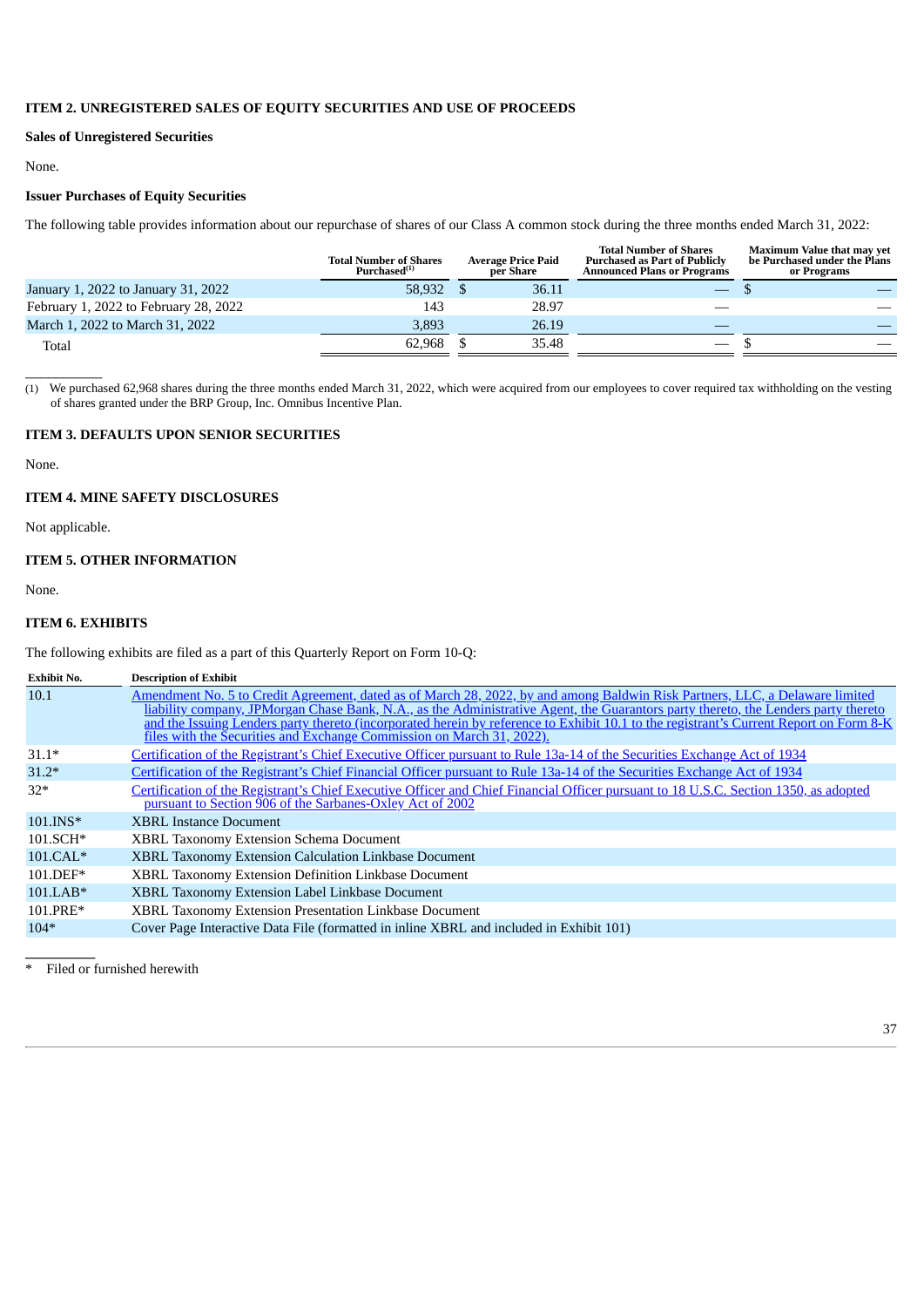## **SIGNATURES**

Pursuant to the requirements of the Securities Exchange Act of 1934, the registrant has duly caused this report to be signed on its behalf by the undersigned, thereunto duly authorized.

## **BRP GROUP, INC.**

Date: May 10, 2022 By: /s/ Trevor L. Baldwin Trevor L. Baldwin *Chief Executive Officer*

Date: May 10, 2022 By: /s/ Bradford L. Hale Bradford L. Hale *Chief Financial Officer*

38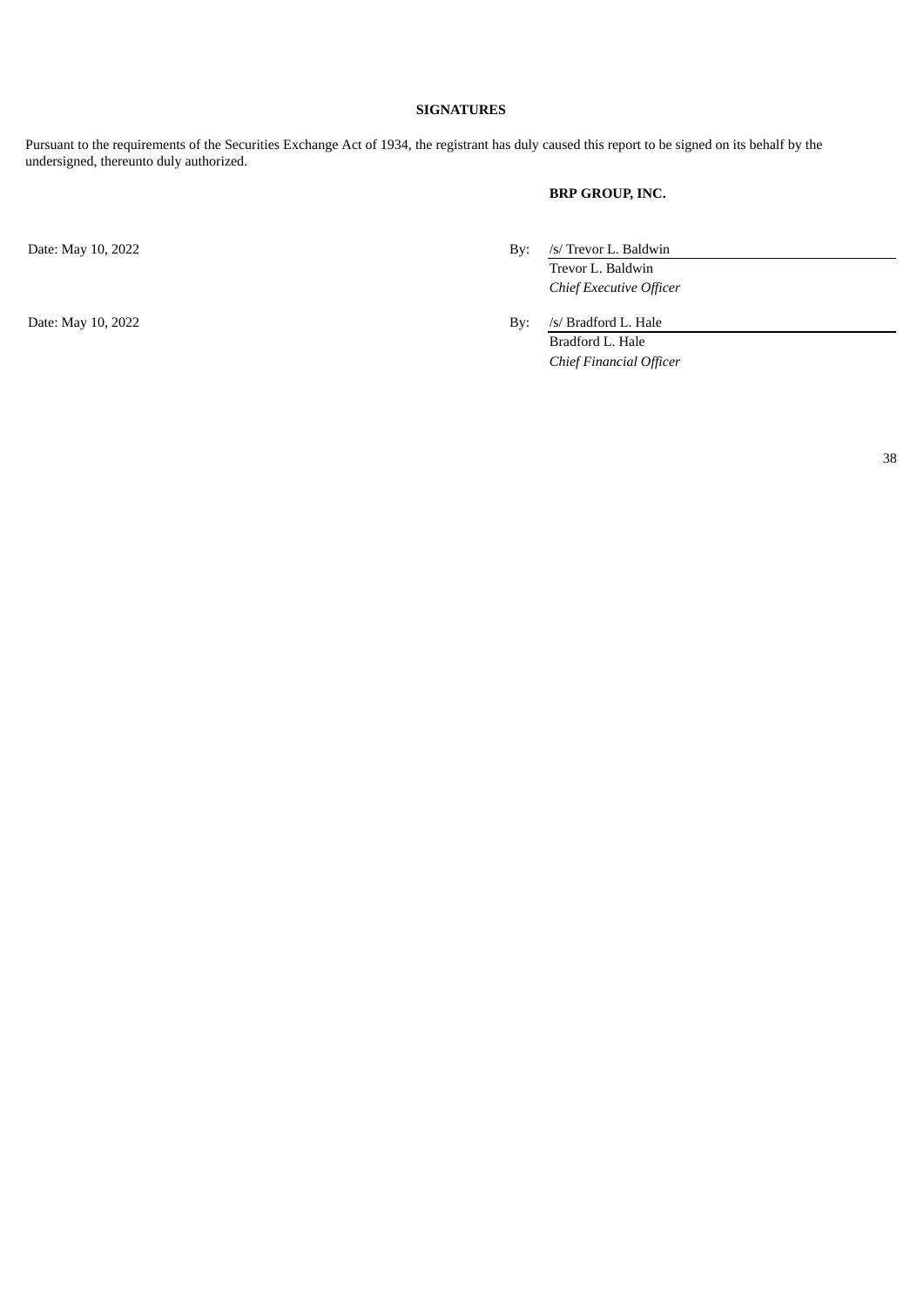#### CERTIFICATION BY CHIEF EXECUTIVE OFFICER PURSUANT TO SECURITIES EXCHANGE ACT RULE 13A-14(a), AS ADOPTED PURSUANT TO SECTION 302 OF THE SARBANES-OXLEY ACT OF 2002

<span id="page-38-0"></span>I, Trevor L. Baldwin, certify that:

- 1. I have reviewed this Quarterly Report on Form 10-Q of BRP Group, Inc.;
- 2. Based on my knowledge, this report does not contain any untrue statement of a material fact or omit to state a material fact necessary to make the statements made, in light of the circumstances under which such statements were made, not misleading with respect to the period covered by this report;
- 3. Based on my knowledge, the financial statements, and other financial information included in this report, fairly present in all material respects the financial condition, results of operations and cash flows of the registrant as of, and for, the periods presented in this report;
- 4. The registrant's other certifying officer and I are responsible for establishing and maintaining disclosure controls and procedures (as defined in Exchange Act Rules 13a-15(e) and 15d-15(e)) and internal control over financial reporting (as defined in Exchange Act Rules 13a-15(f) and 15d-15(f)) for the registrant and have:
	- (a) designed such disclosure controls and procedures, or caused such disclosure controls and procedures to be designed under our supervision, to ensure that material information relating to the registrant, including its consolidated subsidiaries, is made known to us by others within those entities, particularly during the period in which this report is being prepared;
	- (b) designed such internal control over financial reporting, or caused such internal control over financial reporting to be designed under our supervision, to provide reasonable assurance regarding the reliability of financial reporting and the preparation of financial statements for external purposes in accordance with generally accepted accounting principles;
	- (c) evaluated the effectiveness of the registrant's disclosure controls and procedures and presented in this report our conclusions about the effectiveness of the disclosure controls and procedures, as of the end of the period covered by this report based on such evaluation; and
	- (d) disclosed in this report any change in the registrant's internal control over financial reporting that occurred during the registrant's most recent fiscal quarter (the registrant's fourth fiscal quarter in the case of an Annual Report) that has materially affected, or is reasonably likely to materially affect, the registrant's internal control over financial reporting; and
- 5. The registrant's other certifying officer and I have disclosed, based on our most recent evaluation of internal control over financial reporting, to the registrant's auditors and the audit committee of the registrant's board of directors (or persons performing the equivalent functions):
	- (a) all significant deficiencies and material weaknesses in the design or operation of internal control over financial reporting which are reasonably likely to adversely affect the registrant's ability to record, process, summarize and report financial information; and
	- (b) any fraud, whether or not material, that involves management or other employees who have a significant role in the registrant's internal control over financial reporting.

/s/ Trevor L. Baldwin

Trevor L. Baldwin *Chief Executive Officer* Date: May 10, 2022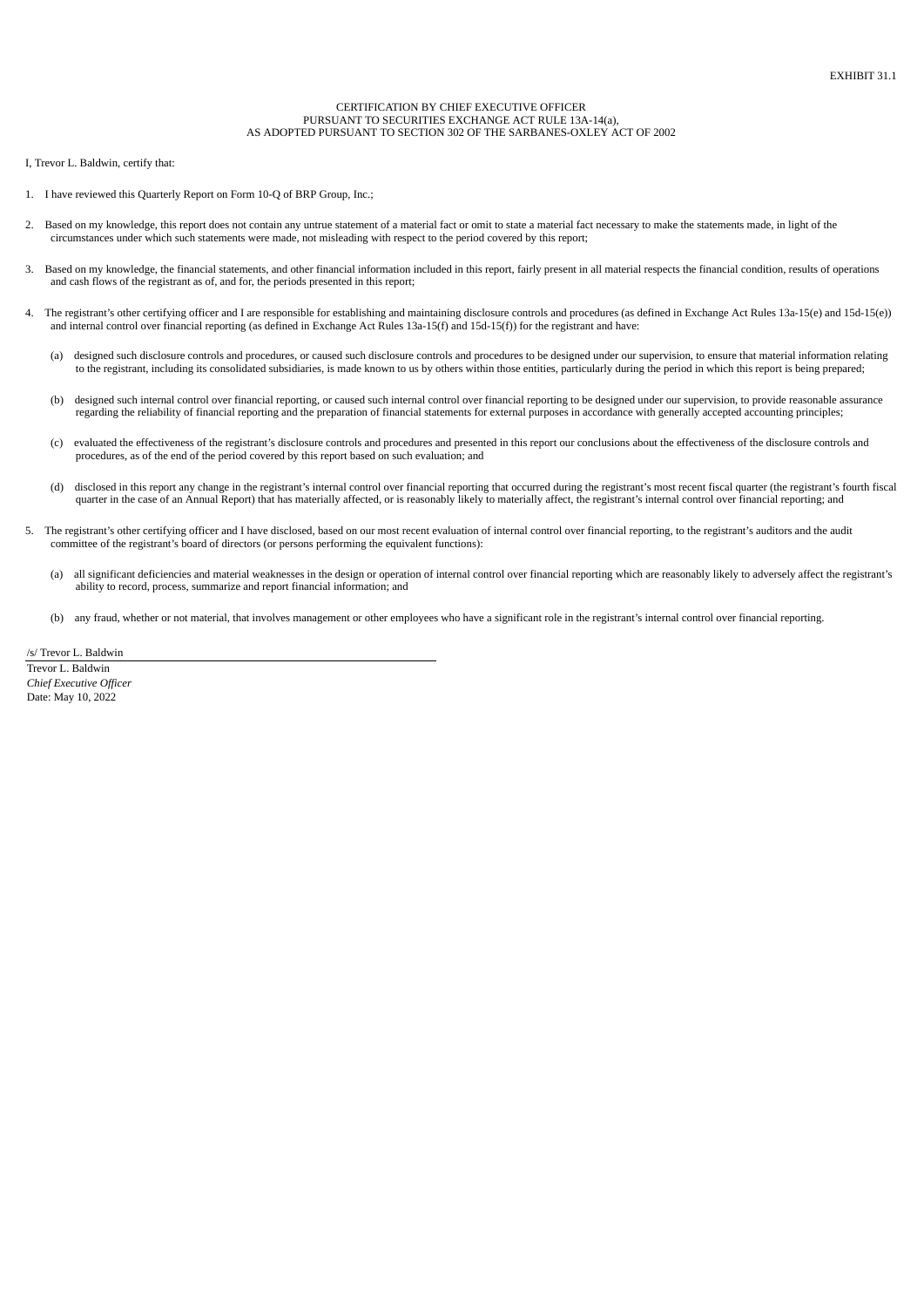#### CERTIFICATION BY CHIEF FINANCIAL OFFICER PURSUANT TO SECURITIES EXCHANGE ACT RULE 13A-14(a), AS ADOPTED PURSUANT TO SECTION 302 OF THE SARBANES-OXLEY ACT OF 2002

<span id="page-39-0"></span>I, Bradford L. Hale, certify that:

- 1. I have reviewed this Quarterly Report on Form 10-Q of BRP Group, Inc.;
- 2. Based on my knowledge, this report does not contain any untrue statement of a material fact or omit to state a material fact necessary to make the statements made, in light of the circumstances under which such statements were made, not misleading with respect to the period covered by this report;
- 3. Based on my knowledge, the financial statements, and other financial information included in this report, fairly present in all material respects the financial condition, results of operations and cash flows of the registrant as of, and for, the periods presented in this report;
- 4. The registrant's other certifying officer and I are responsible for establishing and maintaining disclosure controls and procedures (as defined in Exchange Act Rules 13a-15(e) and 15d-15(e)) and internal control over financial reporting (as defined in Exchange Act Rules 13a-15(f) and 15d-15(f)) for the registrant and have:
	- (a) designed such disclosure controls and procedures, or caused such disclosure controls and procedures to be designed under our supervision, to ensure that material information relating to the registrant, including its consolidated subsidiaries, is made known to us by others within those entities, particularly during the period in which this report is being prepared;
	- (b) designed such internal control over financial reporting, or caused such internal control over financial reporting to be designed under our supervision, to provide reasonable assurance regarding the reliability of financial reporting and the preparation of financial statements for external purposes in accordance with generally accepted accounting principles;
	- (c) evaluated the effectiveness of the registrant's disclosure controls and procedures and presented in this report our conclusions about the effectiveness of the disclosure controls and procedures, as of the end of the period covered by this report based on such evaluation; and
	- (d) disclosed in this report any change in the registrant's internal control over financial reporting that occurred during the registrant's most recent fiscal quarter (the registrant's fourth fiscal quarter in the case of an Annual Report) that has materially affected, or is reasonably likely to materially affect, the registrant's internal control over financial reporting; and
- 5. The registrant's other certifying officer and I have disclosed, based on our most recent evaluation of internal control over financial reporting, to the registrant's auditors and the audit committee of the registrant's board of directors (or persons performing the equivalent functions):
	- (a) all significant deficiencies and material weaknesses in the design or operation of internal control over financial reporting which are reasonably likely to adversely affect the registrant's ability to record, process, summarize and report financial information; and
	- (b) any fraud, whether or not material, that involves management or other employees who have a significant role in the registrant's internal control over financial reporting.

/s/ Bradford L. Hale

Bradford L. Hale *Chief Financial Officer* Date: May 10, 2022